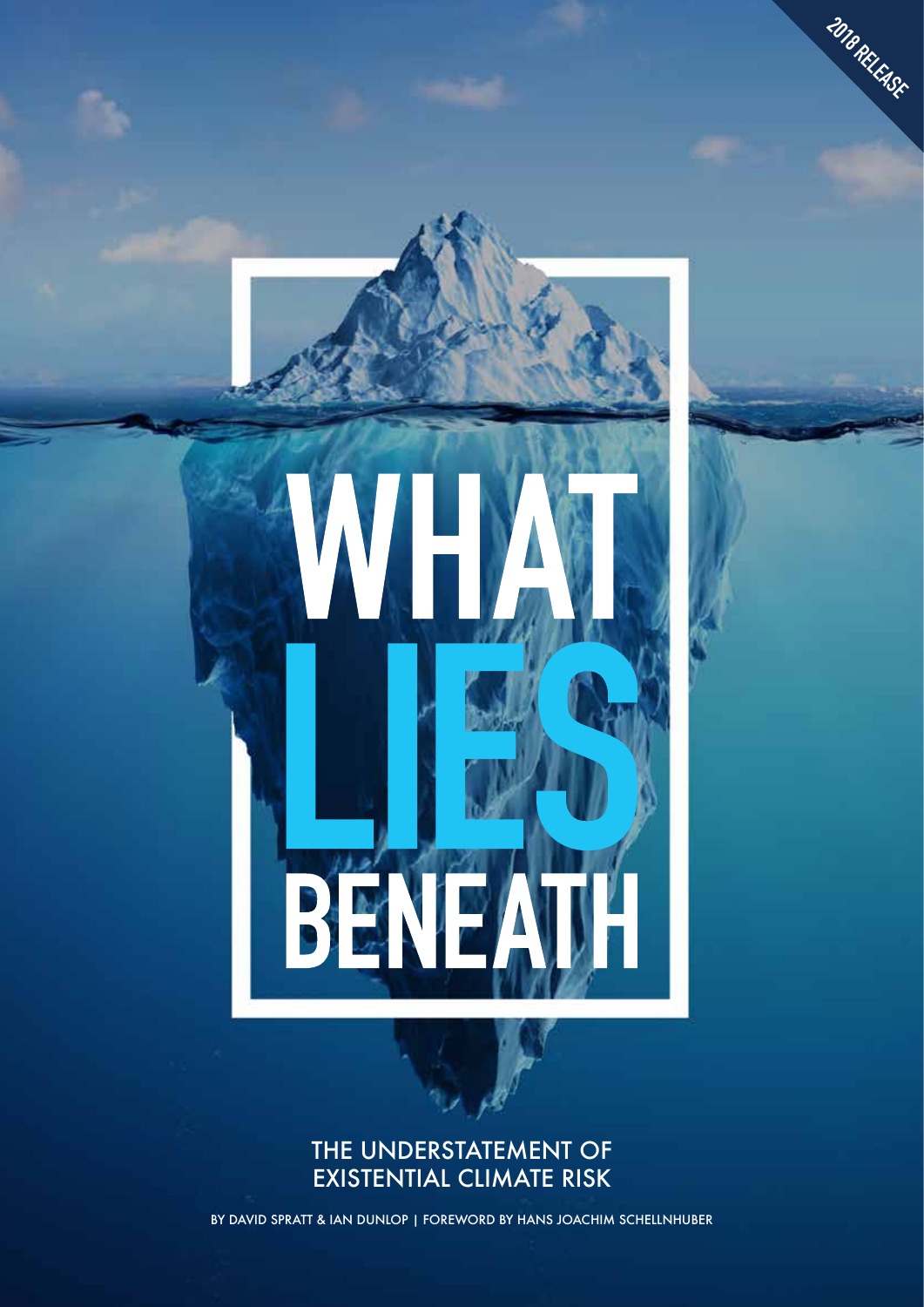

**BREAKTHROUGHONLINE.ORG.AU**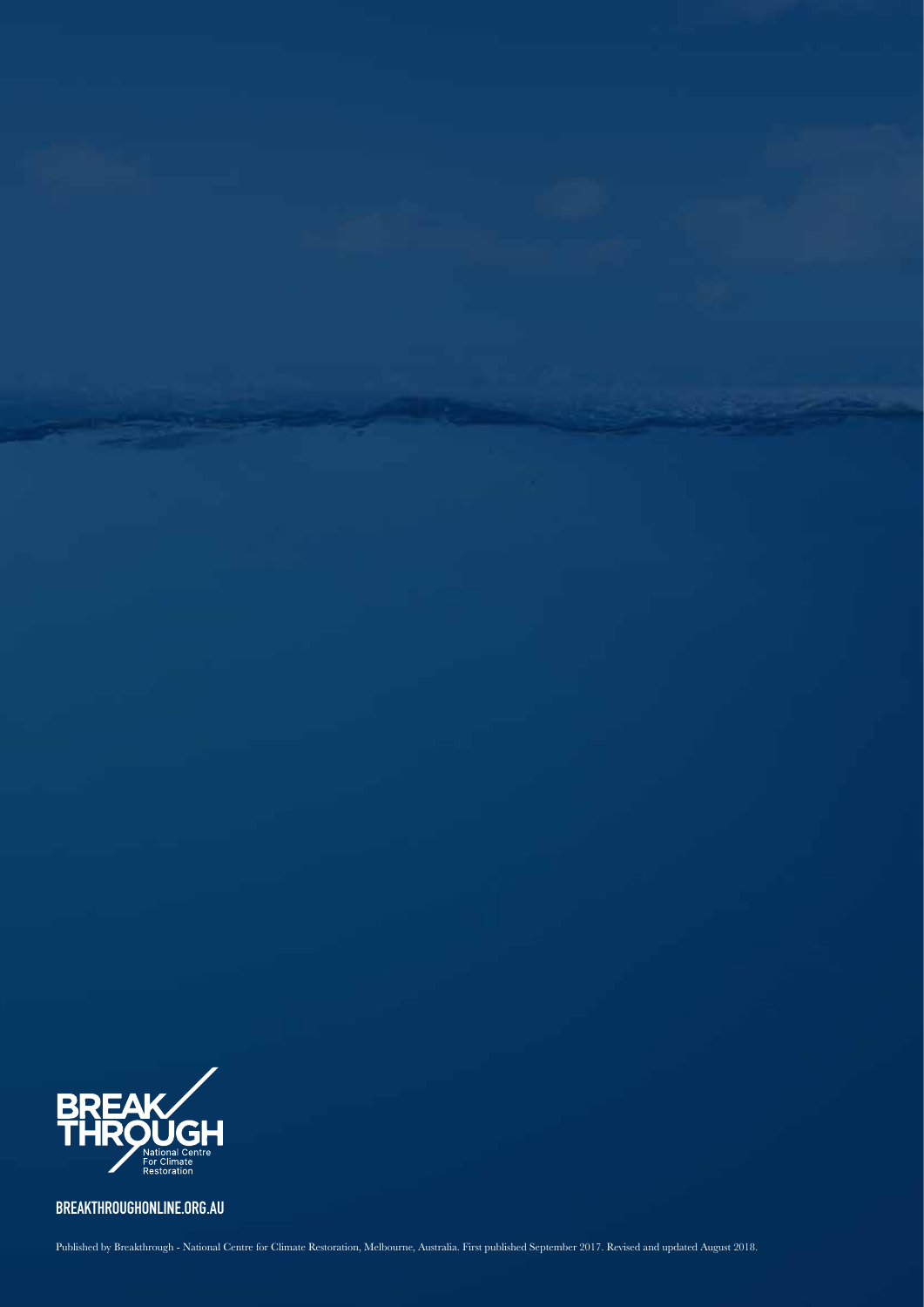# **CONTENTS**

| <b>FOREWORD</b>                               | 02 |
|-----------------------------------------------|----|
| <b>INTRODUCTION</b>                           | 04 |
| <b>RISK UNDERSTATEMENT</b>                    |    |
| <b>EXCESSIVE CAUTION</b>                      | 08 |
| <b>THINKING THE UNTHINKABLE</b>               | 09 |
| THE UNDERESTIMATION OF RISK                   | 10 |
| <b>EXISTENTIAL RISK TO HUMAN CIVILISATION</b> | 13 |
| PUBLIC SECTOR DUTY OF CARE ON CLIMATE RISK    | 15 |
| <b>SCIENTIFIC UNDERSTATEMENT</b>              |    |
| <b>CLIMATE MODELS</b>                         | 18 |
| <b>TIPPING POINTS</b>                         | 21 |
| <b>CLIMATE SENSITIVITY</b>                    | 22 |
| <b>CARBON BUDGETS</b>                         | 24 |
| PERMAFROST AND THE CARBON CYCLE               | 25 |
| <b>ARCTIC SEA ICE</b>                         | 27 |
| <b>POLAR ICE-MASS LOSS</b>                    | 28 |
| <b>SEA-LEVEL RISE</b>                         | 30 |
| POLITICAL UNDERSTATEMENT                      |    |
| <b>POLITICISATION</b>                         | 34 |
| <b>GOALS ABANDONED</b>                        | 36 |
| A FAILURE OF IMAGINATION                      | 38 |
| ADDRESSING EXISTENTIAL CLIMATE RISK           | 39 |
| <b>SUMMARY</b>                                | 40 |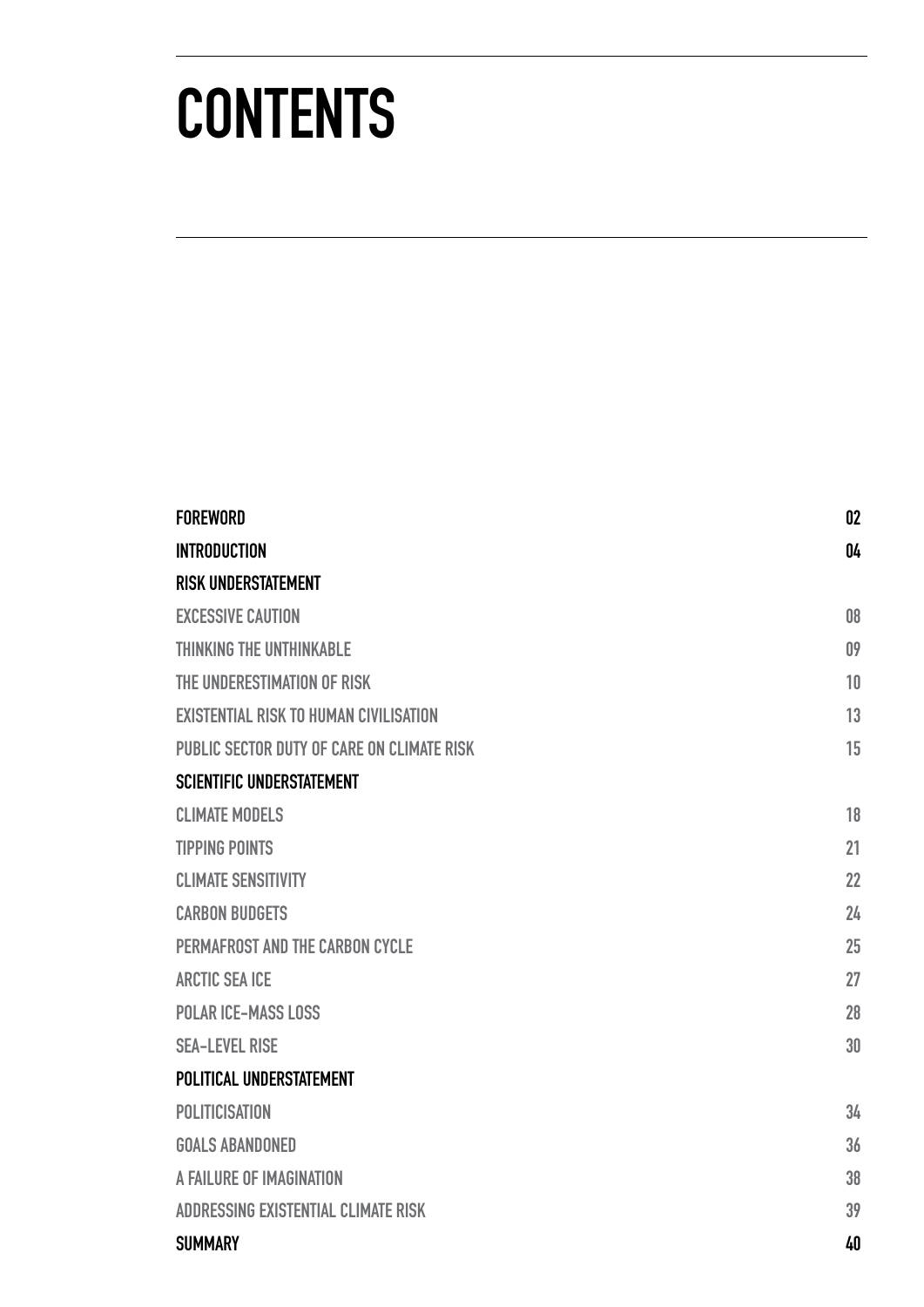## **FOREWORD**



### **BY HANS JOACHIM SCHELLNHUBER**

*Hans Joachim Schellnhuber is a professor of theoretical physics specialising in complex systems and nonlinearity, founding director of the Potsdam Institute for Climate Impact Research (1992-2018) and former chair of the German Advisory Council on Global Change. He is a senior climate advisor to the European Union, the German Chancellor and Pope Francis.*

*What Lies Beneath* is an important report. It does not deliver new facts and figures, but instead provides a new perspective on the existential risks associated with anthropogenic global warming.

It is the critical overview of well-informed intellectuals who sit outside the climate-science community which has developed over the last fifty years. All such expert communities are prone to what the French call *deformation professionelle* and the German *betriebsblindheit*.

Expressed in plain English, experts tend to establish a peer world-view which becomes ever more rigid and focussed. Yet the crucial insights regarding the issue in question may lurk at the fringes, as this report suggests. This is particularly true when the issue is the very survival of our civilisation, where conventional means of analysis may become useless.

This dilemma notwithstanding, the Intergovernmental Panel on Climate Change (IPCC) bravely perseveres with its attempts to assess the multiple cause-and-effect relationships which comprise the climate problem. After delivering five fully-fledged assessment reports, it is hardly surprising that a trend towards "erring on the side of least drama" has emerged.

There are many reasons, both subtle and mundane. Let me highlight just one of each.

Firstly, the IPCC is stricken with the *Probability Obsession*. Ever since statistics was established in the16th century, scientists have tried to capture the complex, stochastic behaviour of a given nontrivial object (such as a roulette wheel) by repeating the same experiment on that object many, many times. If there was a set of well-defined outcomes (such as the ball ending on the red or black of the wheel), then the probability of a specific outcome was simply the number of experiments delivering that outcome divided by the total number of experiments.

This sounds reasonable, but can we even imagine applying that approach to global warming? Strictly speaking, we would have to redo the Industrial Revolution and the greenhouse-gas emissions it triggered a thousand times or so, always starting with the Earth system in its 1750 pre-industrial state.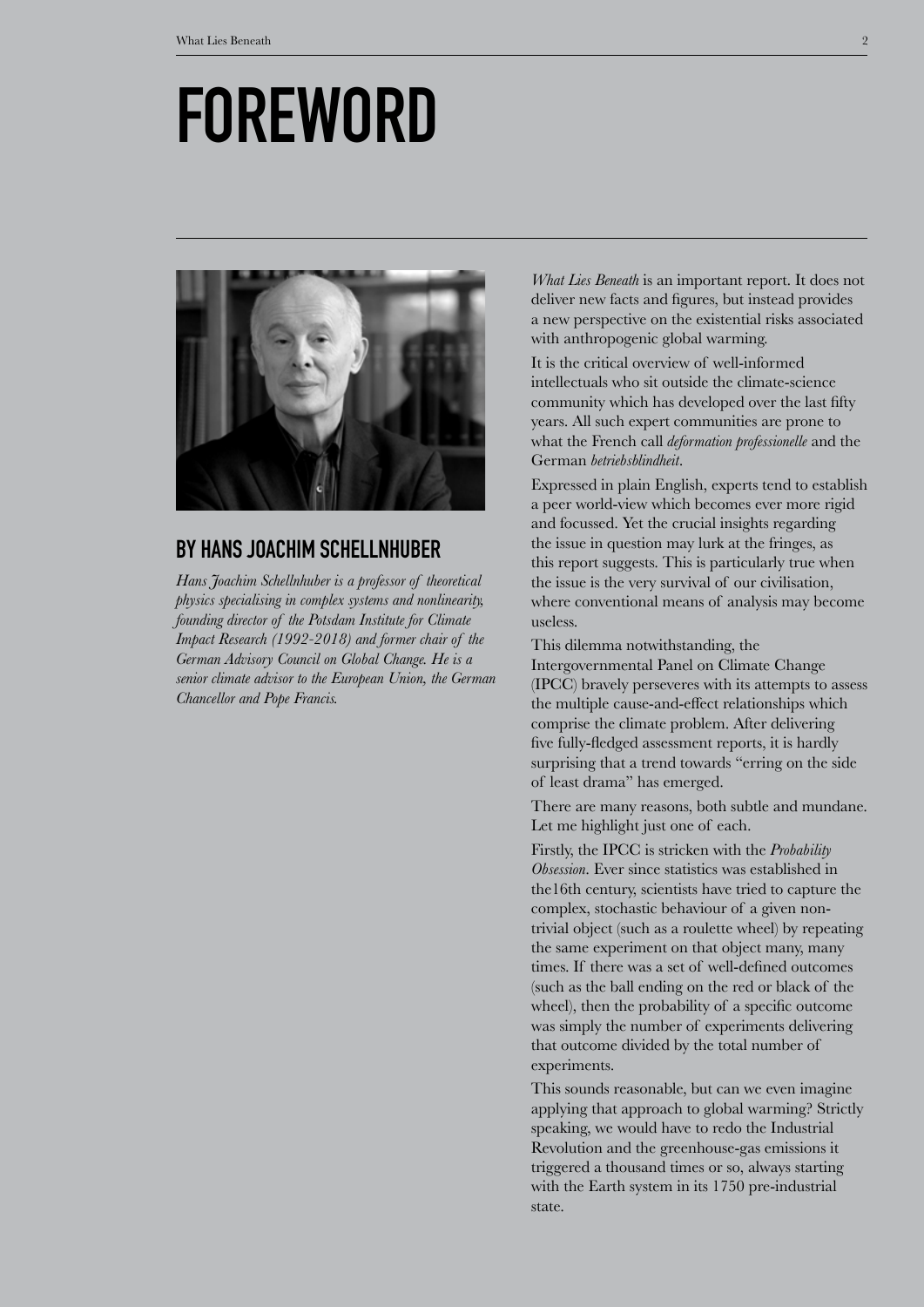Then calculate the averaged observed outcome of that planetary experiment in terms of mean

surface-temperature rise, global biological productivity, total number of climate refugees, and many other variables. This is a nonsensical notion.

Of course, climate scientists are not trying to treat the Earth like a roulette wheel, yet the statistical approach keeps on creeping into the assessments. How many times did the thermohaline circulation collapse under comparable conditions in the planetary past? How often did the Pacific enter a permanent El Niño state in the Holocene? And so on. These are valuable questions that can generate precious scientific insights.

But we must never forget that we are in a unique situation with no precise historic analogue. The level of greenhouse gases in the atmosphere is now greater, and the Earth warmer, than human beings have ever experienced. And there are almost eight billion of us now living on this planet.

So calculating probabilities makes little sense in the most critical instances, such as the methanerelease dynamics in thawing permafrost areas or the potential failing of entire states in the climate crisis. Rather, we should identify *possibilities*, that is, potential developments in the planetary make-up that are consistent with the initial and boundary conditions, the processes and the drivers we know.

plusetary pasa? Phow of read the Parisie enter a<br>
what sects are sepectate to detect the constraints of the product of the state of the control percisions of the constraints of the constraints of the constraints of the con This is akin to scenario planning, now being proposed for assessing climate risks in the corporate sector, where the consequences of a number of future possibilities, including those which may seem highly unlikely, but have major consequences, are evaluated. This way one can overcome the probability obsession that not only fantasizes about the replicability of the singular, but also favours the familiar over the unknown and unexpected.

As an extreme example, the fact that our world has never been destroyed previously would conventionally assign probability zero to such an event. But this only holds true under steadystate assumptions, which are practically never warranted.

Secondly, there is the *Devil's Advocate Reward*. In the magnificent tradition of the Enlightenment, which shattered so many myths of the ancient regimes, scientists are trained to be sceptical about every proposition which cannot be directly verified by empirical evidence or derived from first principles (such as the invariability of the speed of light).

So, if a researcher comes up with an entirely new thought, experts tend to reflexively dismiss it as "speculative", which is effectively a death warrant in the academic world. Whereas those who criticize the idea will be applauded, rewarded and promoted! This phenomenon is evident in every seminar, colloquium or learned-society assembly.

In turn, this means that scientific progress is often driven from the periphery, or occasionally, by eminent personalities whose seniority is beyond doubt. This does not at all imply that hypotheses need not be vindicated in due course, but out-ofthe-box thinking is vital given the unprecedented climate risks which now confront human civilisation.

In conclusion, one should not be overly critical of the IPCC, since the scientists involved are doing what scientists are expected to do, to the very best of their ability in difficult circumstances.

But climate change is now reaching the end-game, where very soon humanity must choose between taking unprecedented action, or accepting that it has been left too late and bear the consequences.

Therefore, it is all the more important to listen to non-mainstream voices who do understand the issues and are less hesitant to cry wolf.

Unfortunately for us, the wolf may already be in the house.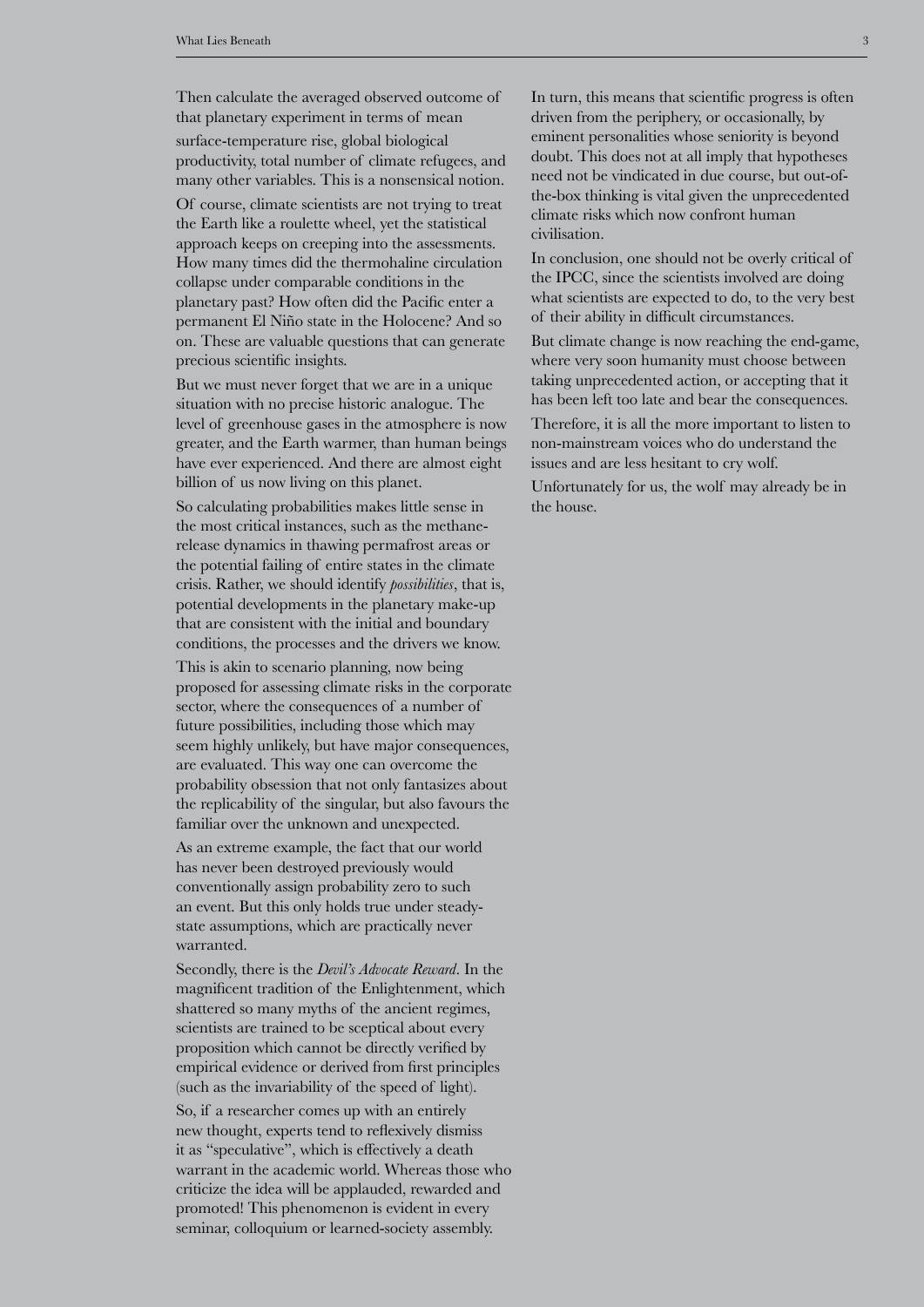### **INTRODUCTION**

Three decades ago, when serious debate on human-induced climate change began at the global level, a great deal of statesmanship was on display. There was a preparedness to recognise that this was an issue transcending nation states, ideologies and political parties which had to be addressed proactively in the long-term interests of humanity as a whole. This was the case even though the existential nature of the risk it posed was far less clear cut than it is today.

As global institutions, such as the United Nations Framework Convention on Climate Change (UNFCCC) which was established at the Rio Earth Summit in 1992, were developed to take up this challenge, and the extent of change this would demand of the fossil-fuel-dominated world order became clearer, the forces of resistance began to mobilise. Today, as a consequence, and despite the diplomatic triumph of the 2015 *Paris Agreement*, the debate around climate change policy has never been more dysfunctional, indeed Orwellian.

In his book *1984*, George Orwell describes a double-think totalitarian state where most of the population accepts "the most flagrant violations of reality, because they never fully grasped the enormity of what was demanded of them, and were not sufficiently interested in public events to notice what was happening. By lack of understanding they remained sane."1

Orwell could have been writing about climate change and policymaking. International agreements talk of limiting global warming to 1.5–2 degrees Celsius (°C), but in reality they set the world on a path of 3–5°C of warming. Goals are reaffirmed, only to be abandoned. Coal is "clean". Just 1°C of warming is already dangerous, but this cannot be admitted. The planetary future is hostage to myopic national self-interest. Action is delayed on the assumption that as yet unproven technologies will save the day, decades hence. The risks are existential, but it is "alarmist*"* to say so.

A one-in-two or one-in-three chance of missing a goal is normalised as reasonable. Moral hazard permeates official thinking, in that there is an incentive to ignore the risks in the interests of political expediency.

Climate policymaking for years has been cognitively dissonant, "a flagrant violation of reality". So it is unsurprising that there is a lack of understanding amongst the public and elites of the full measure of the climate challenge. Yet most Australians sense where we are heading: three-quarters of Australians see climate change as catastrophic risk,<sup>2</sup> and half see our way of life ending within the next 100 years.<sup>3</sup>

Politics and policymaking have norms: rules and practices, assumptions and boundaries, that constrain and shape them. In recent years, the previous norms of statesmanship and longterm thinking have disappeared, replaced by an obsession with short-term political and commercial advantage. Climate policymaking is no exception. Since 1992, short-term economic interest has trumped environmental and future human needs. The world today emits 50% more carbon dioxide  $\langle CO_2 \rangle$  from the consumption of energy than it did 25 years ago, and the global economy has more than doubled in size. The UNFCCC strives "to enable economic development to proceed in a sustainable manner*"*, but every year humanity's ecological footprint becomes larger and less sustainable. Humanity now requires the biophysical capacity of 1.7 Earths annually as it rapidly chews up natural capital.

A fast, emergency-scale transition to a post-fossil fuel world is absolutely necessary to address climate change. But this is excluded from consideration by policymakers because it is considered to be too disruptive. The orthodoxy is that there is time for an orderly economic transition within the current short-termist political paradigm. Discussion of what would be safe  $-$  less warming than we presently experience –– is non-existent. And so we have a policy failure of epic proportions.

<sup>1</sup> Orwell, G 1949, *Nineteen Eighty-Four. A Novel*, Secker and Warburg, London.

<sup>2</sup> CommunicateResearch 2017, 'Global Challenges Foundation global risks survey', ComRes, 24 May 2017, <http://www.comresglobal.com/polls/globalchallenges-foundation-global-risks-survey>.

<sup>3</sup> Randle, MJ & Eckersley, R 2015, 'Public perceptions of future threats to humanity and different societal responses: a cross-national study', *Futures*, vol. 72, pp. 4-16.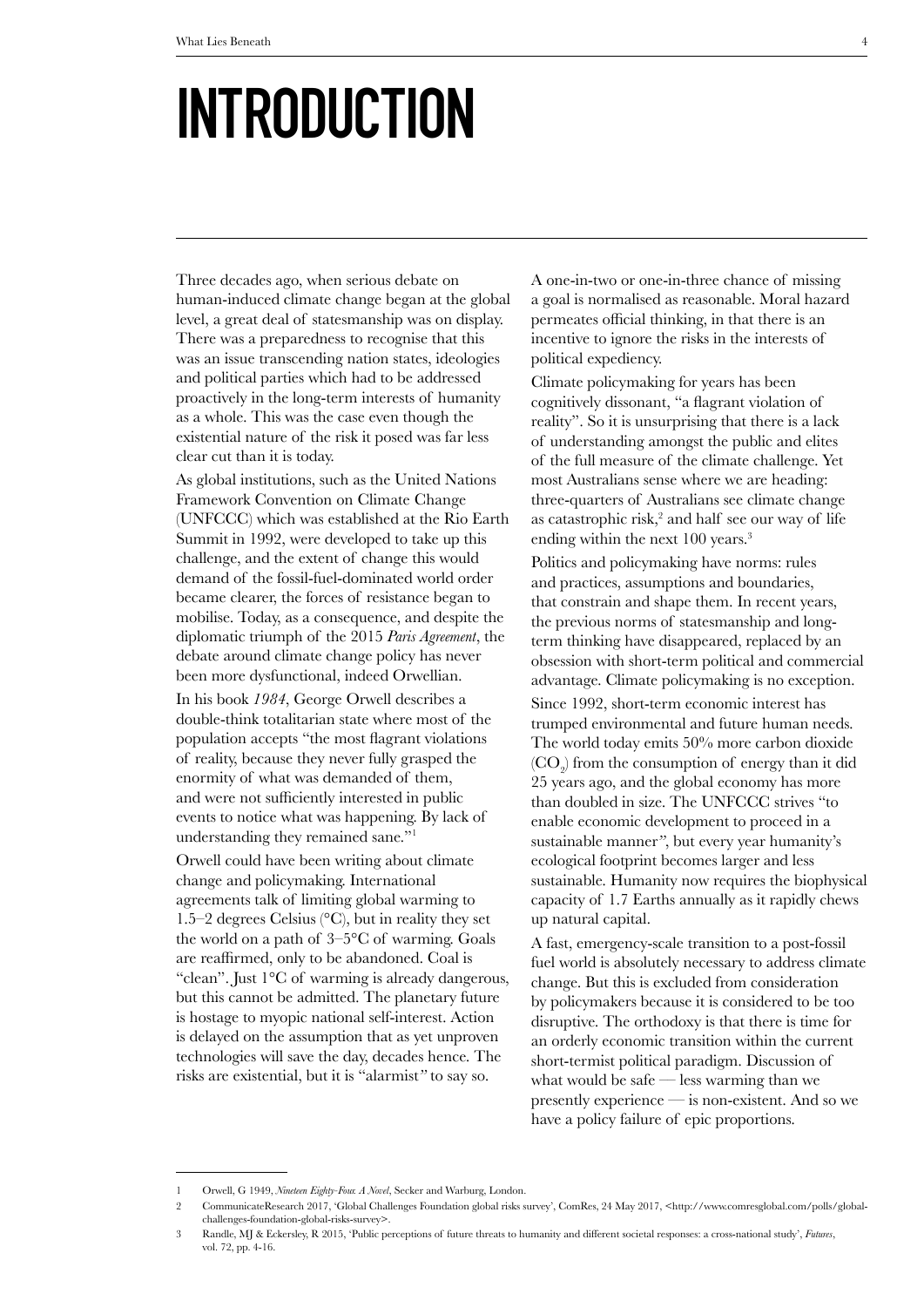Policymakers, in their magical thinking, imagine a mitigation path of gradual change to be constructed over many decades in a growing, prosperous world. The world not imagined is the one that now exists: of looming financial instability; of a global crisis of political legitimacy and "fake news"; of a sustainability crisis that extends far beyond climate change to include all the fundamentals of human existence and most significant planetary boundaries (soils, potable water, oceans, the atmosphere, biodiversity, and so on); and of severe global energy-sector dislocation.

In anticipation of the upheaval that climate change would impose upon the global order, the IPCC was established by the United Nations (UN) in 1988, charged with regularly assessing the global consensus on climate science as a basis for policymaking. The IPCC *Assessment Reports* (*AR*), produced every five-toeight years, play a large part in the public framing of the climate narrative: new reports are a global media event. *AR5* was produced in 2013-14, with *AR6* due in 2022. The IPCC has done critical, indispensable work of the highest standard in pulling together a periodic consensus of what must be the most exhaustive scientific investigation in world history. It does not carry out its own research, but reviews and collates peer-reviewed material from across the spectrum of this incredibly complex area, identifying key issues and trends for policymaker consideration.

However, the IPCC process suffers from all the dangers of consensus-building in such a wideranging and complex arena. For example, IPCC reports, of necessity, do not always contain the latest available information. Consensus-building can lead to "least drama", lowest-common-denominator outcomes, which overlook critical issues. This is particularly the case with the "fat-tails" of probability distributions, that is, the high-impact but lower-probability events where scientific knowledge is more limited.

Vested-interest pressure is acute in all directions; climate denialists accuse the IPCC of alarmism, whereas many climate action proponents consider the IPCC to be far too conservative. To cap it all, the IPCC conclusions are subject to intense political oversight before being released, which historically has had the effect of substantially watering-down sound scientific findings.

These limitations are understandable, and arguably were not of overriding importance in the early period of the IPCC. However, as time has progressed, it is now clear that the risks posed by climate change are far greater than previously anticipated. We have moved out of the twilight period of much talk, but relatively limited climate impacts, into the harsh light of physically-evident existential threats. Climate change is now turning nasty, as we have witnessed recently in the North America, East and South Asia, the Middle East and Europe, with record-breaking heatwaves and wildfires, more intense flooding and more damaging hurricanes.

The distinction between climate science and risk is the critical issue, for the two are not the same. Scientific reticence — a reluctance to spell out the full risk implications of climate science in the absence of perfect information — has become a major problem. Whilst this is understandable, particularly when scientists are continually criticised by denialists and political apparatchiks for speaking out, it is extremely dangerous given the fat-tail risks of climate change. Waiting for perfect information, as we are continually urged to do by political and economic elites, means it will be too late to act. Time is not on our side. Sensible risk management addresses risk in time to prevent it happening, and that time is now.

Irreversible, adverse climate change on the global scale now occurring is an existential risk to human civilisation. Many of the world's top climate scientists — Kevin Anderson, James Hansen, Michael E. Mann, Michael Oppenheimer, Naomi Oreskes, Stefan Rahmstorf, Eric Rignot, Hans Joachim Schellnhuber, Kevin Trenberth and others who are quoted in this report well understand these implications and are forthright about their findings, where we are heading, and the limitations of IPCC reports.

This report seeks to alert the wider community and business and political leaders to these limitations and urges changes to the IPCC approach, to the wider UNFCCC negotiations, and to national policymaking. It is clear that existing processes will not deliver the transformation to a carbon-negative world in the limited time now available.

We urgently require a reframing of scientific research within an existential risk-management framework. This requires special precautions that go well beyond conventional risk management. Like an iceberg, there is great danger in "what lies beneath".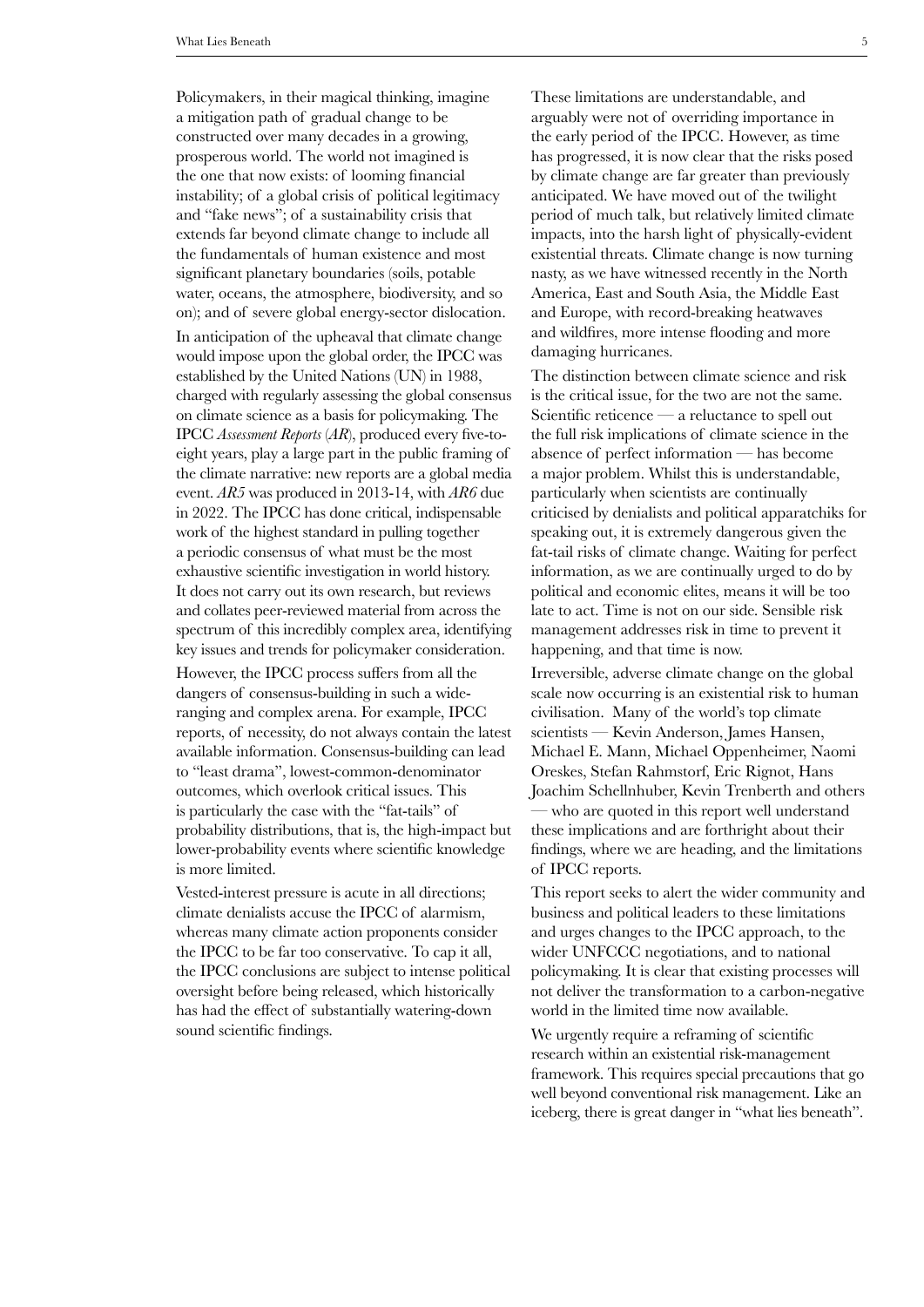**EVe are climbing rapidly out of mankind's safe zone into new territory, and we have no idea if we can live in it."**<br>
The figure climbinate  $\frac{P_{\text{out}}}{P_{\text{out}}}$  (Solution 2007) **safe zone into new territory, and we have no idea if we can live in it."**

*Prof. Robert Corell, 2007*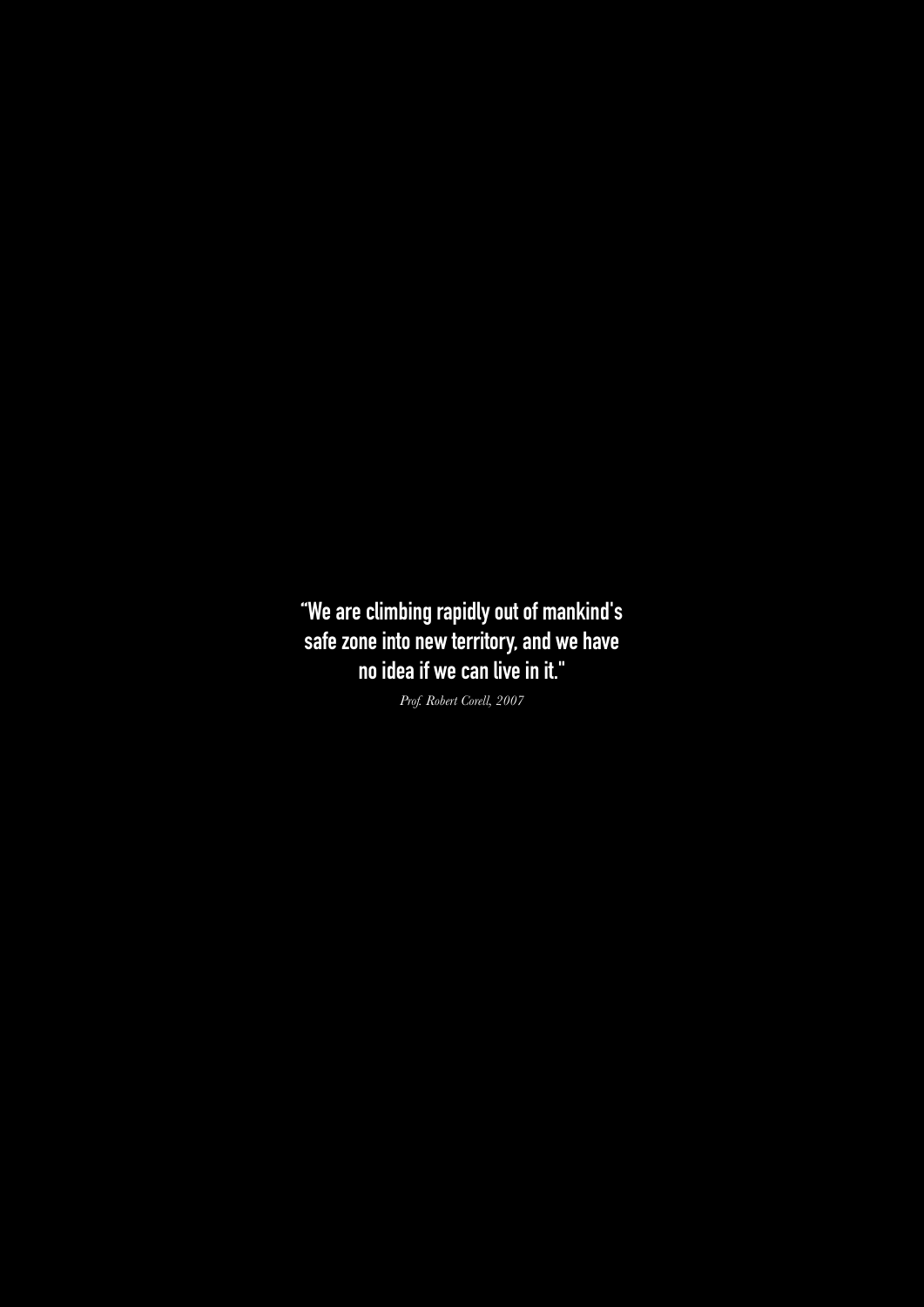

What Lies Beneath 7 and 200 percent in the U.S. of the U.S. of the U.S. of the U.S. of the U.S. of the U.S. of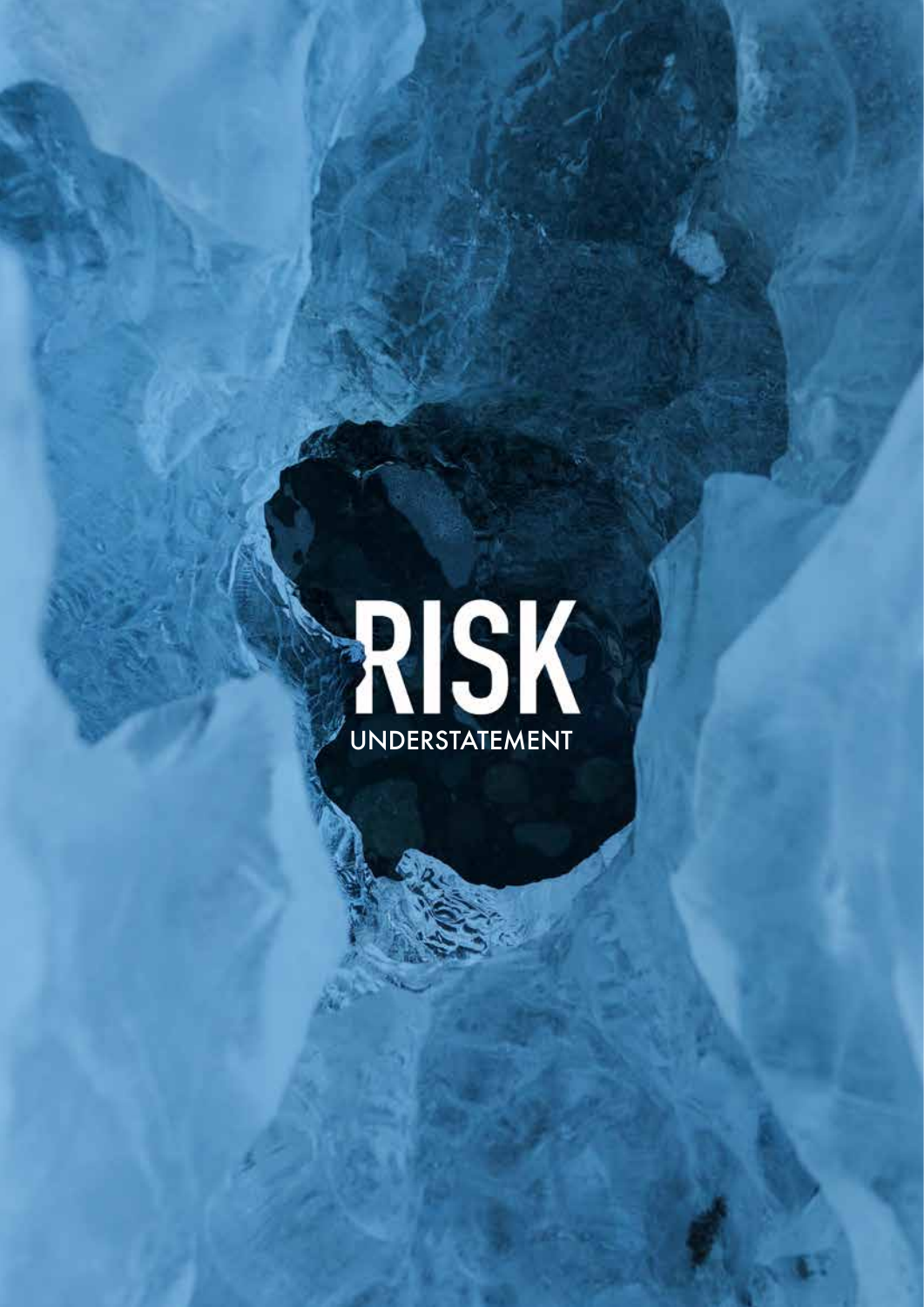## **EXCESSIVE CAUTION**

A 2013 study by Prof. Naomi Oreskes and fellow researchers examined a number of past predictions made by climate scientists. They found that scientists have been "conservative in their projections of the impacts of climate change" and that "at least some of the key attributes of global warming from increased atmospheric greenhouse gases have been under-predicted, particularly in IPCC assessments of the physical science". They concluded that climate scientists are not biased toward alarmism but rather the reverse of "erring on the side of least drama, whose causes may include adherence to the scientific norms of restraint, objectivity, skepticism, rationality, dispassion, and moderation". This may cause scientists "to underpredict or downplay future climate changes".4

This tallies with the view of economist Prof. Ross Garnaut, who in 2011 reflected on his experience in presenting two climate reports to the Australian Government. Garnaut questioned whether climate research had a conservative "systematic bias" due to "scholarly reticence". He pointed to a pattern across diverse intellectual fields of research predictions being "not too far away from the mainstream" expectations and observed that in the climate field that this "has been associated with understatement of the risks".5

As far back as 2007, then NASA climate science chief Prof. James Hansen suggested that scientific reticence hinders communication with the public about the dangers of global warming and potentially large sea-level rises. More recently he wrote that "the affliction is widespread and severe. Unless recognized, it may severely diminish our chances of averting dangerous climate change."6

Ten years after his 2006 climate report to the UK government, Sir Nicholas Stern reflected that "science is telling us that impacts of global warming — like ice sheet and glacier melting are now happening much more quickly than we anticipated".7 In 2013, he said that "Looking back, I underestimated the risks… Some of the effects are coming through more quickly than we thought then."8

A recent study of climate scientists found "a community which still identified strongly with an idealised picture of scientific rationality, in which the job of scientists is to get on with their research quietly and dispassionately".9 The study said most climate scientists are resistant to participation in public/policy engagement, leaving this task to a minority who are attacked by the media and even by their own colleagues.

Kevin Trenberth, head of climate analysis at the US National Center for Atmospheric Research and a lead author of key sections of the 2001 and 2007 IPCC reports, says: "We're underestimating the fact that climate change is rearing its head… and we're underestimating the role of humans, and this means we're underestimating what it means for the future and what we should be planning for."10

Prof. Michael E. Mann of Pennsylvania State University says the IPCC's 2012 report on climate extremes missed an opportunity to provide politicians with a clear picture of the extent of the climate crisis: "Many scientists felt that report erred by underplaying the degree of confidence in the linkage between climate change and certain types of severe weather, including heat wave severity, heavy precipitation and drought, and hurricane intensity."<sup>11</sup>

<sup>4</sup> Brysse, K, Oreskes, N, O'Reilly, J & Oppenheimer, M 2013, 'Climate change prediction: Erring on the side of least drama?', *Global Environmental Change*, vol. 23, no. 1, pp. 327-337.

<sup>5</sup> Garnaut, R 2011, *Update Paper 5: The science of climate change*, Garnaut Climate Change Review Update, Canberra, pp. 53-55.

<sup>6</sup> Hansen, J 2007, 'Scientific reticence and sea level rise', *Environmental Research Letters*, vol. 2, no. 2, 024002.

<sup>7</sup> McKee, R 2016, 'Nicholas Stern: cost of global warming "is worse than I feared"', *The Guardian*, 6 November 2016.

<sup>8</sup> Stewart, H & Elliott, L 2013, 'Nicholas Stern: "I got it wrong on climate change – it's far, far worse"', *The Guardian*, 27 January 2013.

<sup>9</sup> Hoggett, P & Randall, R 2016, 'Socially constructed silence? Protecting policymakers from the unthinkable', Transformation, 6 June 2016, <https:// www.opendemocracy.net/transformation/paul-hoggett-rosemary-randall/socially-constructed-silence-protecting-policymakers-fr>.

<sup>10</sup> Scherer, G 2012a, 'How the IPCC underestimated climate change', *Scientific American*, 6 December 2012.

<sup>11</sup> Scherer, G 2012b, 'Climate science predictions prove too conservative', *Scientific American*, 6 December 2012.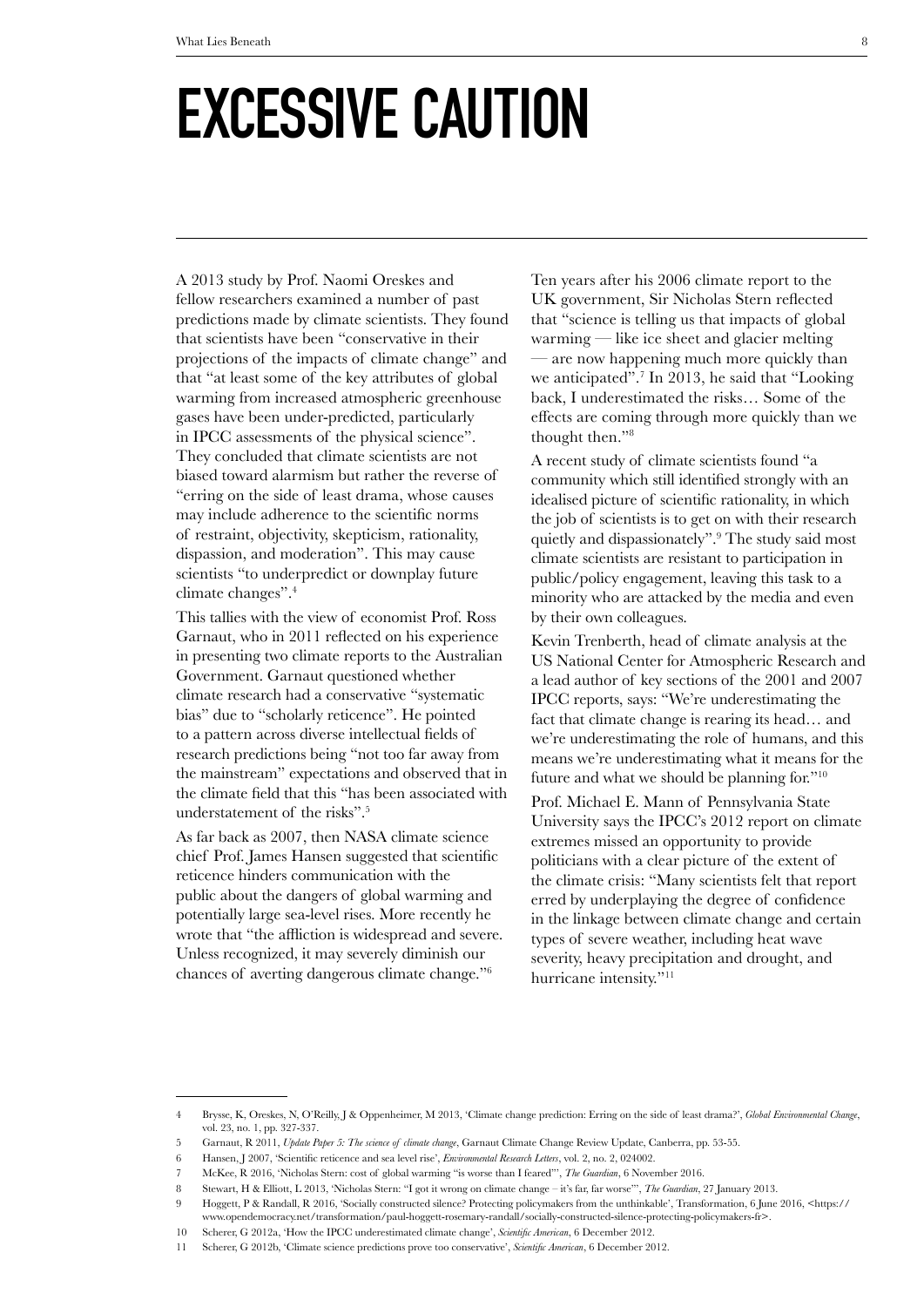Prof. Kevin Anderson of the University of Manchester says there is "an endemic bias prevalent amongst many of those building emission scenarios to underplay the scale of the 2°C challenge. In several respects, the modelling community is actually self-censoring its research (focus) to conform to the dominant political and economic paradigm…"12

A good example is the 1.5°C goal agreed to at the Paris December 2015 climate policy conference. IPCC assessment reports until that time (and in conformity with the dominant political paradigm) had not devoted any significant attention to 1.5°C emission-reduction scenarios or 1.5°C impacts, and the Paris delegates had to request the IPCC to do so as a matter of urgency. This is a clear case of politics driving the science research agenda. Research needs money, and too often money is allocated according to the political priorities of the day.

### **THINKING THE UNTHINKABLE**

Successful risk management requires thinking "outside the box" to avoid a failure of imagination, but this is a skill rarely found at the senior levels of government and global corporations.

A 2016 report, *Thinking the unthinkable,* based on interviews with top leaders around the world, found that: "A proliferation of 'unthinkable' events… has revealed a new fragility at the highest levels of corporate and public service leaderships. Their ability to spot, identify and handle unexpected, non-normative events is… perilously inadequate at critical moments."13

The report findings are highly relevant to understanding the failure of climate policymaking, and the failure to adequately communicate and think about the full range of potential climate warming risks. It found that:

The emerging picture is both scary and of great concern. Remarkably, there remains a deep reluctance, or what might be called "executive myopia" amongst top leaders in both the public and private sectors, to see and contemplate even the possibility that "unthinkables" might happen, let alone how to handle them.

Anderson says it is incumbent on the scientific community to communicate research clearly and candidly to those delivering on the climate goals established by civil society, and "to draw attention to inconsistencies, misunderstandings and deliberate abuse of the scientific research. It is not our job to be politically expedient with our analysis or to curry favour with our funders. Whether our conclusions are liked or not is irrelevant."<sup>13</sup>

- The rate and scale of change is much faster than most are even prepared to concede or respond to. At the highest board and C-suite levels, executives and their public service equivalents confess to often being overwhelmed.
- Time is at such a premium that the pressing need to think, reflect and contemplate in the ways required by the new "unthinkables" is largely marginalised.

Often blind eyes were turned, either because of a lack of will to believe the signs, or an active preference to deny and then not to engage.

While the phrase, "Thinking the unthinkable", has an attractive rhetorical symmetry, a more appropriate and accurate phrase might in many cases therefore be "Thinking the unpalatable".

These deficiencies are clearly evident at the upper levels of climate policymaking, nationally and globally. They must be corrected as a matter of extreme urgency.

<sup>12</sup> Anderson, K 2016, 'Going beyond 'dangerous' climate change', LSE presentation, 4 February 2016, <http://www.lse.ac.uk/newsAndMedia/ videoAndAudio/channels/publicLecturesAndEvents/player.aspx?id=3363>.

<sup>13</sup> Anderson, K 2015, 'Duality in climate science', *Nature Geoscience*, vol. 8, pp. 898–900.

<sup>14</sup> Gowing, N & Langdon, C 2016, *Thinking the Unthinkable: A new imperative for leadership in the digital age*, Chartered Institute of Management Accountants, London.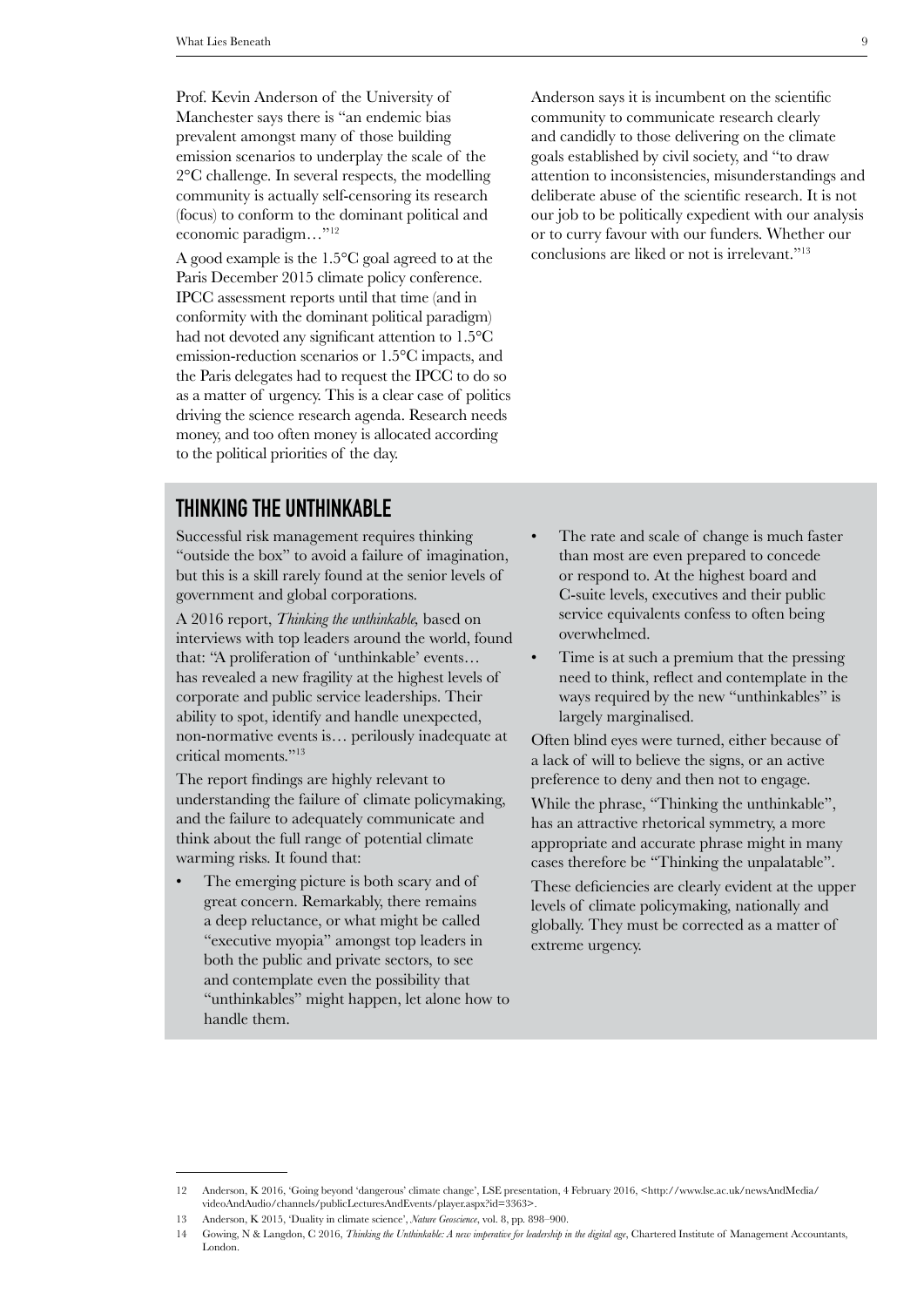### **THE UNDERESTIMATION OF RISK**

There are fundamental challenges in understanding and communicating risks. These include "the importance of complex interactions in shaping risks, the need for rigorous expert judgment in evaluating risks, and the centrality of values, perceptions, and goals in determining both risks and responses".15

IPCC reports have underplayed high-end possibilities and failed to assess risks in a balanced manner. The failure to fully account for potential future changes to permafrost (frozen carbon stores on land and under the seabed) and other carboncycle feedbacks is just one example.

Dr Barrie Pittock, a former leader of the Climate Impact Group in CSIRO, wrote in 2006 that "until now many scientists may have consciously or unconsciously downplayed the more extreme possibilities at the high end of the uncertainty range, in an attempt to appear moderate and 'responsible' (that is, to avoid scaring people). However, true responsibility is to provide evidence of what must be avoided: to define, quantify, and warn against possible dangerous or unacceptable outcomes."16

The situation has not improved. Sir Nicholas Stern said of the IPCC's *Fifth Assessment Report:* "Essentially it reported on a body of literature that had systematically and grossly underestimated the risks [and costs] of unmanaged climate change."17

Prof. Ross Garnaut has also pointed to the "understatement of the risks", in that we seem to be playing scientific catch-up, as reality is consistently on the most pessimistic boundary of previous projections. The Australian Climate Council reported in 2015: "Changes in the climate system are occurring more rapidly than previously projected, with larger and more damaging impacts now observed at lower temperatures than previously estimated."18 Such a situation is not a satisfactory basis on which to plan our future.

Former senior coal fossil fuel executive and government advisor, Ian Dunlop, notes that "dangerous impacts from the underlying (warming) trend have also manifested far faster and more extensively than global leaders and negotiators are prepared to recognise".<sup>19</sup>

Researchers say it is important to carry out analyses "to identify what risky outcomes are possible cannot be ruled out — starting with the biggest ones. In such analyses, it is useful to distinguish between two questions: 'What is most likely to happen?' and 'How bad could things get?'"<sup>20</sup> In looking at how to reframe climate change assessments around risk, it is important to:

... deal adequately with low-probability, highconsequence outcomes, which can dominate calculations of total risk, and are thus worthy of special attention. Without such efforts, we court the kinds of 'failures of imagination' that can prove so costly across risk domains. Traditional climate assessments have focused primarily on areas where the science is mature and uncertainties well characterized. For example, in the IPCC lexicon, future outcomes are considered 'unlikely' if they lie outside the central 67% of the probability distribution. For many types of risk assessment, however, a 33% chance of occurrence would be very high; a  $1\%$ or 0.1% chance (or even lower probabilities) would be more typical thresholds."21

They emphasise that "the envelope of possibilities", that is, the full range of possibilities for which one must be prepared, is often more important than the most likely future outcome, especially when the range of outcomes includes those that are particularly severe. They conclude that the "application of scientific rather than risk-based norms in communicating climate change uncertainty has also made it easier for policymakers and other actors to downplay relevant future climate risks".22

<sup>15</sup> Mach, K, Mastrandrea, MD, Bilir, TE & Field, CB 2015, 'Understanding and responding to danger from climate change: the role of key risks in the IPCC AR5', *Climatic Change*, vol. 136, pp. 427-444.

<sup>16</sup> Pittock, AB 2006, 'Are scientists underestimating climate change?', *EOS*, vol. 87, no. 34, pp. 340-41.

<sup>17</sup> Stern, N 2016, 'Economics: Current climate models are grossly misleading', *Nature*, vol. 530, pp. 407-409.

<sup>18</sup> Steffen, W, Hughes, L & Pearce, A 2015, *Climate Change: Growing risks, critical choices*, Climate Council, Sydney.

<sup>19</sup> Dunlop, I 2016, Foreword to Spratt, D 2016, *Climate Reality Check*, Breakthrough, Melbourne.

<sup>20</sup> Weaver, C, Moss, R, Ebi, K, Gleick, P, Stern, P, Tebaldi, C, Wilson, R & Arvai, J 2017, 'Reframing climate change assessments around risk: recommendations for the US National Climate Assessment', *Environmental Research Letters*, vol. 12, no. 8, 080201.

<sup>21</sup> ibid.

<sup>22</sup> ibid.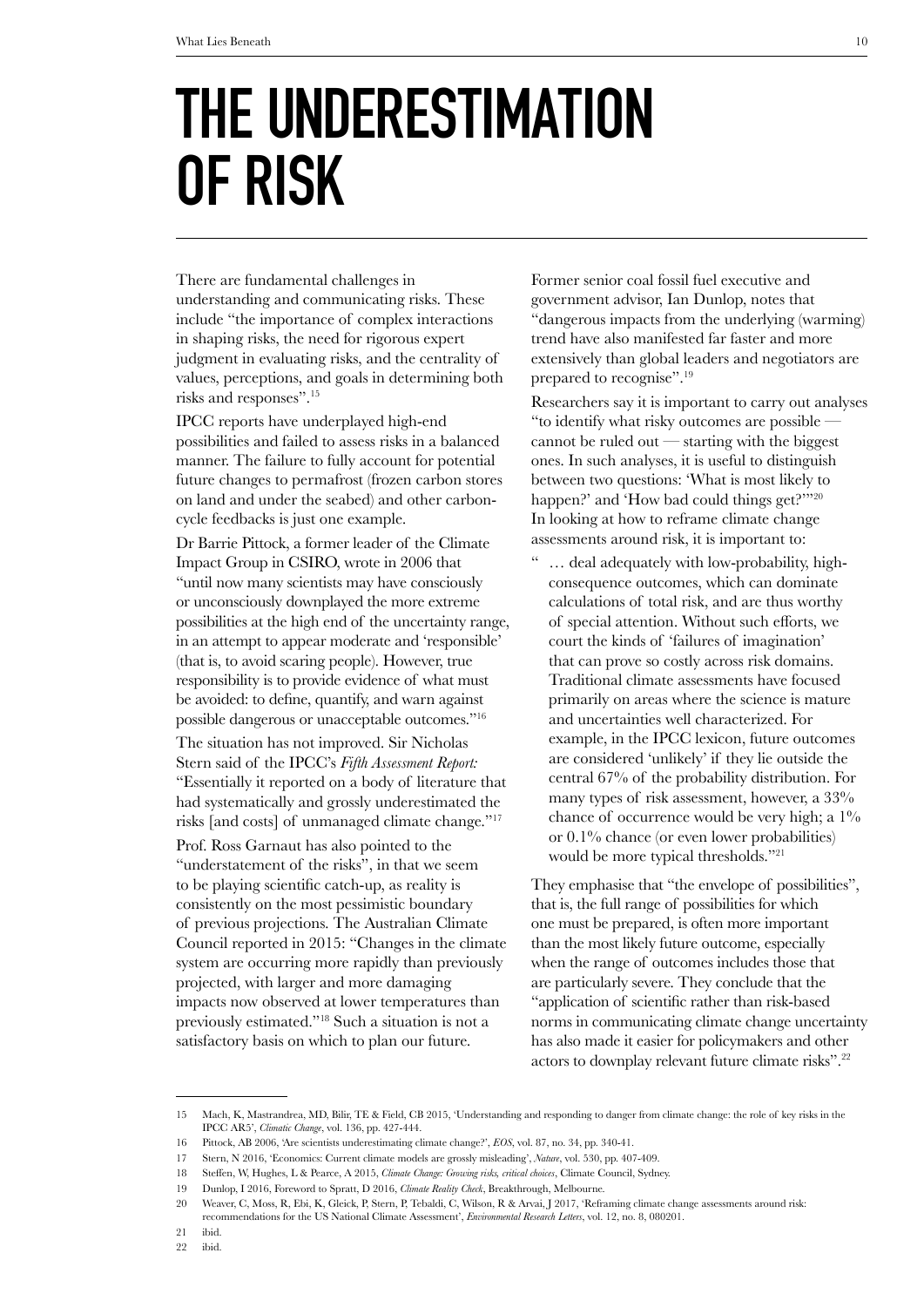A prudent risk-management approach means a tough and objective look at the real risks to which we are exposed, especially those high-end events whose consequences may be damaging beyond quantification, and which human civilization as we know it would be lucky to survive. It is important to understand the potential of, and plan for, the worst that can happen, and be pleasantly surprised if it doesn't. Focusing on middle-of-the-road outcomes, and ignoring the high-end possibilities, may result in an unexpected catastrophic event that we could, and should, have seen coming.

Prof. Robert Socolow of Princeton University says the IPCC "should communicate fully what the science community does and does not understand about high consequence outcomes.The policymaking community needs information about both probable and improbable outcomes."23

Integral to this approach is the issue of lowerprobability, high-impact consequences known as fat-tail risks, in which the likelihood of very large impacts is actually greater than we would expect under typical statistical assumptions. A normal distribution, with the appearance of a bell curve, is symmetric in probabilities of low outcomes (left of curve) and high outcomes (right of curve) as per Figure 1(a). But, as Prof. Michael E. Mann explains, "global warming instead displays what we call a 'heavy-tailed' or 'fat-tailed' distribution, there is more area under the far right extreme of the curve than we would expect for a normal distribution, a greater likelihood of warming that is well in excess of the average amount of warming predicted by climate models,"24 as per Figure 1(b).

In *Climate Shock: The Economic Consequences of a Hotter Planet*, economists Gernot Wagner and Martin Weitzman explore the implications of this fat-tail distribution for climate policy, and "why we face an existential threat in human-caused climate change".25 Mann explains:

" Let us consider… the prospects for warming well in excess of what we might term "dangerous" (typically considered to be at least 2°C warming of the planet). How likely, for example, are we to experience a catastrophic 6°C warming of the globe, if we allow greenhouse gas concentrations to reach double their pre-industrial levels (something we're on course to do by the middle of this century given business-as-usual burning of fossil fuels)? Well, the mean or average warming that is predicted by models in that scenario is about 3°C, and the standard deviation about 1.5°C. So the positive tail, defined as the  $+2$  sigma limit, is about 6 $\rm ^{\circ}C$  of warming. As shown by Wagner & Weitzman [Figure 1(b)], the likelihood of exceeding that amount of warming isn't 2% as we would expect for a bell-curve distribution. It's closer to  $10\%$ ! In fact, it's actually even worse than that when we consider the associated risk. Risk is defined as the product of the likelihood and consequence of an outcome. We just saw that the likelihood of warming is described by a heavy-tailed distribution, with a higher likelihood of fargreater-than-average amounts of warming than we would expect given typical statistical assumptions. This is further compounded by the fact that the damages caused by climate

 $change$  — i.e. the consequence — also increases dramatically with warming. That further increases the associated risk.

With additional warming comes the increased likelihood that we exceed certain tipping points, like the melting of large parts of the Greenland and Antarctic ice sheet and the associated massive rise in sea level that would produce… Uncertainty is not our friend when it comes to the prospects for dangerous climate change."26



Figure 1: Normal and "fat tail" probability distributions. (a) Normal probability distribution, and (b) an estimate of the likelihood of warming due to a doubling of greenhouse gas concentrations exhibiting a "fat tail" distribution (Credit: Wagner & Weitzman 2015, *Climate Shock: The Economic Consequences of a Hotter Planet)*.

<sup>23</sup> Socolow, R. 2011, 'High-consequence outcomes and internal disagreements: tell us more, please', *Climatic Change*, vol. 108, pp. 775-790.

<sup>24</sup> Mann, M 2016, 'The 'fat tail' of climate change risk', *Huffington Post*, 11 September 2016.

<sup>25</sup> Ibid.

<sup>26</sup> Ibid.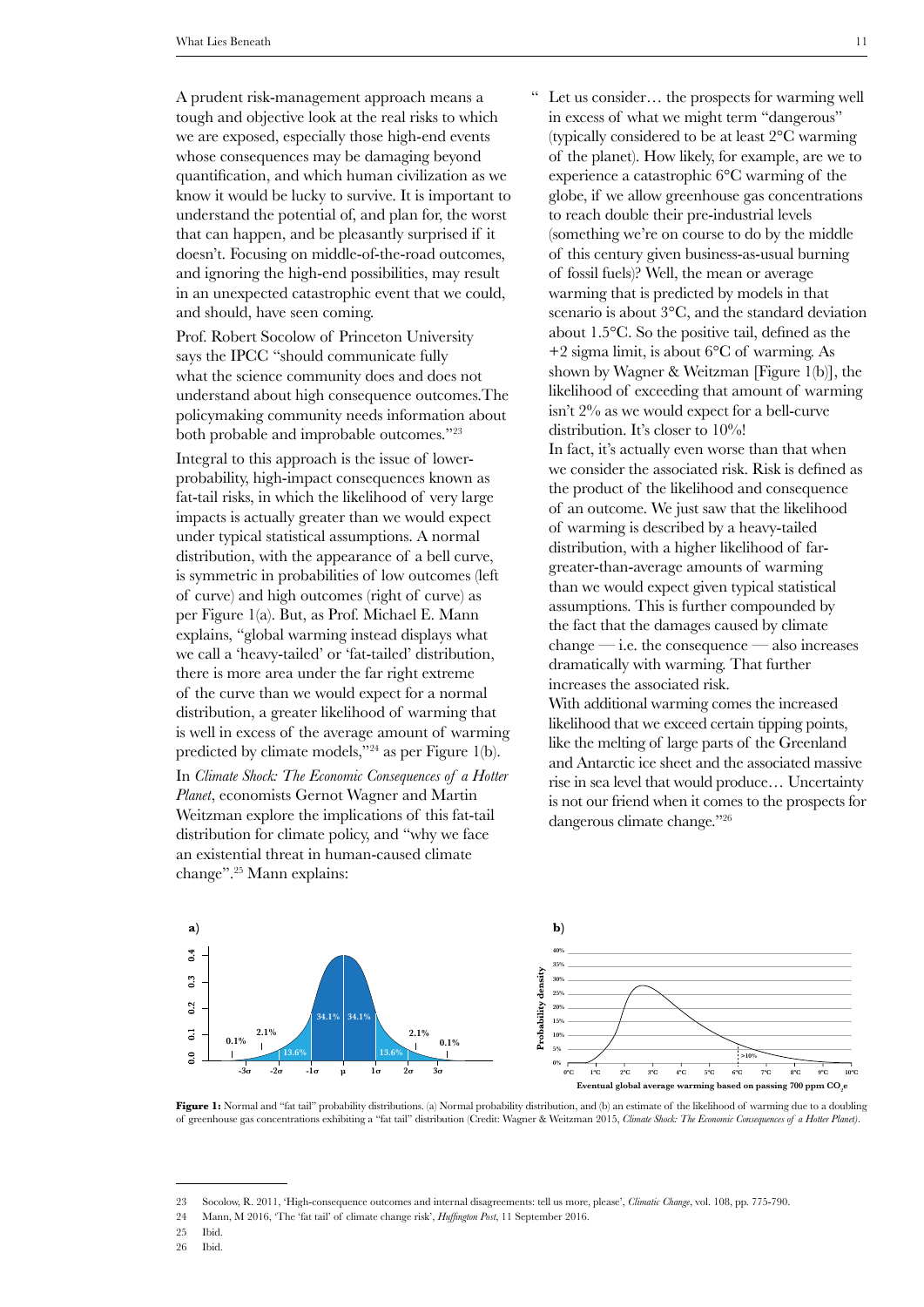As Mann notes, risk is defined as the product of the likelihood and consequence of an outcome. This is illustrated in Figure 2, which although applied to the question of climate sensitivity (see discussion on pp. 22-23), has general applicability. The likelihood of a high-end outcome may be relatively low (right side of curve in (a)), but impacts increase at the highend (b), showing the high risk of very unlikely events (c).

IPCC reports have not given attention to fattail risk analysis, in part because the reports are compiled using a consensus method, as discussed above. Prof. Stefan Rahmstorf of Potsdam University says that:

" The magnitude of the fat-tail risks of global warming is not widely appreciated and must be discussed more. For over two decades I have argued that the risk of a collapse of the Atlantic meridional overturning circulation (AMOC) in this century is perhaps five per cent or so, but that this is far too great a risk to take, given what is at stake. Nobody would board an aircraft with a five per cent risk of crashing."<sup>27</sup>

He adds that: "Defeatism and doomerism is not the same as an accurate, sincere and sober discussion of worst-case risks. We don't need the former, we do need the latter." It should be noted that Rahmstorf was one of the authors of research released in April 2018 showing that, in fact, there has already been a 15% slowdown in the AMOC since the mid-twentieth century.<sup>28</sup>

**"When all the new knowledge that challenges the old is on the more worrying side, one worries about whether the asymmetry reflects some systematic bias… I have come to wonder whether the reason why most of the new knowledge confirms the established science or changes it for the worse is scholarly reticence."**

*Prof. Ross Garnaut, 2011*



**Figure 2:** Schema of climate-related risk. (a) Event likelihood and (b) Impacts produce (c) Risk. Lower likelihood events at the high end of the probability distribution have the highest risk (Credit: RT Sutton/E Hawkins).

<sup>27</sup> Rahmstorf, S, pers. comm., 8 August 2017.

<sup>28</sup> Caesar, L, Rahmstorf, S, Robinson, A, Feulner, G. & Saba, V 2018, "Observed fingerprint of a weakening Atlantic Ocean overturning circulation', Nature, vol. 556, pp. 191-192.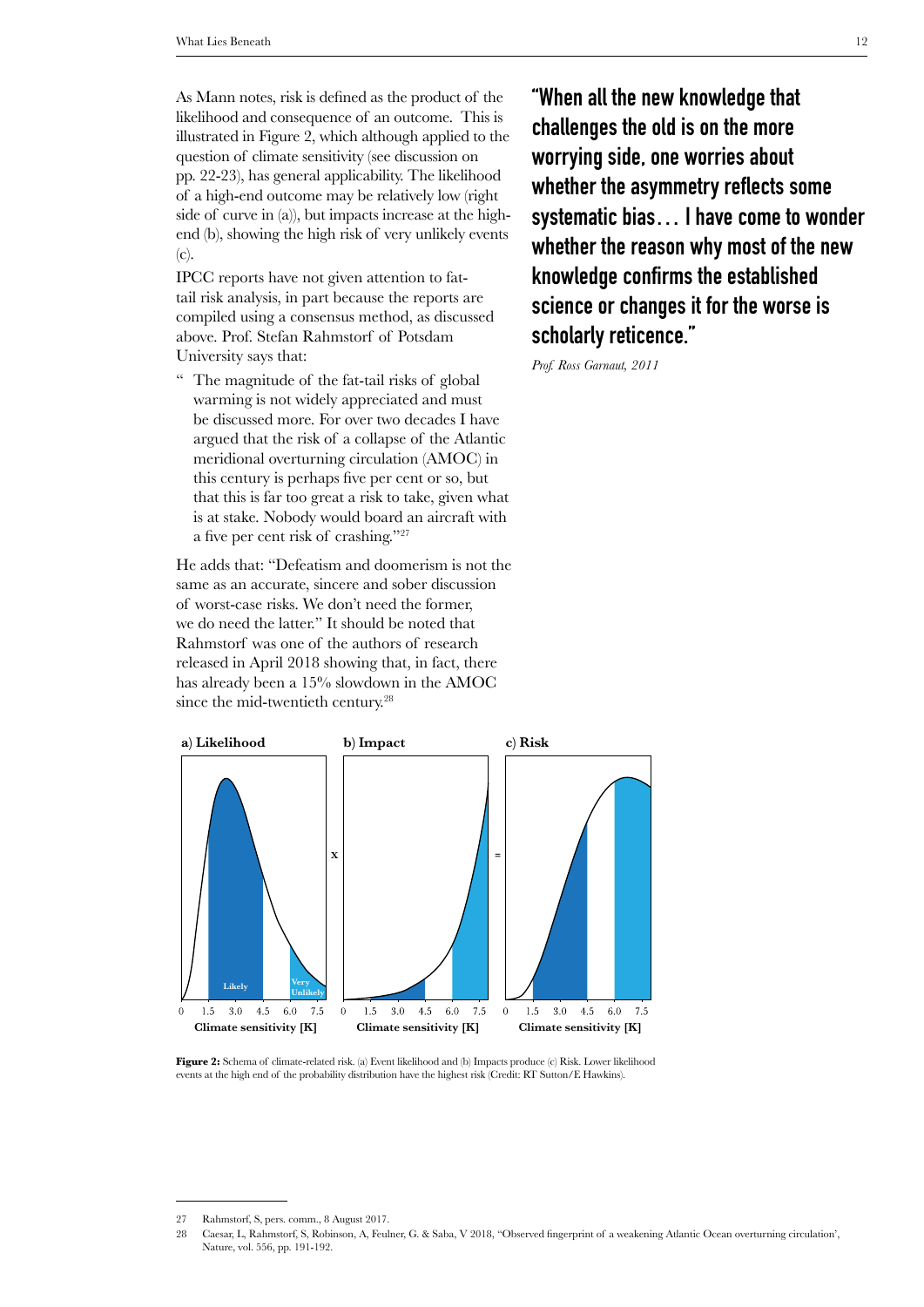### **EXISTENTIAL RISK TO HUMAN CIVILISATION**

In 2016, the World Economic Forum survey of the most impactful risks for the years ahead elevated the failure of climate change mitigation and adaptation to the top of the list, ahead of weapons of mass destruction, ranking second, and water crises, ranking third. By 2018, following a year characterised by high-impact hurricanes and extreme temperatures, extreme-weather events were seen as the single most prominent risk. As the survey noted: "We have been pushing our planet to the brink and the damage is becoming increasingly clear."29

Climate change is an existential risk to human civilisation: that is, an adverse outcome that would either annihilate intelligent life or permanently and drastically curtail its potential.

Temperature rises that are now in prospect, after the *Paris Agreement*, are in the range of 3–5°C. At present, the *Paris Agreement* voluntary emission reduction commitments, if implemented, would result in planetary warming of  $3.4^{\circ}$ C by  $2100^{30}$ without taking into account "long-term" carboncycle feedbacks. With a higher climate sensitivity figure of 4.5°C, for example, which would account for such feedbacks, the Paris path would result in around 5°C of warming, according to a MIT study.31 A study by Schroder Investment Management published in June 2017 found — after taking into account indicators across a wide range of the political, financial, energy and regulatory sectors — the average temperature increase implied for the *Paris Agreement* across all sectors was 4.1°C.32

Yet 3°C of warming already constitutes an existential risk. A 2007 study by two US national security think-tanks concluded that 3°C of warming and a 0.5 metre sea-level rise would likely lead to "outright chaos" and "nuclear war is possible", emphasising how "massive non-linear events in the global environment give rise to massive nonlinear societal events".33 The Global Challenges Foundation (GCF) explains what could happen:

If climate change was to reach  $3^{\circ}C$ , most of Bangladesh and Florida would drown, while major coastal cities — Shanghai, Lagos, Mumbai — would be swamped, likely creating large flows of climate refugees. Most regions in the world would see a significant drop in food production and increasing numbers of extreme weather events, whether heat waves, floods or storms. This likely scenario for a 3°C rise does not take into account the considerable risk that self-reinforcing feedback loops set in when a certain threshold is reached, leading to an ever increasing rise in temperature. Potential thresholds include the melting of the Arctic permafrost releasing methane into the atmosphere, forest dieback releasing the carbon currently stored in the Amazon and boreal forests, or the melting of polar ice caps that would no longer reflect away light and heat from the sun."34

<sup>29</sup> World Economic Forum, 2018, *The Global Risks Report 2018: 13th Edition*, World Economic Forum, Geneva.

<sup>30</sup> Climate Action Tracker 2017, 'Improvement in warming outlook as India and China move ahead, but Paris Agreement gap still looms large", 13 November 2017, <http://climateactiontracker.org/publications/briefing/288/Improvement-in-warming-outlook-as-India-and-China-move-ahead-but-Paris-Agreement-gap-still-looms-large.htm>.

<sup>31</sup> Reilly, J, Paltsev, S, Monier, E, Chen, H, Sokolov, A, Huang, J, Ejaz, Q, Scott, J, Morris, J & Schlosser, A 2015, *Energy and Climate Outlook: Perspectives from 2015*, MIT Program on the Science and Policy of Global Change, Cambridge MA.

<sup>32</sup> Schroder Investment Management 2017, *Climate change: calibrating the thermometer*, Schroders Investment Management, London.

<sup>33</sup> Campbell, K, Gulledge, J, McNeill, JR, Podesta, J, Ogden, P, Fuerth, L, Woolsley, J, Lennon, A, Smith, J, Weitz, R & Mix, D 2007, *The Age of Consequences: The foreign policy and national security implications of global climate change*, Centre for Strategic and International Studies & Centre for New American Security, Washington.

<sup>34</sup> Global Challenges Foundation 2017, *Global Catastrophic Risks 2017*, Global Challenges Foundation, Stockholm.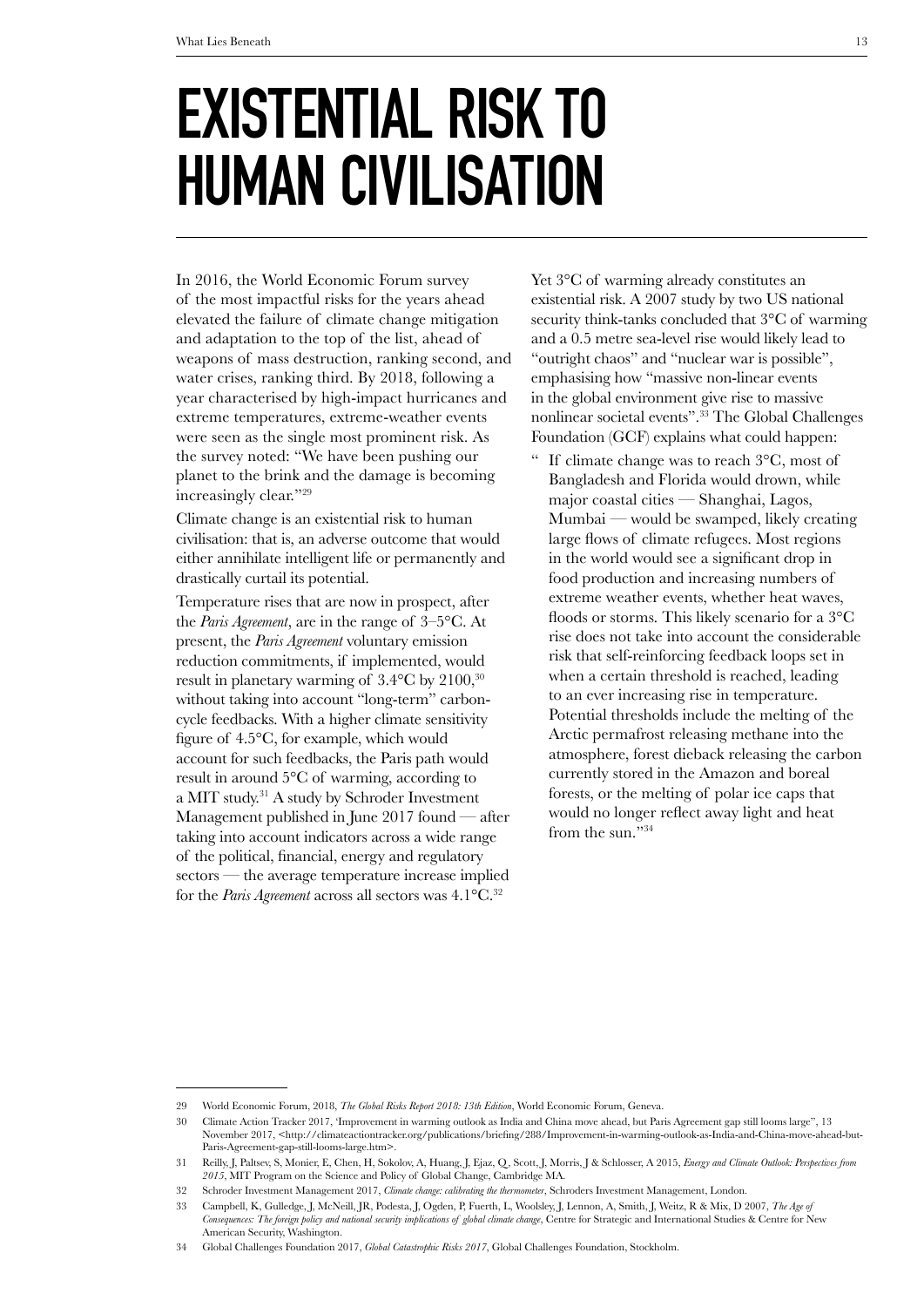Warming of 4°C or more could reduce the global human population by  $80\%$  or  $90\%$ ,<sup>35</sup> and the World Bank reports "there is no certainty that adaptation to a  $4^{\circ}$ C world is possible".<sup>36</sup> Prof. Kevin Anderson says a 4°C future "is incompatible with an organized global community, is likely to be beyond 'adaptation', is devastating to the majority of ecosystems, and has a high probability of not being stable".37 This is a commonly-held sentiment amongst climate scientists. A recent study by the European Commission's Joint Research Centre found that if the global temperature rose 4°C, then extreme heatwaves with "apparent temperatures" peaking at over 55°C will begin to regularly affect many densely populated parts of the world, forcing much activity in the modern industrial world to stop.38 ("Apparent temperatures" refers to the Heat Index, which quantifies the combined effect of heat and humidity to provide people with a means of avoiding dangerous conditions.)

In 2017, one of the first research papers to focus explicitly on existential climate risks proposed that "mitigation goals be set in terms of climate risk category instead of a temperature threshold", and established a "dangerous" risk category of warming greater than 1.5°C, and a "catastrophic" category for warming of 3°C or more. The authors focussed on the impacts on the world's poorest three billion people, on health and heat stress, and the impacts of climate extremes on such people with limited adaptation resources. They found that a 2°C warming "would double the land area subject to deadly heat and expose 48% of the population (to deadly heat). A 4°C warming by 2100 would subject 47% of the land area and almost 74% of the world population to deadly heat, which could pose existential risks to humans and mammals alike unless massive adaptation measures are implemented."39

A 2017 survey of global catastrophic risks by the Global Challenges Foundation found that: "In high-end [climate] scenarios, the scale of destruction is beyond our capacity to model, with a high likelihood of human civilization coming to an end."40 84% of 8000 people in eight countries surveyed for the Foundation considered climate change a "global catastrophic risk".41

Existential risk may arise from a fast rate of system change, since the capacity to adapt, in both the natural and human worlds, is inversely proportional to the pace of change, amongst other factors. In 2004, researchers reported on the rate of warming as a driver of extinction.42 Given we are now on a 3–5°C warming path this century, their findings are instructive:

- If the rate of change is 0.3°C per decade (3°C) per century), 15% of ecosystems will not be able to adapt.
- If the rate should exceed 0.4°C per decade, all ecosystems will be quickly destroyed, opportunistic species will dominate, and the breakdown of biological material will lead to even greater emissions of  $CO<sub>2</sub>$ .

At 4°C of warming "the limits for adaptation for natural systems would largely be exceeded throughout the world".43 Ecological breakdown of this scale would ensure an existential human crisis.

By slow degrees, these existential risks are being recognised. In May 2018, an inquiry by the Australian Senate into national security and global warming recognised "climate change as a current and existential national security risk… defined as 'one that threatens the premature extinction of Earth-originating intelligent life or the permanent and drastic destruction of its potential for desirable future development'".44 In April 2018, the Intelligence on European Pensions and Institutional Investment think-tank warned business leaders that "climate change is an existential risk whose elimination must become a corporate objective".45 However the most recent IPCC *Assessment Report* did not consider the issue. Whilst the term "risk management" appears in the 2014 IPCC *Synthesis Report* fourteen times, the terms "existential" and "catastrophic" do not appear.

<sup>35</sup> Anderson, K 2011, 'Going beyond dangerous climate change: Exploring the void between rhetoric and reality in reducing carbon emissions', LSE presentation, 11 July 2011.

<sup>36</sup> World Bank 2012, *Turn Down the Heat: Why a 4°C warmer world must be avoided*, World Bank, New York.

<sup>37</sup> Roberts, D 2011 "The brutal logic of climate change", Grist, 6 December 2011, <https://grist.org/climate-change/2011-12-05-the-brutal-logic-ofclimate-change/>.

<sup>38</sup> Ayre, J 2017, 'Extreme heatwaves with 'apparent temperatures' as high as 55° celsius to regularly affect much of world', Clean Technica, 11 August 2017, <https://cleantechnica.com/2017/08/11/extreme-heatwaves-apparent-temperatures-high-55-celsius-regularly-affect-much-world-4-celsiuswarming-pre-industrial-levels/>.

<sup>39</sup> Xu, Y & Ramanathan, V 2017, 'Well below 2 °C: Mitigation strategies for avoiding dangerous to catastrophic climate changes', *Proceedings of the National Academy of Sciences*, vol. 114, pp. 10315-10323.

<sup>40</sup> Global Challenges Foundation 2017, op cit.

<sup>41</sup> Goering, L 2017, '8 in 10 people now see climate change as a 'catastrophic risk' – survey', Thomson Reuters Foundation, 23 May 2017, <http://news. trust.org/item/20170523230148-a90de>.

<sup>42</sup> Leemans, R, & Eickhout, B 2004, 'Another reason for concern: regional and global impacts on ecosystems for different levels of climate change', *Global Environmental Change*, vol. 14, pp. 219–228.

<sup>43</sup> Warren, R 2011, 'The role of interactions in a world implementing adaptation and mitigation solutions to climate change', *Philosophical Transactions of the Royal Society A*, vol. 369, pp. 217-241.

<sup>44</sup> Commonwealth of Australia 2018, *Inquiry into the Implications of climate change for Australia's national security*, Foreign Affairs, Defence and Trade Committee, Department of the Senate, Parliament House, Canberra.

<sup>45</sup> Murray, D & Murtha, A 2018, 'Climate risk: Running out of time', Intelligence on European Pensions and Institutional Investment, April 2018, <https://www.ipe.com/reports/special-reports/thought-leadership/climate-risk-running-out-of-time/10023906.article>.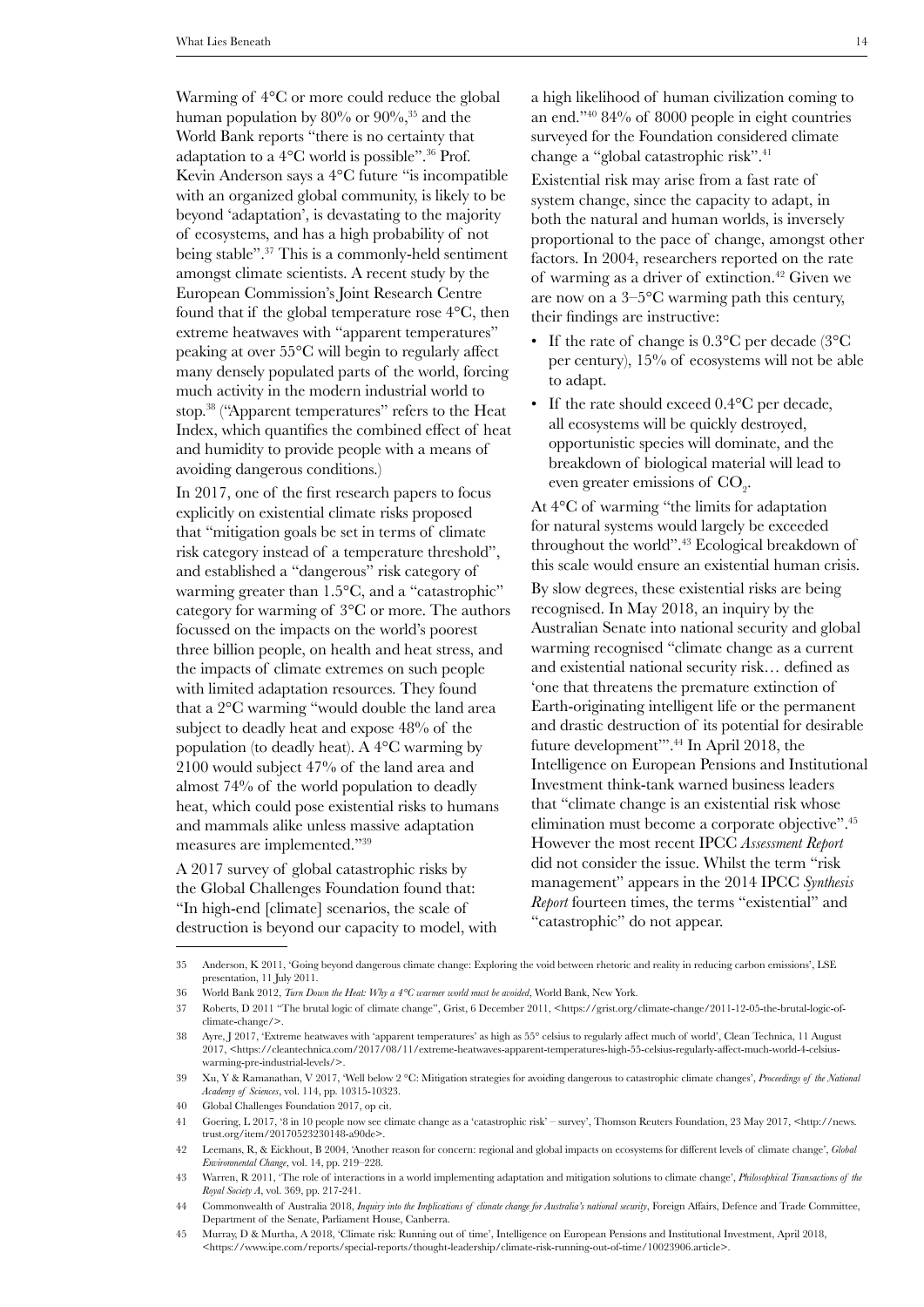Existential risks require a particular approach to risk management. They are not amenable to the reactive (learn from failure) approach of conventional risk management, and we cannot necessarily rely on the institutions, moral norms, or social attitudes developed from our experience with managing other sorts of risks. Because the consequences are so severe — perhaps the end of global human civilisation as we know it — "even for an honest, truth-seeking, and well-intentioned investigator it is difficult to think and act rationally in regard to… existential risks".46

Existential risk management requires brutally honest articulation of the risks, opportunities and the response time frame, the development of new existential risk-management techniques outside conventional politics, and global leadership and integrated policy. Since it is not possible to recover from existential risks, "we cannot allow even one existential disaster to happen; there would be no opportunity to learn from experience",47 but at the moment we are facing existential disasters on several climate fronts, seemingly without being able even to articulate that fact.

The failure of both the research community and the policymaking apparatus to consider, advocate and/or adopt an existential risk-management approach is itself a failure of imagination with catastrophic consequences.

### **PUBLIC SECTOR DUTY OF CARE ON CLIMATE RISK**

Private-sector company directors internationally are facing legal action and personal liability for having refused to understand, assess and act upon climate risk, or for misrepresenting that risk. Compensation is being sought from carbon polluters for damage incurred from climate impacts. Legal opinions suggest similar action in Australia would be firmly based.

Such a duty of care extends to the public sector, including not only ministers and senior public servants, but regulators and board members of statutory authorities. As a general principle, officials in the public sector should not be held to a lower standard of account than employees of publicly listed companies. That duty has already been successfully tested in the courts in The Netherlands.

The first duty of a government is to protect the people. A government derives its legitimacy and hence its authority from the people, and so has a fiduciary duty to act in accordance with the interests of all the people with integrity, fairness and accountability.

In the climate arena, this duty has been recognised in several quarters, including by Australian Prudential Regulatory Authority Executive Director Geoff Summerhayes and Australian Securities and Investments Commissioner John Price.

This duty has a particular sharpness in the new era of disruption and existential risk that will manifest as a consequence of the global failure, and the failure of successive Australian governments, to rein in global warming.

In these circumstances, our public sector leaders have a number of specific duty-ofcare responsibilities which at present are being ignored. Being a climate denier does not absolve ministers and parliamentarians of the fiduciary responsibility to set aside personal prejudice and act in the public interest.

The Australian Public Service Impartiality Value requires advice given to government to be "apolitical, frank, honest, timely and based on the best available evidence", but the overriding impression is that the federal bureaucracy, with some notable exceptions, is not treating climate change with anywhere near the seriousness and urgency it demands. Dismal reports such as the December 2017 *Review of Climate Change Policy.* are a scientifically reticent whitewash of wholly inadequate and inconsistent policies.

It is entirely appropriate, when the political system fails, for affected parties to take legal action to correct such failure.

<sup>46</sup> Bostrom, N & Cirkovic, MM 2008, *Global Catastrophic Risks*, Oxford University Press, Oxford.

<sup>47</sup> Op. cit.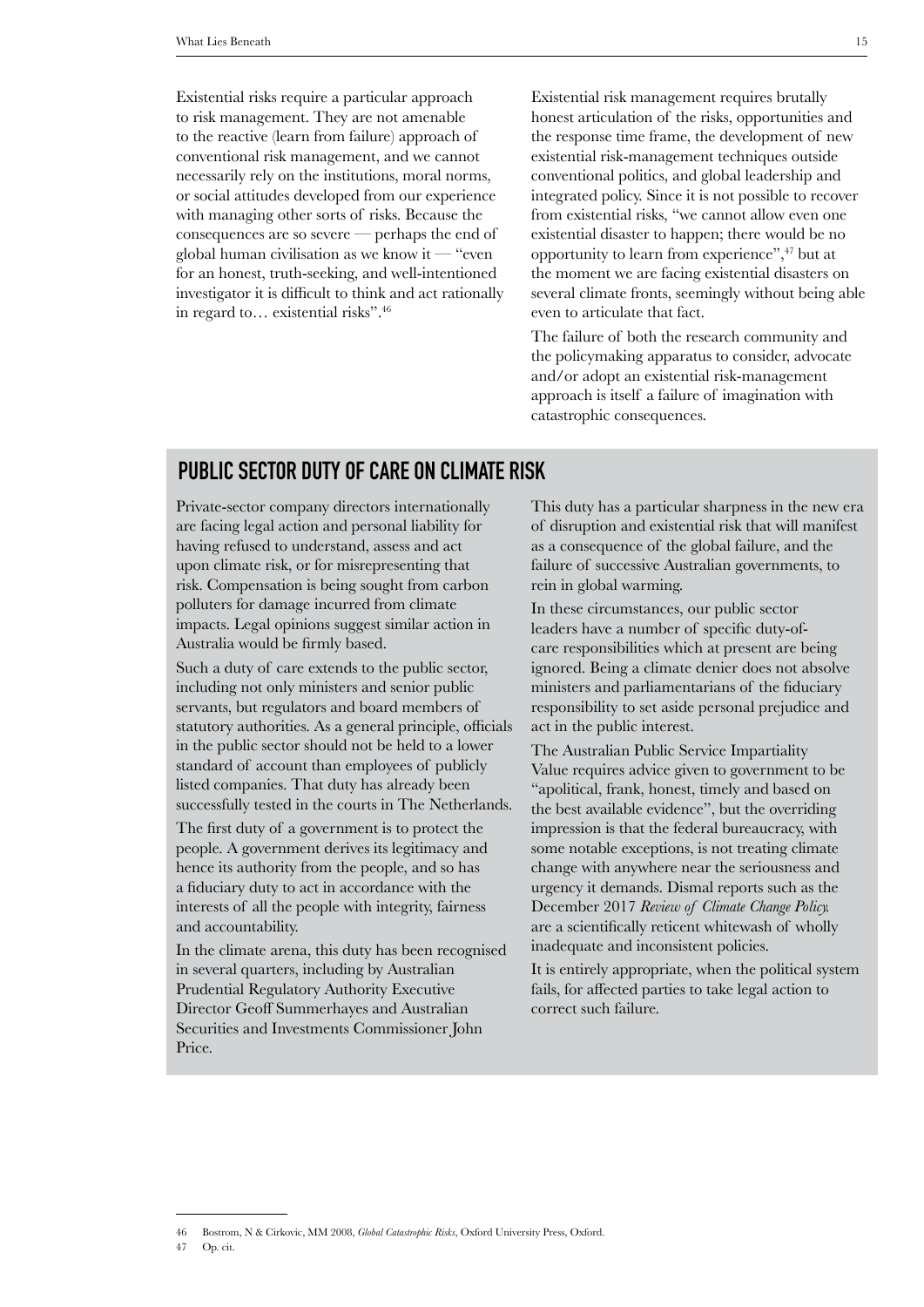**The second state of a point where we have a crisis, an emergency, but people don't know that ...There's a big gap between what's understood about global warming by the scientific community and what is known by the public "We've reached a point where we have a crisis, an emergency, but people don't know that. ...There's a big gap between what's understood about global warming by the scientific community and what is known by the public and policymakers".**

*Prof. James Hansen, 2008*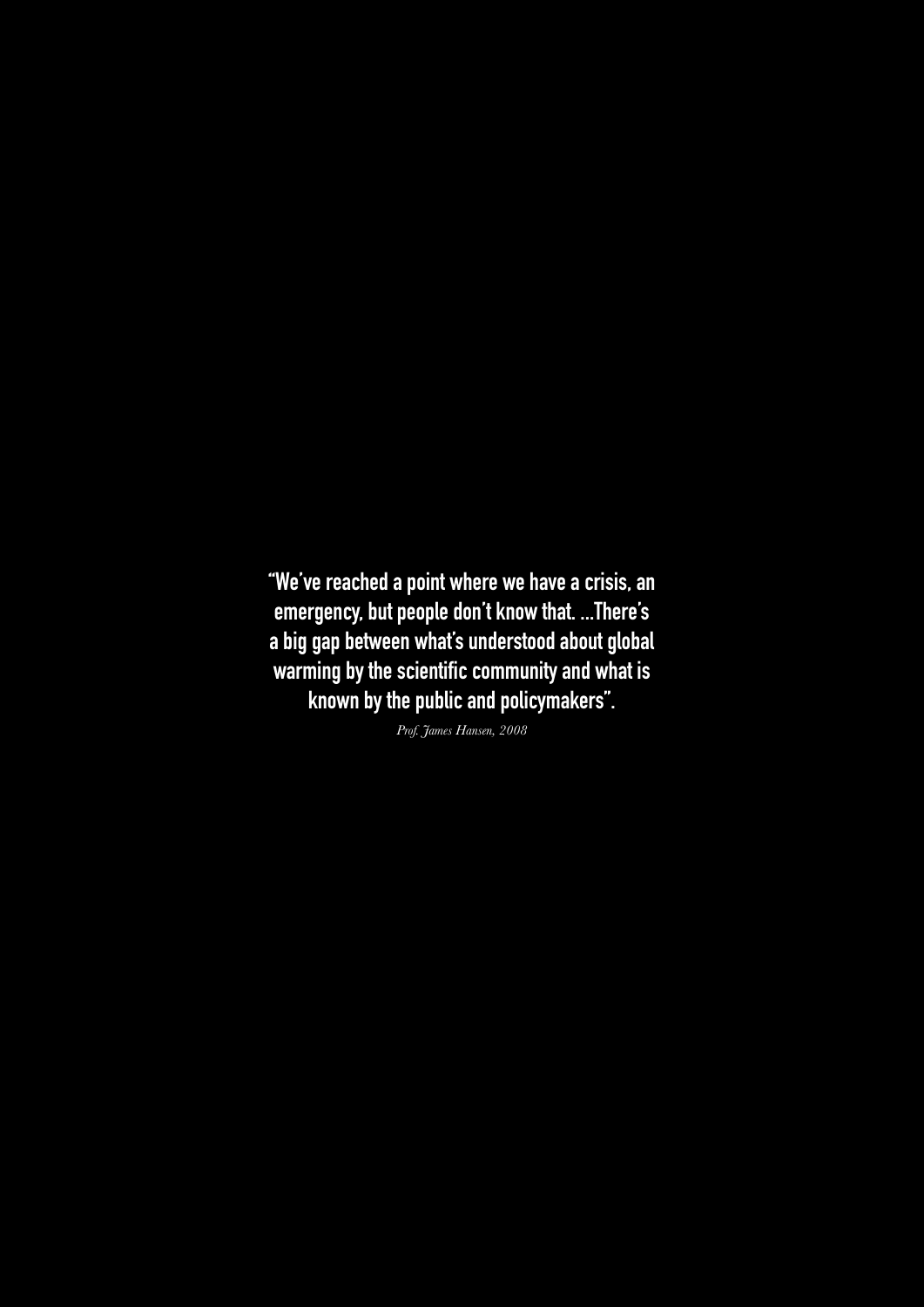

What Lies Beneath 17 (200) and the second control of the second control of the second control of the second control of the second control of the second control of the second control of the second control of the second cont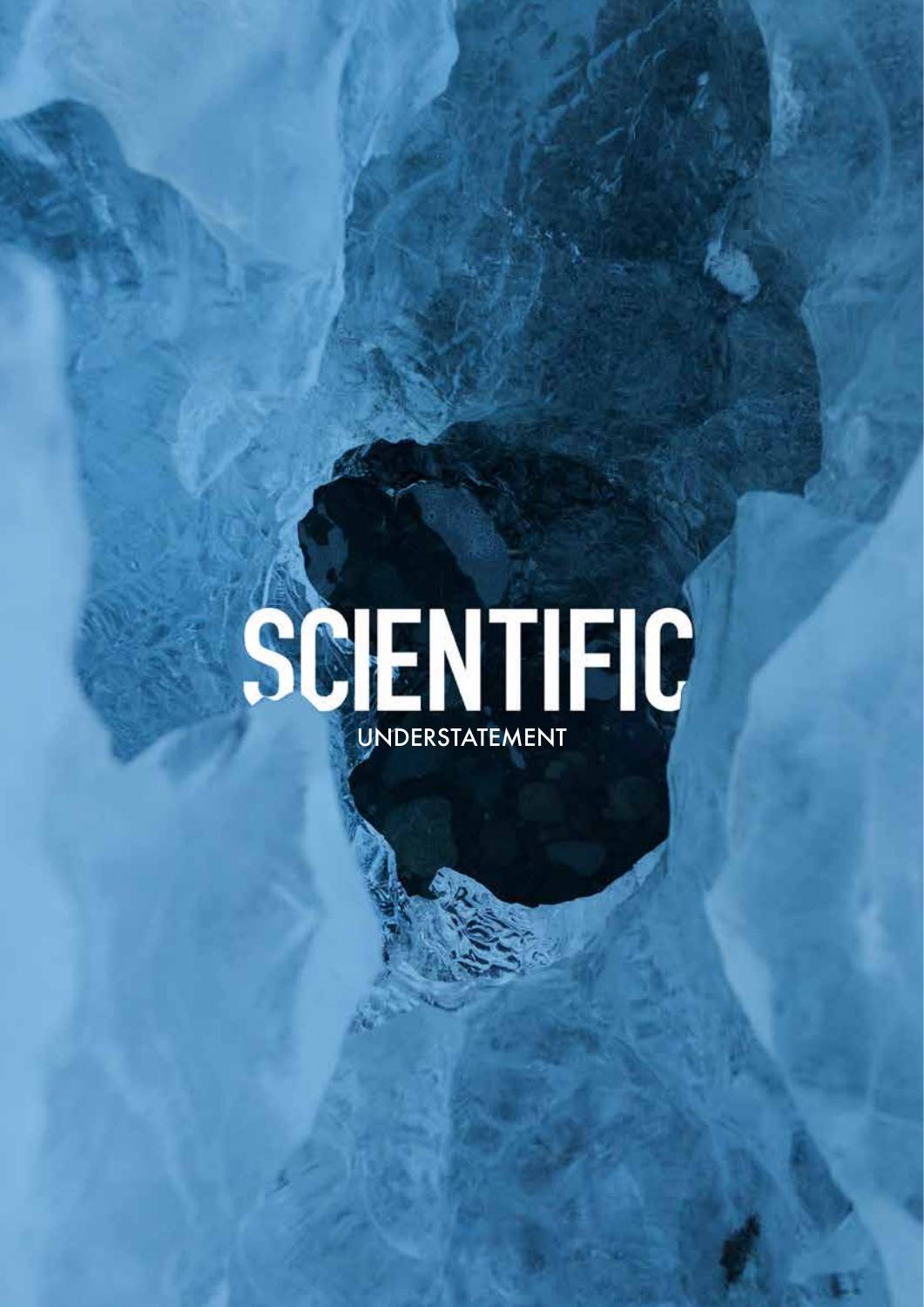## **CLIMATE MODELS**

Climate modelling is at the core of the work by the IPCC, and in developing future emission and warming scenarios, but it is often too conservative and underestimates future impacts.

A 2007 report on climate change and national security by the US Center for Strategic and International Studies and the Center for a New American Security recognised that: "Recent observations indicate that projections from climate models have been too conservative; the effects of climate change are unfolding faster and more dramatically than expected" and that "multiple lines of evidence" support the proposition that the 2007 IPCC reports' "projections of both warming and attendant impacts are systematically biased low". For instance:

" The models used to project future warming either omit or do not account for uncertainty in potentially important positive feedbacks that could amplify warming (e.g., release of greenhouse gases from thawing permafrost, reduced ocean and terrestrial  $\mathrm{CO}_2^{}$  removal from the atmosphere), and there is some evidence that such feedbacks may already be occurring in response to the present warming trend. Hence, climate models may underestimate the degree of warming from a given amount of greenhouse gases emitted to the atmosphere by human activities alone. Additionally, recent observations of climate system responses to warming (e.g., changes in global ice cover, sea-level rise, tropical storm activity) suggest that IPCC models underestimate the responsiveness of some aspects of the climate system to a given amount of warming."48

In 2015, researchers reported on the long-term feedbacks that global climate models ignore, as illustrated in Figure 3, where grey bars within the middle blue ellipse signify processes that are assumed to be (partly) inactive or non-existent in global climate models, but in reality are not.49

In the 2017 *Fourth National Climate Assessment,* US government agencies found that "positive feedbacks (self-reinforcing cycles) within the climate system have the potential to accelerate human-induced climate change and even shift the Earth's climate system, in part or in whole, into new states that are very different from those experienced in the recent past", and whilst some feedbacks and potential state shifts can be modelled and quantified, "others can be modeled or identified but not quantified and some are probably still unknown". Hence:

" While climate models incorporate important climate processes that can be well quantified, they do not include all of the processes that can contribute to feedbacks, compound extreme events, and abrupt and/or irreversible changes. For this reason, future changes outside the range projected by climate models cannot be ruled out. Moreover, the systematic tendency of climate models to underestimate temperature change during warm paleoclimates suggests that climate models are more likely to underestimate than to overestimate the amount of long-term future change."50

At the 2017 climate policy conference in Bonn, Phil Duffy, the Director of the Woods Hole Institute, explained that "the best example of reticence is permafrost… It's absolutely essential that this feedback loop not get going seriously, if it does there is simply no way to control it." He says the scientific failure occurs because "none of this is in climate models and none of this is considered in the climate policy discussion… climate models simply omit emissions from the warming permafrost, but we know that is the wrong answer because that tacitly assumes that these emissions are zero and we know that's not right".51

<sup>48</sup> Campbell et al. 2007, op cit.

<sup>49</sup> Knutti, R, & Rugenstein MAA 2015, 'Feedbacks, climate sensitivity and the limits of linear models', *Philosophical Transactions of the Royal Society A*, vol. 373, 20150146.

<sup>50</sup> USGCRP 2017, *Climate Science Special Report: Fourth National Climate Assessment*, Volume I, [Wuebbles, DJ, DW Fahey, KA Hibbard, DJ Dokken, BC Stewart & TK Maycock (eds.)], US Global Change Research Program, Washington, DC, USA..

<sup>51</sup> UPFSI 2017, 'James Hansen: Scientific Reticence A Threat to Humanity and Nature', media conference, Bonn, 19 November 2017, <https://www. youtube.com/watch?v=S7z61UZoppM>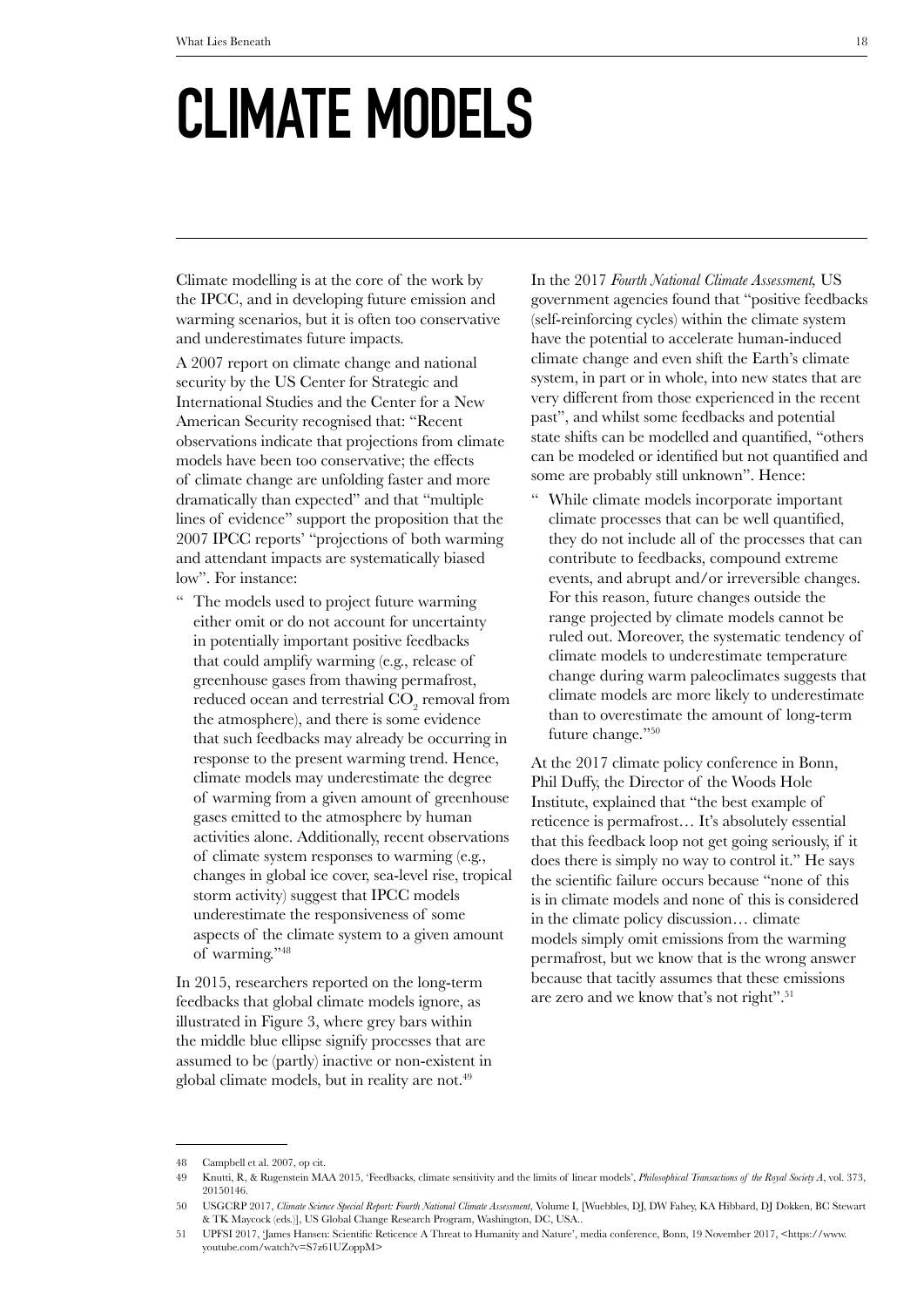There is a consistent pattern in the IPCC of presenting detailed, quantified (numerical) modelling results, but then briefly noting more severe possibilities — such as feedbacks that the models do not account for — in a descriptive, non-quantified form. Sea levels, polar ice sheets and some carbon-cycle feedbacks are three examples. Because policymakers and the media are often drawn to headline numbers, this approach results in less attention being given to the most devastating, high-end, non-linear and difficult-toquantify outcomes.

Consensus around numerical results can result in an understatement of the risks. Oppenheimer et al. point to the problem:

" The emphasis on consensus in IPCC reports has put the spotlight on expected outcomes, which then become anchored via numerical estimates in the minds of policymakers… it is now equally important that policymakers understand the more extreme possibilities that consensus may exclude or downplay… given the anchoring that inevitably occurs around numerical values, the basis for quantitative uncertainty estimates provided must be broadened to give observational, paleoclimatic, or theoretical evidence of poorly understood phenomena comparable weight with evidence from numerical modeling… One possible improvement would be for the IPCC to fully include judgments from expert elicitations."52



Figure 3: Timescales of climate processes and inclusions of feedbacks in climate models. The coloured ellipses each cover different methods used to estimate climate sensitivity: observations (left), global climate models (GCMs) (centre) and paleoclimate proxies (right). Light grey bars indicate processes that act on timescales that a GCM can resolve, but are usually assumed to be (partly) inactive or non-existent. Dashed lines indicate timescales where specific feedbacks are weaker or only operate under certain circumstances. The arrow for clouds, lapse rate, water vapour and albedo indicates that those feedbacks operate on short timescales but, because the surface warming takes centuries or more to equilibrate, these feedbacks continue to change and affect the overall response of the systems up to millennia (Credit: Knutti & Rugenstein 2015).

<sup>52</sup> Oppenheimer, M, O'Neill, B, Webster, M & Agrawala, S 2007, 'The Limits of Consensus', *Science*, vol. 317, pp. 1505-1506.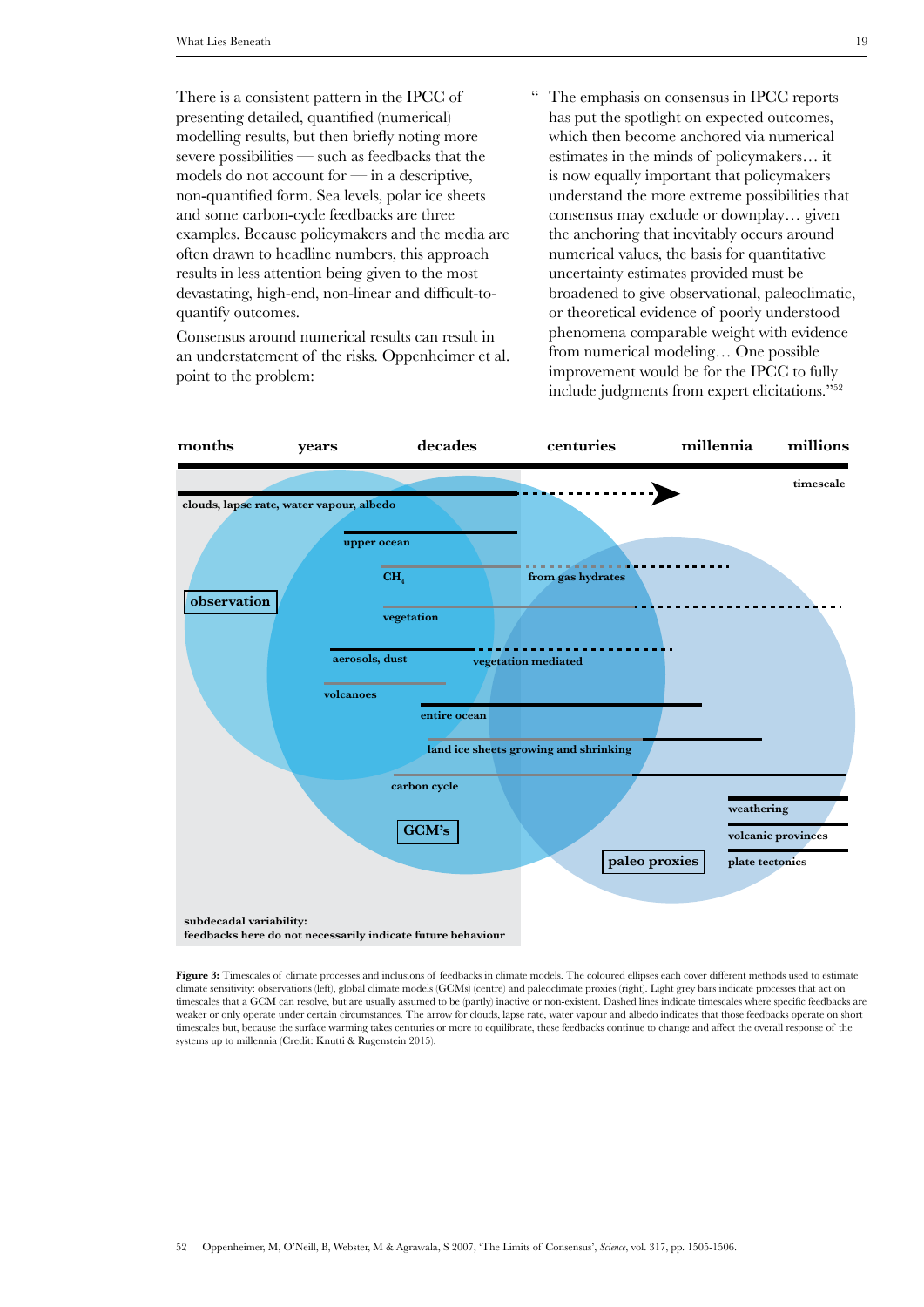Glaciologist Prof. Eric Rignot, says that "one of the problems of IPCC is the strong desire to rely on physical models". He explains:

For instance, in terms of sea-level rise projection, the IPCC tends to downplay the importance of semi-empirical models. In the case of Antarctica, it may be another ten years before fully-coupled ice sheet–ocean–sea ice–atmosphere models get the southern hemisphere atmospheric circulation, the Southern Ocean and the ice sheet right using physical models, with the full physics, at a high spatial resolution. In the meantime, it is essential to move forward our scientific understanding and inform the public and policy makers based on observations, basic physics, simpler models, well before the fullfledged physical models eventually get there."<sup>53</sup>

It is important to understand the distinction between full climate models and the semi-empirical approach, because IPCC reports appear to privilege the former at the expense of the latter. Sea-level-rise projections are a good example of this.

#### **FULLY-COUPLED MODELS**

Fully-coupled global climate models or general circulation models (GCMs) are mathematical representations of the Earth's climate system, based on the laws of physics and chemistry. Run on computers, they simulate the interactions of the important drivers of climate, including atmosphere– oceans–land surface–ice interactions, to solve the full equations for mass and energy transfer and radiant exchange. Models are tested in the first instance by hindsight: how well, once loaded with the observed climate conditions (parameters) at a time in the past, do they reproduce what has happened since that point. They are limited by the capacity of modellers to understand the physical processes involved, so as to be able to represent them in quantitative terms. For example, ice sheet dynamics are poorly reproduced, and therefore key processes that control the response of ice flow to a warming climate are not included in current ice sheet models. GCMs are being improved over time, and new higher-capacity computers allow models of finer resolution to be developed.<sup>54</sup>

#### **SEMI-EMPIRICAL MODELS**

A semi-empirical model is a simpler, physically plausible model of reduced complexity that exploits statistical relationships. It combines current observations with some basic physical relationships observed from past climates, and theoretical considerations relating variables through fundamental principles, to project future climate conditions. For example, semi-empirical models "can provide a pragmatic alternative to estimate the sea-level response".55 Observing past rates of sea-level change from the climate record when the forcing (energy imbalance in the system) was similar to today, gives insights into how quickly sea levels may rise in the next period. Thus a semi-empirical approach to projecting future sea-level rise may relate the global sealevel rise to global mean surface temperature. This approach was used by Rahmstorf in 2007, to project a 0.5–1.4 metres sea-level rise by 2100, compared to the IPCC's 2007 report, based on GCMs, which gave a figure of 0.18–0.59.<sup>56</sup> Semi-empirical models rely on observations from

climate history (paleoclimatology) to establish relationships between variables. In privileging GCMs over semi-empirical models, the IPCC downplays insights from Earth's climate history.

- 55 Ibid.
- 56 Ibid.

<sup>53</sup> Rignot, E, pers. comm., 8 August 2017.

<sup>54</sup> Rahmstorf, S 2007, 'A semi -empirical approach to projecting future sea-level rise, *Science* vol. 315, pp. 368-370.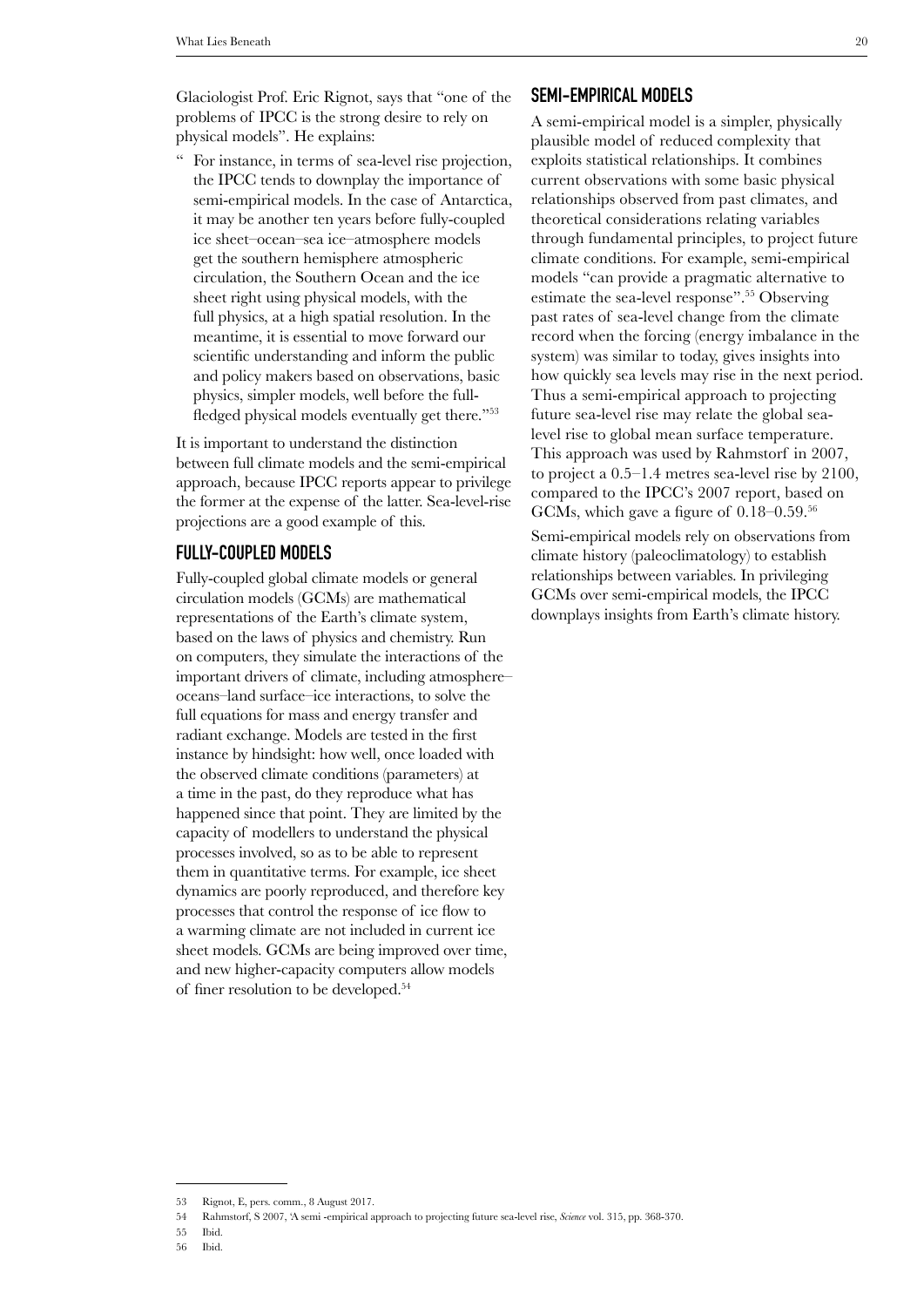### **TIPPING POINTS**

A tipping point may be understood as the passing of a critical threshold in an Earth climate system component — such as major ocean and atmospheric circulation patterns, the polar ice sheets, and the terrestrial and ocean carbon stores which produces a step change in the system.

Progress toward a tipping point is often driven by positive feedbacks, in which a change in a component leads to further changes that eventually "feed back" onto the original component to amplify the effect. A classic case in global warming is the ice–albedo feedback, where decreases in the area of polar sea ice change surface reflectivity, trapping more heat from the sun and producing further seaice loss.

In some cases, passing one threshold will trigger further threshold events, for example, where substantial greenhouse gas releases from polar permafrost carbon stores increase warming, releasing even more permafrost carbon in a positive feedback, but also pushing other systems, such as polar ice sheets, past their threshold point.

In a period of rapid warming, most major tipping points once crossed are irreversible in human time frames, principally due to the longevity of atmospheric  $\mathrm{CO}_2^{\phantom{\dag}}$  (a thousand years).<sup>57</sup> For this reason, it is crucial that we understand as much as possible about near-term tipping points.

Large-scale human interventions in slow-moving earth system tipping points might allow a tipping point to be reversed; for example, by a large-scale atmospheric  $\mathrm{CO}_2$  drawdown program, or solar radiation management.

The scientific literature on tipping points is relatively recent. Our knowledge is limited because a system-level understanding of critical processes and feedbacks is still lacking in key Earth climate components, such as the polar regions, and "no serious efforts have been made so far to identify and qualify the interactions between various tipping points".<sup>58</sup>

As discussed above, climate models are not yet good at dealing with tipping points. This is partly due to the nature of tipping points, where a particular and complex confluence of factors abruptly change a climate system characteristic and drive it to a different state. To model this, all the contributing factors and their forces have to be well identified, as well as their particular interactions, plus the interactions between tipping points. Researchers say that "complex, nonlinear systems typically shift between alternative states in an abrupt, rather than a smooth manner, which is a challenge that climate models have not yet been able to adequately meet".59

The GCF says that despite scientific evidence that risks associated with tipping points "increase disproportionately as temperature increases from  $1^{\circ}$ C to  $2^{\circ}$ C, and become high above  $3^{\circ}$ C",  $^{60}$ political negotiations have consistently disregarded the high-end scenarios that could lead to abrupt or irreversible climate change. In its *Global Catastrophic Risks 2017* report, the Foundation concludes that "the world is currently completely unprepared to envisage, and even less deal with, the consequences of catastrophic climate change".61

The IPCC has published few projections regarding tipping-point thresholds, nor emphasised the importance of building robust risk-management assessments of them in the absence of adequate quantitative data.

<sup>57</sup> Solomon, S, Plattner, GK, Knutti, R & Friedlingstein, P 2008, 'Irreversible climate change due to carbon dioxide emissions', *Proceedings of the National Academy of Sciences*, vol. 106, no. 6, pp. 1704–1709.

<sup>58</sup> Schellnhuber, HJ 2009, 'Tipping elements in the Earth system', *Proceedings of the National Academy of Sciences*, vol. 106, no. 49, pp. 20561–20563.

<sup>59</sup> Duarte, C, Lenton, T, Wadhams, P & Wassmann, P 2012, 'Abrupt climate change in the Arctic', *Nature Climate Change*, vol. 2, pp. 60–62.

<sup>60</sup> GFC 2017, op. cit.

<sup>61</sup> ibid.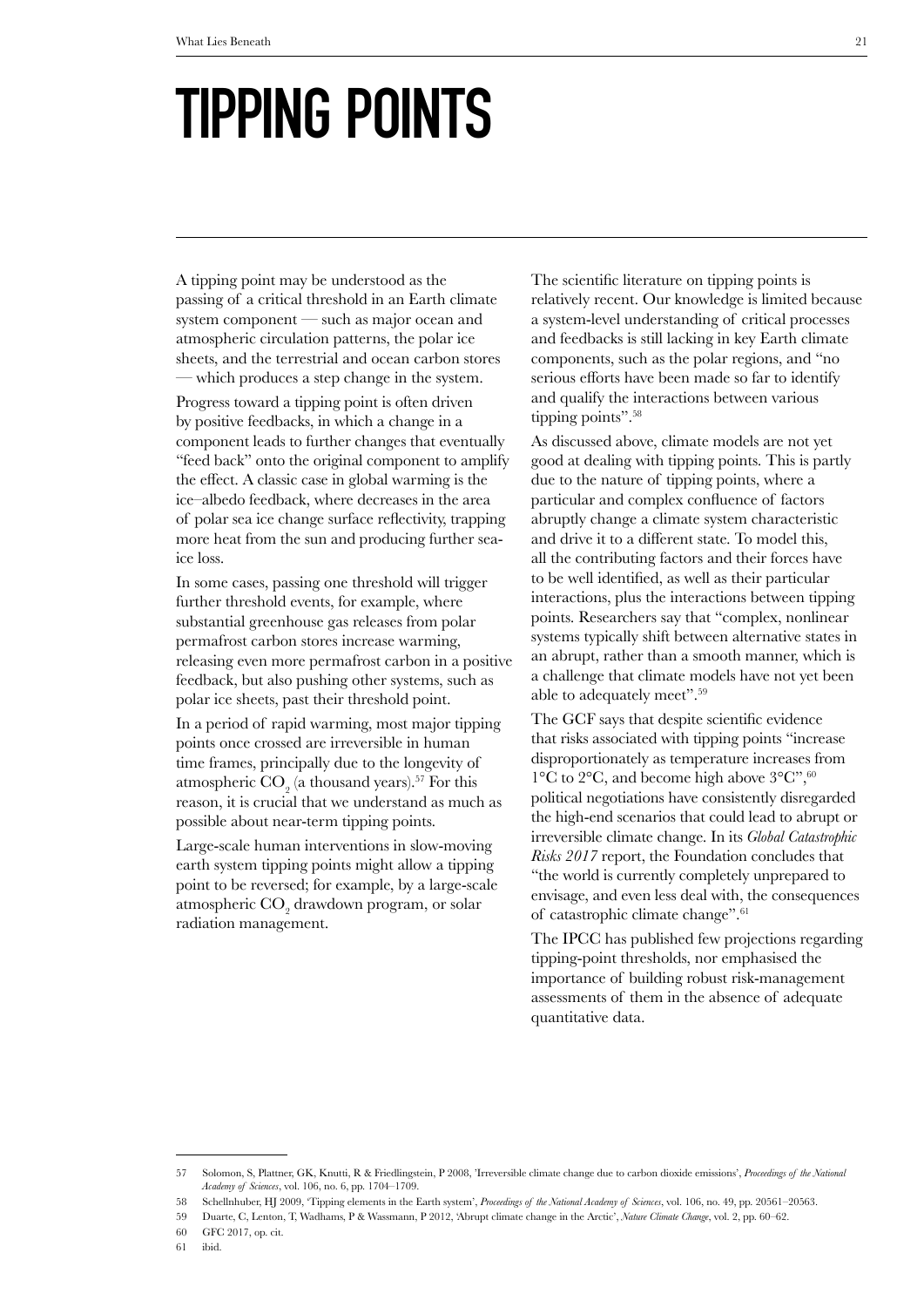## **CLIMATE SENSITIVITY**

The question of climate sensitivity is a vexed one. Climate sensitivity is the amount by which the global average temperature will rise due to a doubling of the atmospheric greenhouse gas level, at equilibrium. (Equilibrium refers to the state of a system when all the perturbations have been resolved and the system is in balance.)

IPCC reports have focused on what is generally called Equilibrium Climate Sensitivity (ECS). The 2007 IPCC report gives a best estimate of climate sensitivity of 3°C and says it "is likely to be in the range 2°C to 4.5°C". The 2014 report says that "no best estimate for equilibrium climate sensitivity can now be given because of a lack of agreement on values across assessed lines of evidence and studies" and only gives a range of 1.5°C to 4.5°C. This was a backward step.<sup>62</sup>

What the IPCC reports fail to make clear is that the ECS measure omits key "long-term" feedbacks that a rise in the planet's temperature can trigger. These include the permafrost feedback and other changes in the terrestrial carbon cycle, a decrease in the ocean's carbon-sink efficiency, and the melting of polar ice sheets creating a cold ocean-surface layer underneath that accelerates the melting of ice shelves and hastens the rate of ice-mass loss.

Climate sensitivity which includes these feedbacks — known as Earth System Sensitivity (ESS) does not appear to be acknowledged in the 2014 IPCC reports at all. Yet, there is a wide range of literature which suggest an ESS of  $4-6^{\circ}$ C.<sup>63</sup>

It is conventionally considered that these "longterm" feedbacks –– such as changes in the polar carbon stores and the polar ice sheets –– operate on millennial timescales. Yet the rate at which human activity is changing the Earth's energy balance is without precedent in the last 66 million years, and about ten times faster than during the Paleocene–Eocene Thermal Maximum 55 million years ago, a period with one of the largest extinction events on record.

The rate of change in energy forcing is now so great that these "long-term" feedbacks have already begun to operate within short time frames. The IPCC is not forthcoming on this issue. Instead it sidesteps with statements (from 2007) such as this: "Models used to date do not include uncertainties in climate–carbon cycle feedback... because a basis in published literature is lacking... Climate–carbon cycle coupling is expected to add  $\mathrm{CO}_2$  to the atmosphere as the climate system warms, but the magnitude of this feedback is uncertain." This is the type of indefinite language that politicians and the media are likely to gloss over, in favour of a headline number.

It should be noted that carbon budgets — the amount of carbon that could be emitted before a temperature target is exceeded — are generally based on a climate sensitivity mid-range value around 3°C. Yet this figure may be too low. Fasullo and Trenberth found that the climate models that most accurately capture observed relative humidity in the tropics and subtropics and associated clouds were among those with a higher sensitivity of around 4°C.64 Sherwood et al. also found a sensitivity figure of greater than 3°C.65 Zhai et al. found that climate models that are consistent with the observed seasonal variation of low-altitude marine clouds have an average sensitivity of 3.9°C. 66 Recently it has been demonstrated the models that best capture current conditions have a mean value of 3.7°C compared to 3.1°C by the raw model projections.67

The work on existential climate risks by Xu and Ramanathan, cited above, is also important in assessing what is an appropriate climate sensitivity for risk-management purposes, for three reasons.

<sup>62</sup> References to the IPCC are drawn from the relevant Working Group, Synthesis and the Summary for Policymakers reports.

<sup>63</sup> The Geological Society 2013, *An addendum to the Statement on Climate Change: Evidence from the geological record*, The Geological Society, London, December 2013; Hansen, J, Sato, M, Russell, G & Kharecha, P 2013, 'Climate sensitivity, sea level and atmospheric carbon dioxide', P*hilosophical Transactions of the Royal Society A*, vol. 371, no. 2001, 20120294.

<sup>64</sup> Fasullo, J & Trenberth, K 2012, 'A less cloudy future: the role of subtropical subsidence in climate sensitivity', *Science*, vol. 338, no. 6108, pp. 792-794.

<sup>65</sup> Sherwood, S, Bony, S & Dufresne, JL 2014, 'Spread in model climate sensitivity traced to atmospheric convective mixing', *Nature*, vol. 505, pp. 37-42.

<sup>66</sup> Zhai, C, Jiang, J & Su, H 2015, 'Long-term cloud change imprinted in seasonal cloud variation: More evidence of high climate sensitivity', *Geophysical Research Letters*, vol. 42, no. 20, pp. 8729-8737.

<sup>67</sup> Brown, P & Caldeira, K 2017, 'Greater future global warming inferred from Earth's recent energy budget', *Nature*, vol. 552, pp. 45-50.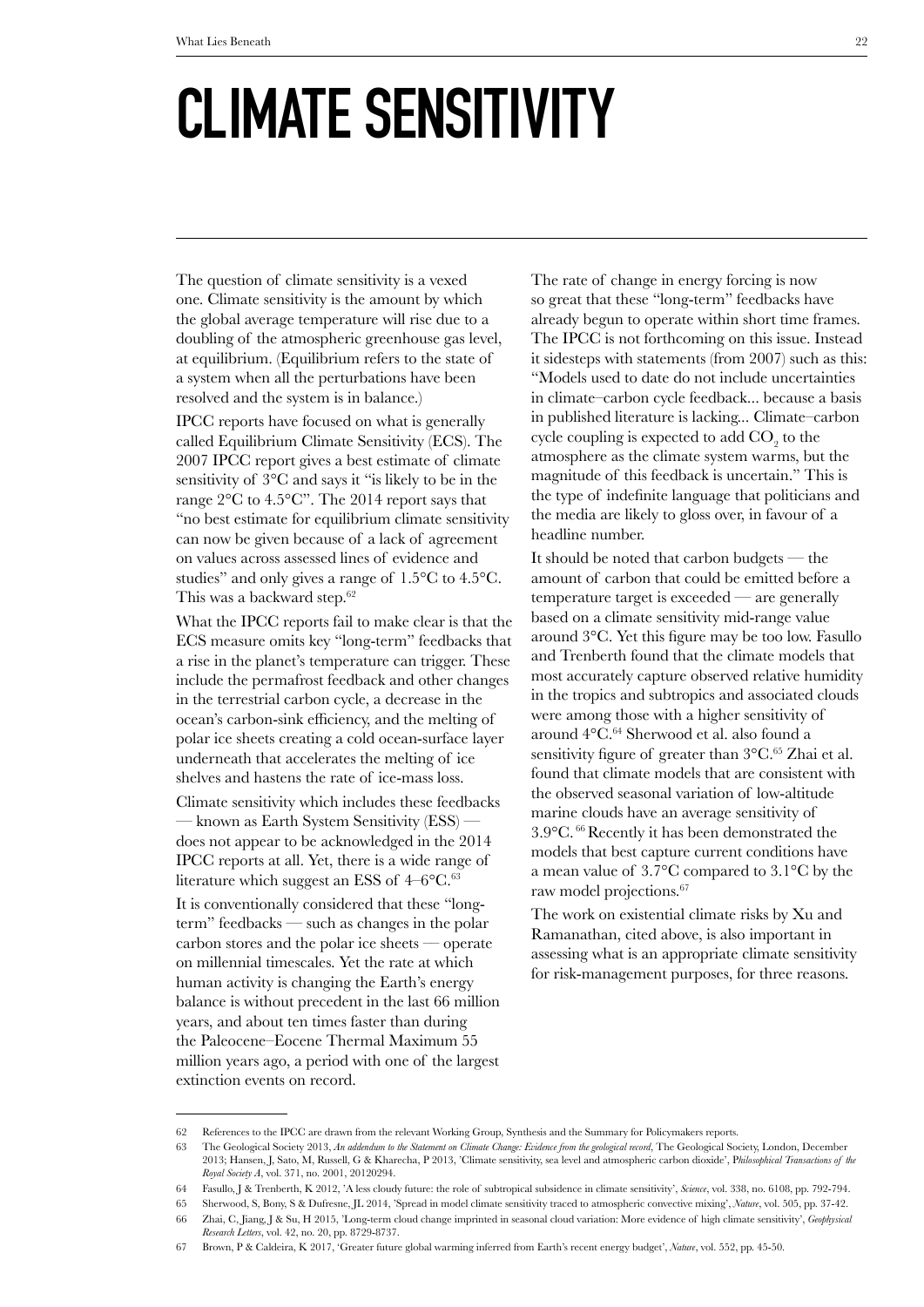#### They say that:

- 1. Taking into account the biogeochemical feedbacks (such as less efficient land/ocean sinks, including permafrost loss) effectively increases carbon emissions to 2100 by about 20% and can enhance warming by up to 0.5°C, compared to a baseline scenario.
- 2. Warming has been projected to increase methane emissions from wetlands by 0–100% compared with present-day wetland methane emissions. A 50% increase in wetland methane emissions by 2100 in response to high-end warming of 4.1–5°C could add at least another 0.5°C.
- 3. It is important to use high-end climate sensitivity because some studies have suggested that climate models have underestimated three major positive climate feedbacks: positive ice albedo feedback from the retreat of Arctic sea ice; positive cloud albedo feedback from retreating storm track clouds in mid-latitudes; and positive albedo feedback by the mixed-phase (water and ice) clouds. When these are taken into account, the ECS is more than 40% higher than the IPCC mid-figure, at 4.5-4.7°C, before adding up to another 1°C of warming as described in 1. and 2. above. $68$

In research published in 2016, Friedrich et al. show that climate models may be underestimating climate sensitivity because it is not uniform across different circumstances, but in fact higher in warmer, interglacial periods (such as the present) and lower in colder, glacial periods.<sup>69</sup> Based on a study of glacial cycles and temperatures over the last 800,000 years, the authors conclude that in warmer periods climate sensitivity averages around 4.88°C. The higher figure would mean warming for 450 parts per million (ppm) of atmospheric  $\mathrm{CO}_2^{\phantom{\dag}}$  (a figure on current trends we will reach within 25 years) would be around 3°C, rather than the 2°C bandied around in policy making circles. Professor Michael Mann, of Penn State University, says the paper appears "sound and the conclusions quite defensible".70

### **"We are now at a tipping point that threatens to flip the world into a full blown climate emergency."**

*Tony de Brum, Mary Robinson and Kelly Rigg, 2013*

<sup>68</sup> Xu, Y & Ramanathan, V 2017, 'Well below 2 °C: Mitigation strategies for avoiding dangerous to catastrophic climate changes', *Proceedings of the National Academy of Sciences*, vol. 114, pp. 10315-10323.

<sup>69</sup> Friedrich, T, Timmermann, A, Timm, OE & Ganopolski, A 2016, 'Nonlinear climate sensitivity and its implications for future greenhouse warming', *Science Advances*, vol. 2, no. 11, e1501923.

<sup>70</sup> Johnston, I 2016, 'Climate change may be escalating so fast it could be "game over", scientists warn', *Independent*, 9 November 2016.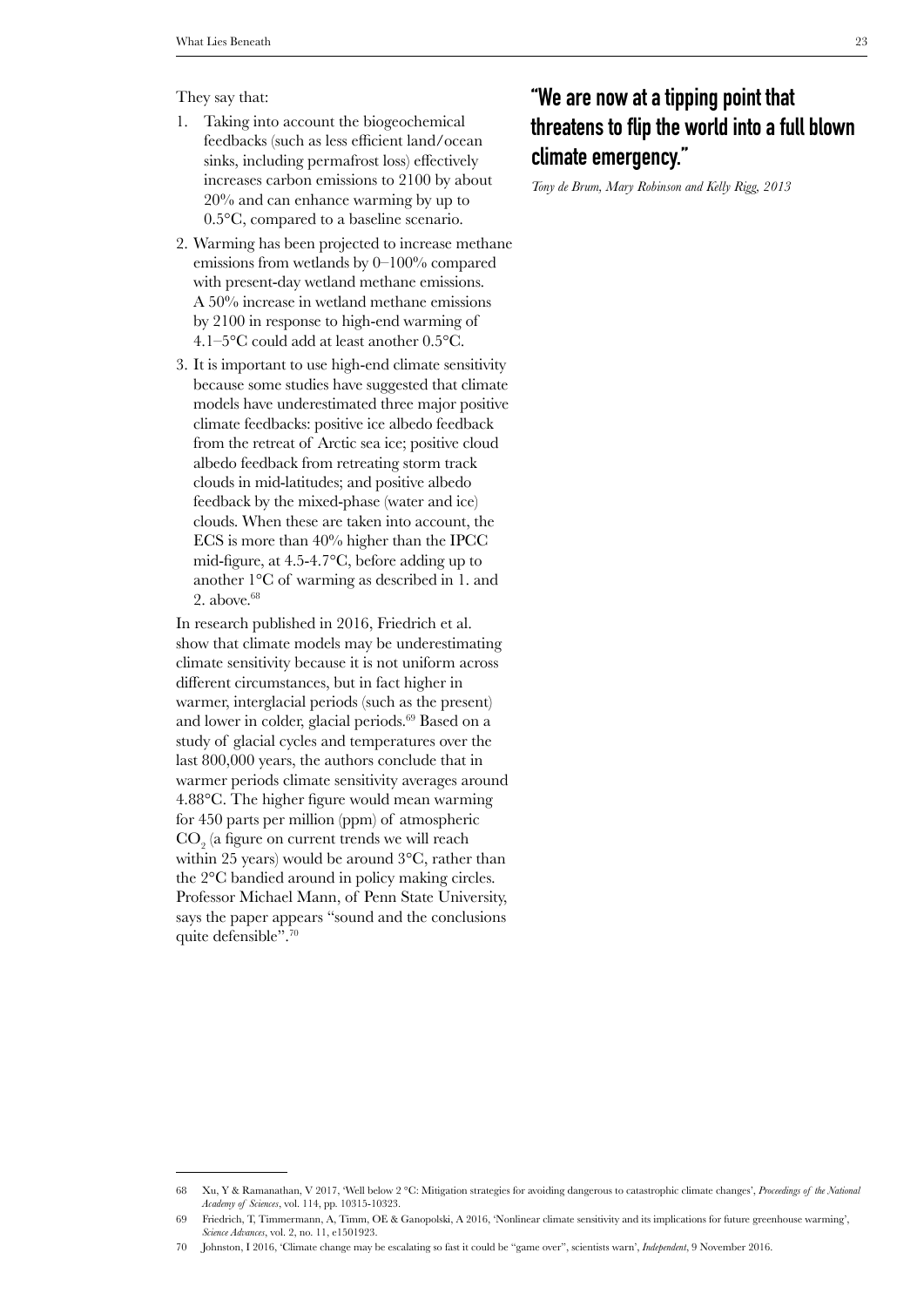## **CARBON BUDGETS**

A carbon budget is an estimate of the total future human-caused greenhouse gas emissions, in tons of carbon,  $\mathrm{CO}_2$  or  $\mathrm{CO}_2$  equivalent, that would be consistent with limiting warming to a specified figure, such as 1.5°C or 2°C, with a given risk of exceeding the target, such as a  $50\%$ ,  $33\%$  or  $10\%$  chance.

The discussion of carbon budgets is frequently opaque. Often, it is difficult to ascertain whether the assumptions are realistic, for example whether a budget includes non- $\mathrm{CO}_2$  forcings such as methane and nitrous oxide. Too often, the risk of failure is not clearly spelt out, especially the fat-tail risks. Contrary to the tone of the IPCC reports, the evidence shows we have no carbon budget for 2°C for a sensible risk-management, low-probability (of a 10%, or one-in-ten) chance of exceeding that target. The IPCC reports fail to say there is no carbon budget if 2°C is considered a cap (an upper boundary not to be exceeded) as per the *Copenhagen Accord*, rather than a target (an aspiration which can be significantly exceeded). The IPCC reports fail to say that once projected emissions from future food production and deforestation are taken into account, there is no carbon budget for fossil-fuel emissions for a 2°C target. $71$ 

Carbon budgets are routinely proposed that have a substantial and unacceptable risk of exceeding specified targets and hence entail large and unmanageable risks of failure.

Research published in December 2017 compared "raw" climate models (used by the IPCC) with models that are "observationally informed" and best capture current conditions. The latter produce 15% more warming by 2100 than the IPCC suggests, thus reducing the carbon budget by around 15% for the 2°C target. Hence, as one example, the actual warming for the RCP4.5 emissions path is in reality likely to be higher, similar to that projected by raw

models for RCP6.0.72 (RCPs are representative concentration pathways of greenhouse gas emission trajectories. RCP2.6 is the lowest and RCP8.5 is the highest.) This is consistent with findings five years earlier that climate model projections which show a greater rise in global temperature are likely to prove more accurate than those showing a lesser rise.73

As well, the IPCC uses a definition of global mean surface temperature that underestimates the amount of warming over the pre-industrial level. When estimates for the effect of calculating (1) warming for total global coverage rather than for the coverage for which observations are available, (2) warming using surface air temperature measurements (SATs) over the entire globe instead of the observational blend of sea surface temperatures (SSTs) and SATs, and (3) warming from a pre-industrial, instead of a late-nineteenth century baseline, are taken into account, the underestimation is around 0.3°C. This results in a significant overestimation of allowable emissions.<sup>74</sup>

For example, for stabilization at 2°C, allowable emissions decrease by as much as 40% when earlier than nineteenth-century climates are considered as a baseline.75

There are also problems with carbon budgets which incorporate "overshoot" scenarios, in which warming exceeds the target before being cooled by carbon drawdown. Pam Pearson, Director of the International Cryosphere Climate Initiative, says that most cryosphere thresholds are determined by peak temperature, and the length of time spent at that peak, warning that "later, decreasing temperatures after the peak are largely irrelevant, especially with higher temperatures and longer duration peaks". Thus "overshoot scenarios", which are now becoming the norm in policymaking circles, hold much greater risks.76

<sup>71</sup> Raupach, M 2013, pers. comm, 20 October 2013, based on Raupach, M, Harman, IN & Canadell, GJ 2011, *Global climate goals for temperature, concentrations, emissions and cumulative emissions*, The Centre For Australian Weather and Climate Research, Melbourne 2011, discussed at http://www. climatecodered.org/2014/05/thereal-budgetary-emergency-burnable.html; Arora, VK, Scinocca, JF, Boer, GJ, Christian, RJ, Denman, KL, Flato, GM, Kharin, VV, Lee, WG & Merryfield, WJ 2015, 'Carbon emission limits required to satisfy future representative concentration pathways of greenhouse gases', *Geophysical Research Letters*, vol. 38, L05805; Meinshausen, M 2008, 'The EU, the IPCC and the science of climate change: The 2°C target', IES Autumn lecture series, 8 October 2008, Brussels; Anderson, K & and Bows, A 2008, 'Reframing the climate change challenge in light of post-2000 emission trends, *Philosophical Transactions of the Royal Society A*, vol. 366, pp. 3863-3882.

<sup>72</sup> Brown, P & Caldeira, K 2017, 'Greater future global warming inferred from Earth's recent energy budget', *Nature*, vol. 552, pp. 45-50.

<sup>73</sup> Fasullo, JT & Trenberth, KE 2012, 'A Less Cloudy Future: The Role of Subtropical Subsidence in Climate Sensitivity', *Science*, vol. 338, pp. 792-794.

<sup>74</sup> Schurer, AP, Cowtan, K, Hawkins, E, Mann, ME, Scott, V & Tett, SFB 2018, 'Interpretations of the Paris climate target', *Nature Geoscience*, vol 11, pp. 220.

<sup>75</sup> Schurer, A, Mann, ME, Hawkins, E, Tett, SFB & Hegerl, GC 2017, 'Importance of the pre-industrial baseline for likelihood of exceeding Paris goals', *Nature Climate Change*, vol. 7, pp. 563-568.

<sup>76</sup> UPFSI 2017, op cit.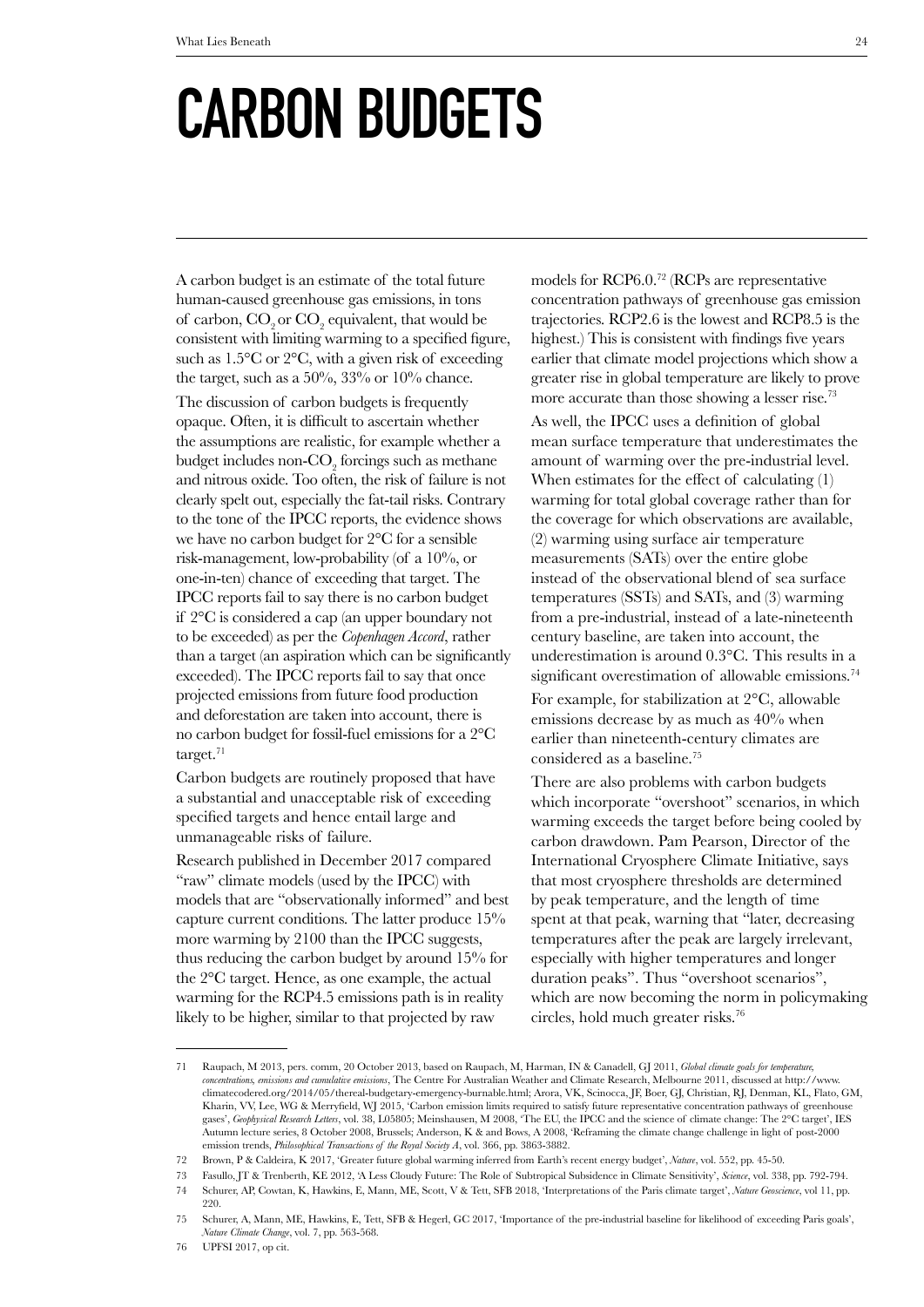### **PERMAFROST AND THE CARBON CYCLE**

The failure to adequately consider long-term feedbacks in IPCC estimates of climate sensitivity in climate models, and hence in projections of future warming, lies at the heart of the problem with the IPCC reporting process. Over century time-scales, amplifying feedbacks may ultimately contribute 28–68% of total warming, yet they comprise only  $1-7\%$  of current warming.<sup>77</sup> The land sink (storage capacity) for  $\mathrm{CO}_2$  appears much smaller than is currently factored into some climate models.78 Thus, future patterns of warming may be distinctly different from past patterns, making it difficult to predict future warming by relying on past observations.

#### **SOIL CARBON**

A 2016 study concluded that a soil carboncycle feedback "has not been incorporated into computer models used to project future climate change, raising the possibility that such models are underestimating the amount of warming that is likely to occur".79 The projected loss of soil carbon resulting from climate change is a potentially large but highly uncertain feedback to warming, however there is likely to be strong carbon-climate feedbacks from colder northern soils.80

#### **FORESTS**

At the moment about one-third of human-caused  $\mathrm{CO}_2$  emissions are absorbed by trees and other plants. But rapid climate warming and unusual rainfall patterns are jeopardising many of the world's trees, due to more frequent drought, pest outbreaks and fires. This is starting to have profound effects on the Earth's carbon cycle.

In 2009, researchers found that 2°C of warming could cut in half the carbon sink of tropical rainforests.<sup>81</sup> Some tropical forests — in the Congo, and in Southeast Asia — have already shifted to

a net carbon source. The tropics are now a net carbon source, with losses owing to deforestation and reductions in carbon density within standing forests being double that of gains resulting from forest growth.82 Other work has projected a longterm, self-reinforcing carbon feedback from midlatitude forests to the climate system as the world warms.<sup>83</sup>

There has been an observed decline in the Amazon carbon sink. Negative synergies between deforestation, climate change, and widespread use of fire indicate a tipping point for the Amazon system to flip to non-forest ecosystems in eastern, southern and central Amazonia at 20–25% deforestation. Researchers say the severe droughts of 2005, 2010 and 2015-16 could well represent the first flickers of this ecological tipping point, and say the whole system is oscillating.<sup>84</sup>

#### **PERMAFROST**

The world's permafrost holds 1.5 trillion tons of frozen carbon, more than twice the amount of carbon in the atmosphere. On land, it covers an area of 15 million square kilometres. The Arctic is warming faster than anywhere else on Earth, and some permafrost degradation is already occurring. Large-scale tundra wildfires in 2012 added to the concern, as have localised methane outbursts.

The 2007 IPCC assessment on permafrost did not venture beyond saying: "Changes in snow, ice and frozen ground have with high confidence increased the number and size of glacial lakes, increased ground instability in mountain and other permafrost regions and led to changes in some Arctic and Antarctic ecosystems". It reported with "high confidence" that "methane emissions from tundra… and permafrost have accelerated in the past two decades, and are likely to accelerate further". It offered no projections regarding permafrost melt.

<sup>77</sup> Proistosescu, C & Huybers, P 2017, 'Slow climate mode reconciles historical and model-based estimates of climate sensitivity', *Science Advances*, vol. 3, e1602821.

<sup>78</sup> Bradford, A 2017, 'A leaky sink', *Nature Climate Change*, vol. 7, pp. 475-476

<sup>79</sup> Crowther T. et al. 2016, 'Quantifying global soil carbon losses in response to warming', *Nature*, vol. 540, pp. 104-108.

<sup>80</sup> Koven, C, Hugelius, G, Lawrence, DM & Wieder, WR 2017, 'Higher climatological temperature sensitivity of soil carbon in cold than warm climates', *Nature Climate Change*, vol. 7, pp. 817-822.

<sup>81</sup> Murray, J 2009, 'Research warns two degree rise will halve rainforest "carbon sink"', Business Green, 3 March 2009, <http://www.businessgreen.com/ business-green/news/2237656/research-warns-two-degree>.

<sup>82</sup> Baccini, A, Walker, W, Carvalho, L, Farina, M, Sulla-Menashe, D & Houghton, RA 2017, 'Tropical forests are a net carbon source based on aboveground measurements of gain and loss', *Science*, vol. 358, pp. 230-234.

<sup>83</sup> Melillo, JM, Frey, SD, DeAngelis, KM, Werner, WJ, Bernard, MJ, Bowles, FP, Pold, G, Knorr, MA & Grandy, AS 2017, 'Long-term pattern and magnitude of soil carbon feedback to the climate system in a warming world', *Science*, vol. 358, pp. 101-105.

<sup>84</sup> Lovejoy, T & Nobre, C 2018, 'Amazon Tipping Point', *Science Advances*, vol. 4, eaat2340.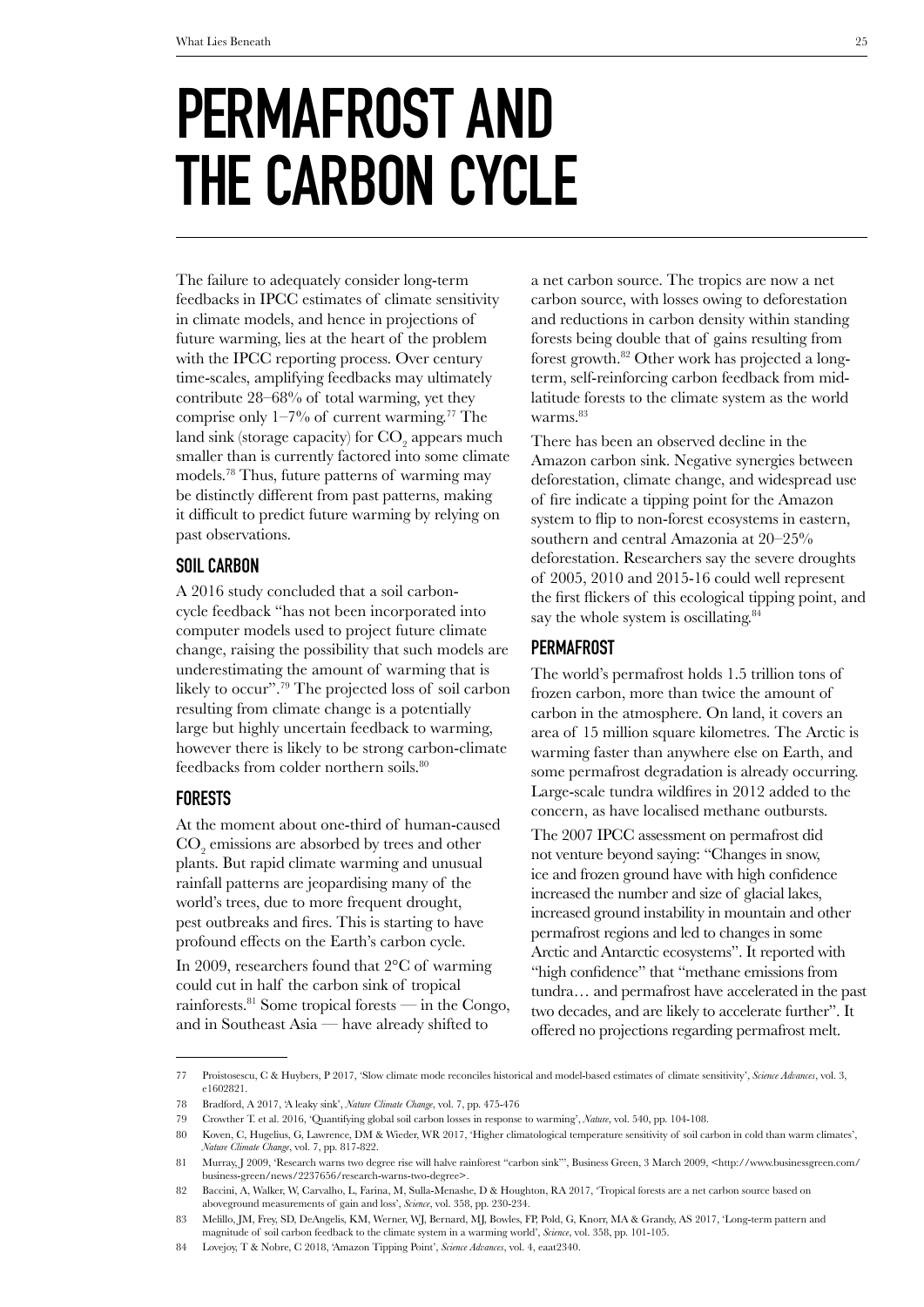Yet, in 2005, Lawrence and Slater had shown that a doubling of  $\mathop{\rm CO}_{2}$  levels by  $2100$  — a path to  $3^{\circ}\mathop{\rm C}_{2}$ of warming — would reduce the land permafrost area by more than half and melt much of the top three metres.85 (In 2017, permafrost area loss was estimated to be 4 million square kilometres for each 1°C of warming.)

The 2014 *Summary for Policymakers* (*SPM)* said: "It is virtually certain that near-surface permafrost extent at high northern latitudes will be reduced as global mean surface temperature increases, with the area of permafrost near the surface (upper 3.5 meters) projected to decrease by 37% (RCP2.6) to 81% (RCP8.5) for the multi-model average (medium confidence)." That was it.

The effect of the permafrost carbon feedback has not been included in the IPCC scenarios, including the  $2014$  report.<sup>86</sup> This is despite clear evidence that "the permafrost carbon feedback will change the Arctic from a carbon sink to a source after the mid-2020s and is strong enough to cancel 42–88% of the total global land sink". In 2012, researchers found that, for the 2100 median forecasts, there would be 0.23–0.27°C of extra warming due to permafrost feedbacks. Some scientists consider that 1.5°C appears to be something of a "tipping point" for extensive permafrost thaw.87

A 2014 study estimated that up to 205 billion tonnes equivalent of  $\mathrm{CO}_2^{}$  could be released due to melting permafrost. This would cause up to 0.5°C extra warming for the high emissions scenario, and up to 0.15°C of extra warming for a 2°C scenario. The authors say that: "Climate projections in the IPCC *Fifth Assessment Report*, and any emissions targets based on those projections, do not adequately account for emissions from thawing permafrost and the effects of the permafrost carbon feedback on global climate."88

But, even if human greenhouse gas emissions are stabilised, permafrost carbon loss may continue for many years and simulations suggest that 225 to 345 billion tonnes of  $\mathrm{CO}_2$  may eventually be released to the atmosphere for the stabilization target of  $2^{\circ}C^{89}$ 

Recently attention has turned to the question of the stability of large methane hydrate stores below

the ocean floor on the shallow East Siberian Arctic Shelf (ESAS). (Methane hydrates are cage-like lattices of ice within which methane molecules are trapped.)

These stores are protected from the warmer ocean temperatures above by a layer of frozen sub-sea permafrost. The concern is that warmer water could create taliks (areas of unfrozen permafrost) through which large-scale methane emissions from the hydrates could escape into the water column above, and into the atmosphere. This possibility was raised in 2013 by Whiteman, Hope and Wadhams. $90$ 

Prof. Peter Wadhams explained that "the loss of sea ice leads to seabed warming, which leads to offshore permafrost melt, which leads to methane release, which leads to enhanced warming, which leads to even more rapid uncovering of seabed", and this is not "a low probability event".<sup>91</sup>

More than a few experts derided these claims. The model estimates reported by the IPCC are that the degradation of ESAS permafrost cannot exceed several metres this century, and the formation of taliks that would allow the release of large amounts of methane will take hundreds or thousands of years. Thus the IPCC considers the potential contribution of the ESAS into the emissions of methane as insignificant.<sup>92</sup>

But researchers say that model is no longer correct. In August 2017, they announced that:

In some areas of the East Siberian Arctic Shelf the roof of the subsea permafrost had already reached the depth of hydrates' stability the destruction of which may cause massive releases of bubble methane… The results of our study ensure fundamentally new insights of the mechanism of processes responsible for the state of subsea permafrost in the East Siberian Arctic Shelf which, according to various estimates, concentrates up to 80% and more of entire subsea permafrost in the Northern Hemisphere, under which there are huge hydrocarbon reserves in the forms of hydrates, oil and free gas."93

A deceptively optimistic picture is painted when the potential impacts from the degradation of permafrost and methane hydrates are underplayed.

<sup>85</sup> Lawrence, DM & Slater, AG 2005, 'A projection of severe near‐surface permafrost degradation during the 21st century', *Geophysical Research Letters*, vol. 32, L22401.

<sup>86</sup> UNEP 2012, Policy Implications of Warming Permafrost, United Nations Environment Program, Nairobi.

<sup>87</sup> MacDougall, A, Avis, C & Weaver, AJ 2012, 'Significant contribution to climate warming from the permafrost carbon feedback', *Nature Geoscience*, vol. 5, pp. 719–721; Schaefer, K, Zhang, T, Bruhwiler & Barrett, A 2011, 'Amount and timing of permafrost carbon release in response to climate warming', *Tellus B*, vol. 63, no. 2, pp. 165-180; Vaks, A, Gutareva, OS, Breitenbach, SF, Avirmed, E, Mason, AJ, Thomas, AL, Osinzev, AV & Henderson, GM 2013, 'Speleothems reveal 500,000-year history of Siberian permafrost', *Science*, vol. 340, no. 6129, pp. 183-186.

<sup>88</sup> Schaefer, K, Lanuit, H, Romanovsky, V, Schuur, E & Witt, R 2014, 'The impact of the permafrost carbon feedback on global climate', *Environmental Research Letters*, vol. 9, no. 8, 085003.

<sup>89</sup> Burke, EJ, Chadburn, SE, Huntingford, C & Jones, CD 2018, 'CO2 loss by permafrost thawing implies additional emissions reductions to limit warming to 1.5 or 2°C', *Environmental Research Letters*, vol. 13, 024024.

<sup>90</sup> Whiteman, G, Hope, C & Wadhams, P 2013, 'Climate science: Vast costs of Arctic change", *Nature*, vol. 499, pp. 401–403.

<sup>91</sup> Ahmed, N 2013, 'Ice-free Arctic in two years heralds methane catastrophe – scientist', *The Guardian*, 25 July 2103 .

<sup>92</sup> Tomsk Polytechnic University 2017, Russian scientists deny climate model of IPCC', Eureka Alert, 15 August 2017, <https://www.eurekalert.org/ pub\_releases/2017-08/tpu-rsd081517.php>.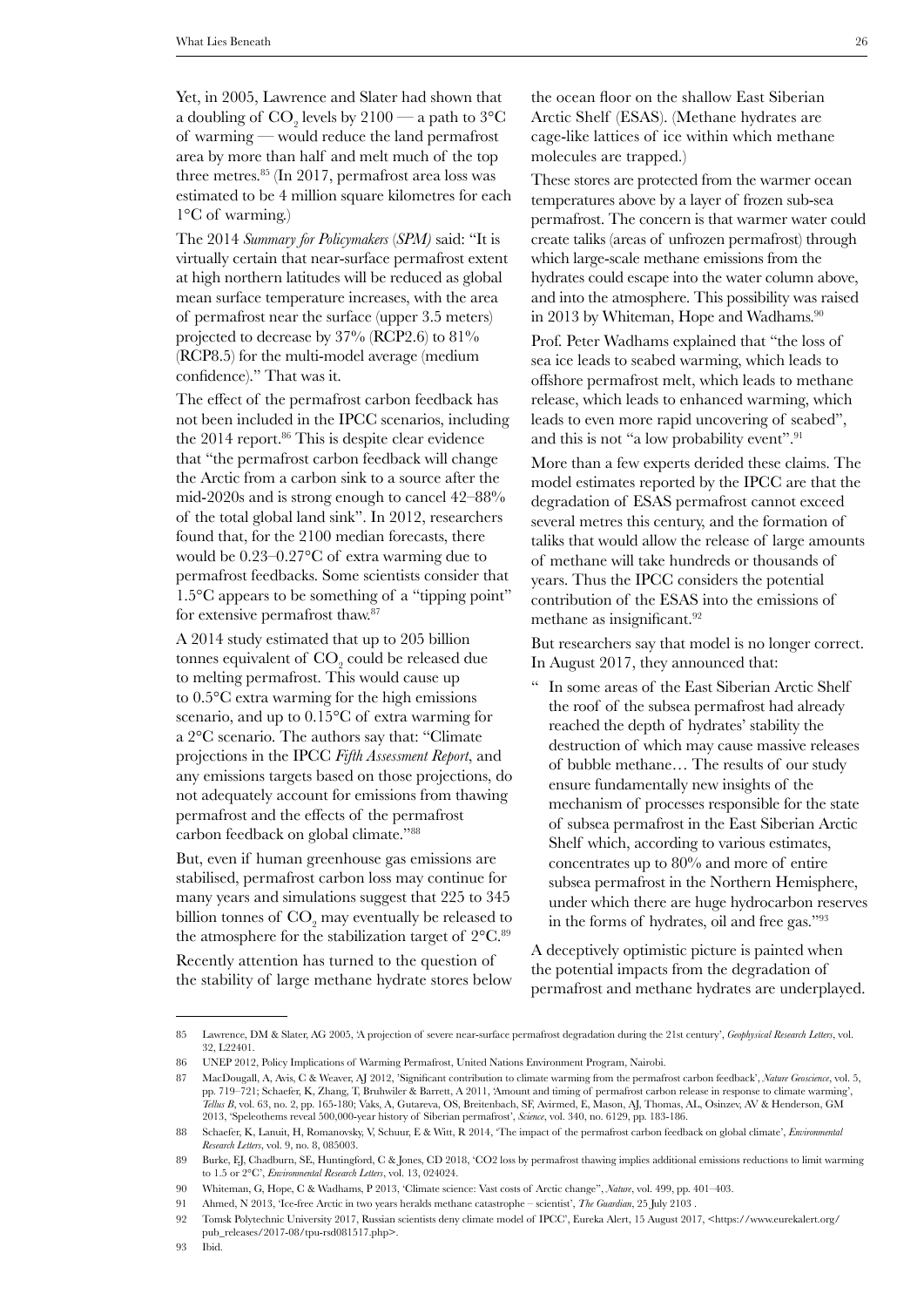### **ARCTIC SEA ICE**

In 2007, the IPCC reported: "Satellite data since 1978 show that annual average Arctic sea-ice extent has shrunk by 2.7% per decade" and "late summer sea ice is projected to disappear almost completely towards the end of the twenty-first century".

That same year, the summer retreat of Arctic sea ice wildly out-distanced all 18 IPCC computer models. One scientist exclaimed that is was melting "one hundred years ahead of schedule". Many models, including those on which the 2007 IPCC report had relied, did not fully capture the dynamics of sea-ice loss.

Prof. Michael E. Mann says sea-ice modellers had "speculated that the 2007 minimum was an aberration… a matter of random variability, noise in the system, that sea ice would recover.… that no longer looks tenable".<sup>94</sup>

Yet, two years earlier, Prof. Tore Furevik of the Geophysical Institute in Bergen had already demonstrated that actual Arctic sea-ice retreat had been greater than estimates in any of the Arctic models reported by the IPCC. By 2007, a wider range of scientists had presented evidence that the Arctic may be free of all summer sea-ice as early as 2030.95 Of this, the 2007 IPCC report said nothing.

There was a similar, mind-numbing drop in Arctic sea ice in 2012 to levels unseen in millennia, with the summer minimum sea-ice volume just one-third of that just 30 years earlier, increasing the margin by which IPCC projections had been too conservative.

Yet, in an astonishing understatement, the 2014 IPCC report said: "Year-round reductions in Arctic sea ice are projected for all RCP scenarios." It said a nearly ice-free Arctic Ocean in the summer was likely for the highest emissions scenario only.

In reality, summer ice is thinning faster than every climate projection, tipping points have been crossed for sea-ice-free summer conditions, and today scientists say an ice-free summer Arctic could be just years away, not many decades.

Model limitations "are hindering our ability to predict the future state of Arctic sea ice" and the majority of general climate models "have not been able to adequately reproduce observed multidecadal sea-ice variability and trends in the pan-Arctic region", so their trend in September Arctic sea-ice extent "is approximately 30 years behind the observed trend".96

The loss of sea ice reduces the planet's reflectivity and adds to warming, but this positive feedback is not fully incorporated into models in circumstances where the rate of sea-ice loss is more rapid than expected in the models, as is occurring now. To keep global temperature increase below 2°C, global  $\rm CO_{2}$  emissions would need to reach zero 5–15 years earlier and the carbon budget would need to be reduced by  $20-51\%$  to offset this additional source of warming.<sup>97</sup>

Because climate models are missing key realworld interactions and generally have been poor at dealing with the rate of Arctic sea-ice retreat, expert elicitations play a key role in considering whether the Arctic has passed a very significant and dangerous tipping point.98 But the IPCC has not done this.

<sup>94</sup> Scherer 2012a, op. cit.

<sup>95</sup> Serreze, MC, Holland, MM & Stroeve, J 2007, 'Perspectives on the Arctic's shrinking sea ice cover', *Science*, vol. 315, no. 5818, pp. 1533-1536; Stroeve, J, Holland, MM, Meier, W, Scambos, T & Serreze, M 2007, 'Arctic sea ice decline: Faster than forecast?', *Geophysical Research Letters*, vol. 34, no. 9, L09501.

<sup>96</sup> Maslowski, W, Kinney, JC, Higgins, M & Roberts, A 2012, 'The future of Arctic sea ice', *The Annual Review of Earth and Planetary Sciences*, vol. 20, pp. 625- 654.

<sup>97</sup> Gonzalez-Eguino, M, Neumann, MB, Arto, I, Capellán‐Perez, I & Faria, SH 2017, 'Mitigation implications of an ice-free summer in the Arctic Ocean', *Earth's Future*, vol. 5, pp. 59-66.

<sup>98</sup> Livina, VN & Lenton, TM 2013, 'A recent tipping point in the Arctic sea-ice cover: abrupt and persistent increase in the seasonal cycle since 2007', *The Cryosphere*, vol. 7, pp. 275-286; Maslowski, Kinney et al 2012., op. cit.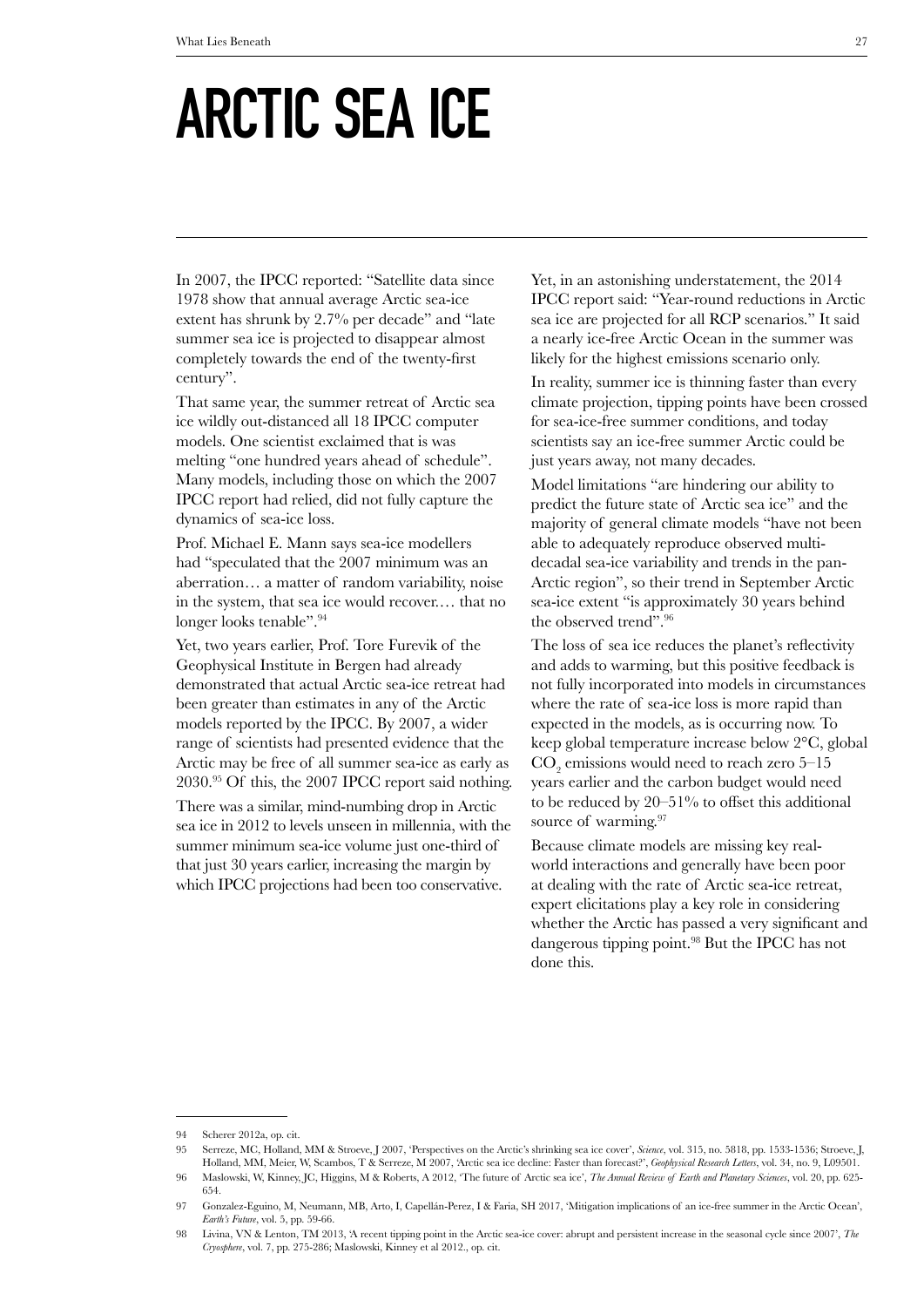### **POLAR ICE-MASS LOSS**

In 1995, the IPCC projected "little change in the extent of the Greenland and Antarctic ice sheets… over the next 50-100 years". The 2001 IPCC report suggested that neither the Greenland nor the Antarctic ice sheets would lose significant mass by 2100.

The 2007 IPCC report said there were "uncertainties… in the full effects of changes in ice sheet flow", and a suggestion that "partial loss of ice sheets on polar land could imply metres of sea-level rise… Such changes are projected to occur over millennial time scales". The reality is very different.

#### **GREENLAND ICE SHEET**

In 2007, the IPCC reported: "Contraction of the Greenland Ice Sheet is projected to continue to contribute to sea-level rise after 2100. Current models suggest virtually complete elimination of the Greenland Ice Sheet and a resulting contribution to sea-level rise of about seven metres if global average warming were sustained for millennia in excess of 1.9 to 4.6°C relative to preindustrial values."

This was despite two 2006 studies, which found the Greenland ice cap "may be melting three times faster than indicated by previous measurements", warnings that "we are close to being committed to a collapse of the Greenland Ice Sheet" and reports that rising Arctic regional temperatures are already at "the threshold beyond which glaciologists think the [Greenland] ice sheet may be doomed".99

The 2007 assessment "did not take into account the potential melting of Greenland, which I think was a mistake", said Robert Watson, Chief Scientific Advisor for Britain's Department for Environmental Affairs and chairman of the IPCC's 2001 assessment.100

By 2014, the IPCC was reporting that "over the period 1992 to 2011, the Greenland and Antarctic ice sheets have been losing mass, likely at a larger rate over 2002 to 2011". The loss of the Greenland Ice Sheet would be a period "over a millennium or more", with a threshold between 1°C and 4°C of warming. In fact, the annual rate of loss had doubled in the period 2003 to 2010 compared with the rate throughout the 20th century.<sup>101</sup>

By this time, many leading cryosphere scientists were saying informally that Greenland had passed its tipping point, "is already lost", and similar sentiments. And a year before, a significant research paper had estimated the tipping point for Greenland Ice Sheet as 1.6°C (with an uncertainty range of 0.8 to 3.2°C). And there was clear satellite evidence of accelerating ice-mass loss.<sup>102</sup>

The loss of ice mass from Greenland is accelerating, which is drawing increasing levels of concerns from scientists. "What keeps cryosphere scientists up at night are irreversible thresholds, particularly West Antarctica and Greenland," says Pam Pearson, Director of the International Cryosphere Climate Initiative.103

Current-generation climate models are not yet all that helpful for predicting Greenland ice-mass loss. They have a poor understanding of the processes involved, and the acceleration, retreat and thinning of outlet glaciers are poorly or not represented.104

In the case of Greenland, the adverse consequences for policymaking of the IPCC's method of privileging global climate model results over observations, historical data and expert elicitations can be clearly seen. It is hard not to imagine the rate of Greenland Ice Sheet deglaciation continuing to accelerate as the climate continues to warm, reflectivity declines, and late summer ocean conditions become sea-ice free.

In 2012, then NASA climate science chief James Hansen told Bloomberg that: "Our greatest concern is that loss of Arctic sea ice creates a grave threat of passing two other tipping points – the potential instability of the Greenland Ice Sheet and methane hydrates… These latter two

<sup>99</sup> Rignot, E & Kanagaratnam, P 2006, 'Changes in the velocity structure of the Greenland ice sheet', *Science*, vol. 311, no. 5763, pp. 986-90; Chen, JL, Wilson, CR & Tapley, BD 2006, 'Satellite gravity measurements confirm accelerated melting of Greenland ice', *Science*, vol. 313, pp. 1958–60; Young, K 2006, "Greenland ice cap may be melting at triple speed", *New Scientist*, 10 August, 2006.

<sup>100</sup> AFP 2008, 'Climate change gathers steam, say scientists', Space Daily, 30 November 2008, <http://www.spacedaily.com/2006/081130055637.szeh21pj. html>.

<sup>101</sup> Mooney, C, 2015, 'Greenland has lost a staggering amount of ice — and it's only getting worse', *Washington Post*, 16 December 2015.

<sup>102</sup> Robinson, A, Calov, R & Ganopolski, A 2012, 'Multistability and critical thresholds of the Greenland ice sheet', *Nature Climate Change*, vol. 2, pp. 429–432.

<sup>103</sup> UPFSI 2017, op cit.

<sup>104</sup> Maslowski, Kinney et al. 2012, op cit.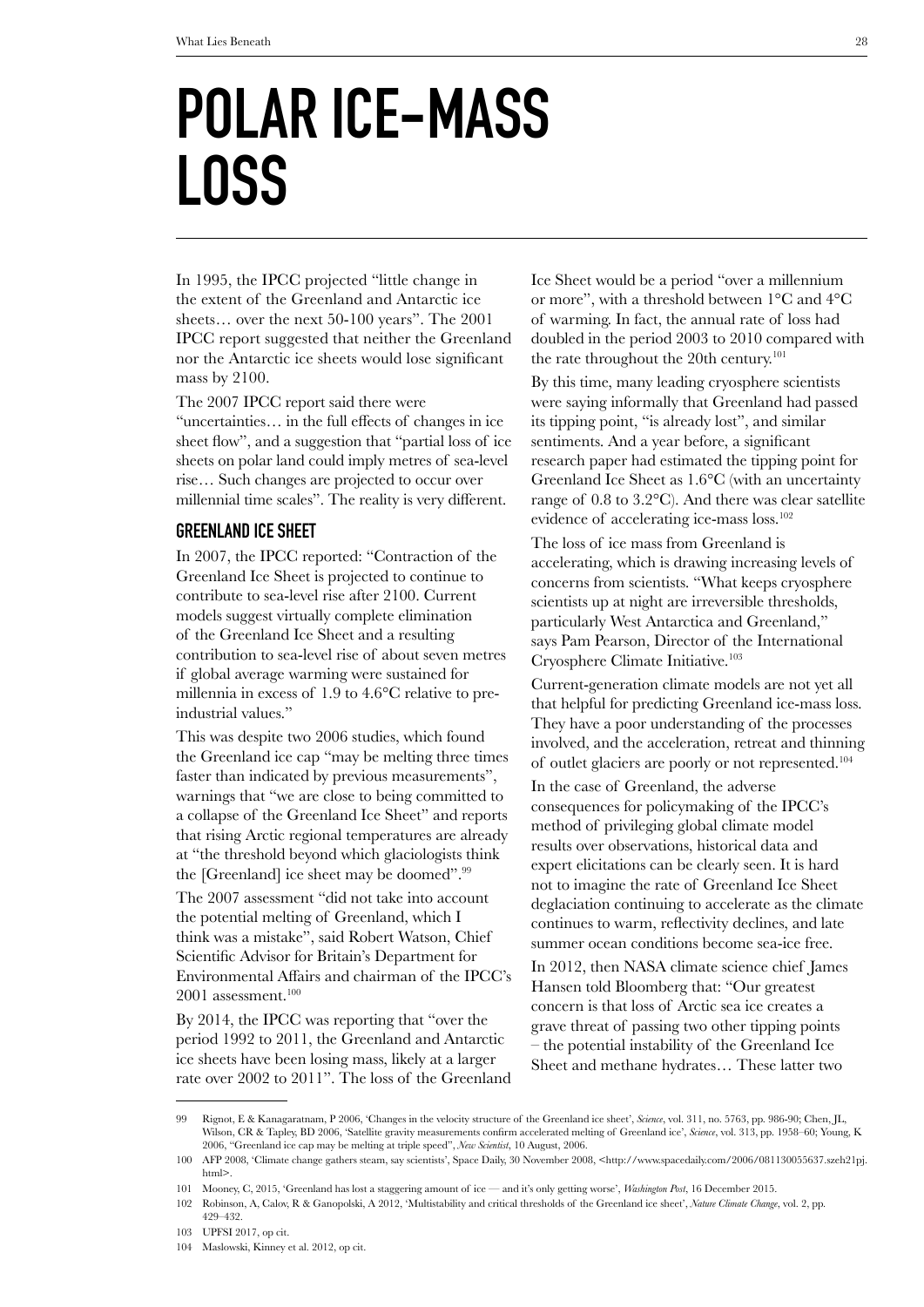tipping points would have consequences that are practically irreversible on time scales of relevance to humanity."<sup>105</sup>

On this very grave threat, the IPCC is mute.

#### **ANTARCTIC ICE SHEET**

The 2007 IPCC assessment proffered: "Current global model studies project that the Antarctic ice sheet will remain too cold for widespread surface melting and gain mass due to increased snowfall. However, net loss of ice mass could occur if dynamical ice discharge dominates the ice sheet mass balance." Reality and new research would soon undermine this one-sided reliance by the IPCC on models with poor cryosphere performance.

By the 2014 IPCC assessment, the story was: "Based on current understanding (from observations, physical understanding and modelling), only the collapse of marine-based sectors of the Antarctic Ice Sheet, if initiated, could cause global mean sea level to rise substantially above the likely range during the 21st century. There is medium confidence that this additional contribution would not exceed several tenths of a metre of sea-level rise during the 21st century." And: "Abrupt and irreversible ice loss from the Antarctic ice sheet is possible, but current evidence and understanding is insufficient to make a quantitative assessment." This was another blunder. Observations of accelerating ice mass loss in West

Antarctica were well established by this time.<sup>106</sup>

It is likely that the Amundsen Sea sector of the West Antarctic Ice Sheet has already been destabilized. Ice retreat is unstoppable for the current conditions, and no acceleration in climate change is necessary to trigger the collapse of the rest of the West Antarctic Ice Sheet, with loss of a significant fraction on a decadal-to-century time scale. One of the most significant research findings in 2014 was that the tipping point has already passed for one of these "long-term" events. Scientists found that "the retreat of ice in the Amundsen Sea sector of West Antarctica was unstoppable, with major consequences – it will mean that sea levels will rise one metre worldwide… Its disappearance will likely trigger the collapse of the rest of the West Antarctic ice sheet, which comes with a sea-level rise of between 3–5 metres. Such an event will displace millions of people worldwide."107

In 2016, another significant study concluded that: "Antarctica has the potential to contribute more than a metre of sea-level rise by 2100 and more than 15 metres by 2500."108 Compare this to the IPCC report, just a year earlier, that Antarctica's contribution to rising sea levels would "not exceed several tenths of a meter… during the 21st century".

As well, partial deglaciation of the East Antarctic ice sheet is likely for the current level of atmospheric  $\mathrm{CO}_2$ , contributing ten metres or more of sea-level rise in the longer run, and five metres in the first  $200$  years.<sup>109</sup>

The increasing rate of change in Antarctica was brought to light with the publication, in June 2018, of the most-comprehensive-yet analysis of changes to the ice sheet. The new data showed that oceandriven melting has caused rates of ice loss from West Antarctica to triple from  $53 \pm 29$  billion to 159  $\pm$  26 billion tonnes per year from 1992 to 2017.<sup>110</sup> Forty percent of the total ice mass loss over that period has occurred in the last five years, suggesting a recent and significant acceleration in the loss rate.

Over the same period, ice-shelf collapse had increased the rate of ice loss from the Antarctic Peninsula almost five-fold from  $7 + 13$  billion to 33 ± 16 billion tonnes per year. Two West Antarctic glaciers – Pine Island and Thwaites — are of particular concern, with the latter "increasingly being viewed as posing a potential planetary emergency because of its enormous size and its role as a gateway that could allow the ocean to someday access the entirety of West Antarctica, turning the marine-based ice sheet into a new sea".<sup>111</sup>

This is the scenario Prof. James Hansen warned about a decade ago in a paper on sea-level rise and scientific reticence: "Let us say that the ice sheet contribution is one centimetre for the decade 2005-2015 and that it doubles each decade until the West Antarctic Ice Sheet is largely depleted. That time constant yields sea-level rise of the order of five metres this century. Of course I can not prove that my choice of a ten-year doubling time for non-linear response is accurate, but I would bet \$1000 to a donut that it is a far better estimate than a linear response for the ice sheet component of sea-level rise [of around 0.5 metre]."<sup>112</sup>

<sup>105</sup> Bloomberg, 2012, 'Arctic sea ice heads for record low', Bloomberg, 17 August 2012, <http://www.bloomberg.com/news/2012-08-17/arctic-sea-iceheads-for-record-low-as-melt-exceeds-forecasts.html>.

<sup>106</sup> Velicogna, I 2009, 'Increasing rates of ice mass loss from the Greenland and Antarctic ice sheets revealed by GRACE', *Geophysical Research Letters*, vol. 36, L19503.

<sup>107</sup> Rignot, E, Mouginot, J, Morlighem, M, Seroussi, H & Scheuchl, B 2014, 'Widespread, rapid grounding line retreat of Pine Island, Thwaites, Smith, and Kohler glaciers, West Antarctica, from 1992 to 2011', *Geophysical Research Letters*, vol. 41, pp. 3502–3509.

<sup>108</sup> DeConto, R & Pollard, D 2016, 'Contribution of Antarctica to past and future sea-level rise', *Nature*, vol. 531, pp. 591–597.

<sup>109</sup> Pollard, D, DeConto, R & Alley, R 2015, 'Potential Antarctic Ice Sheet retreat driven by hydrofracturing and ice cliff failure', *Earth Planetary Science Letters*, vol. 412, pp. 112– 121.

<sup>110</sup> The IMBIE Team 2018, "Mass balance of the Antarctic Ice Sheet from 1992 to 2017", *Nature*, vol. 558, pp. 219–222.

<sup>111</sup> Mooney, C 2018, "Antarctic ice loss has tripled in a decade. If that continues, we are in serious trouble", *Washington Post*, 13 June 2018.

<sup>112</sup> Hansen, J 2007, op. cit.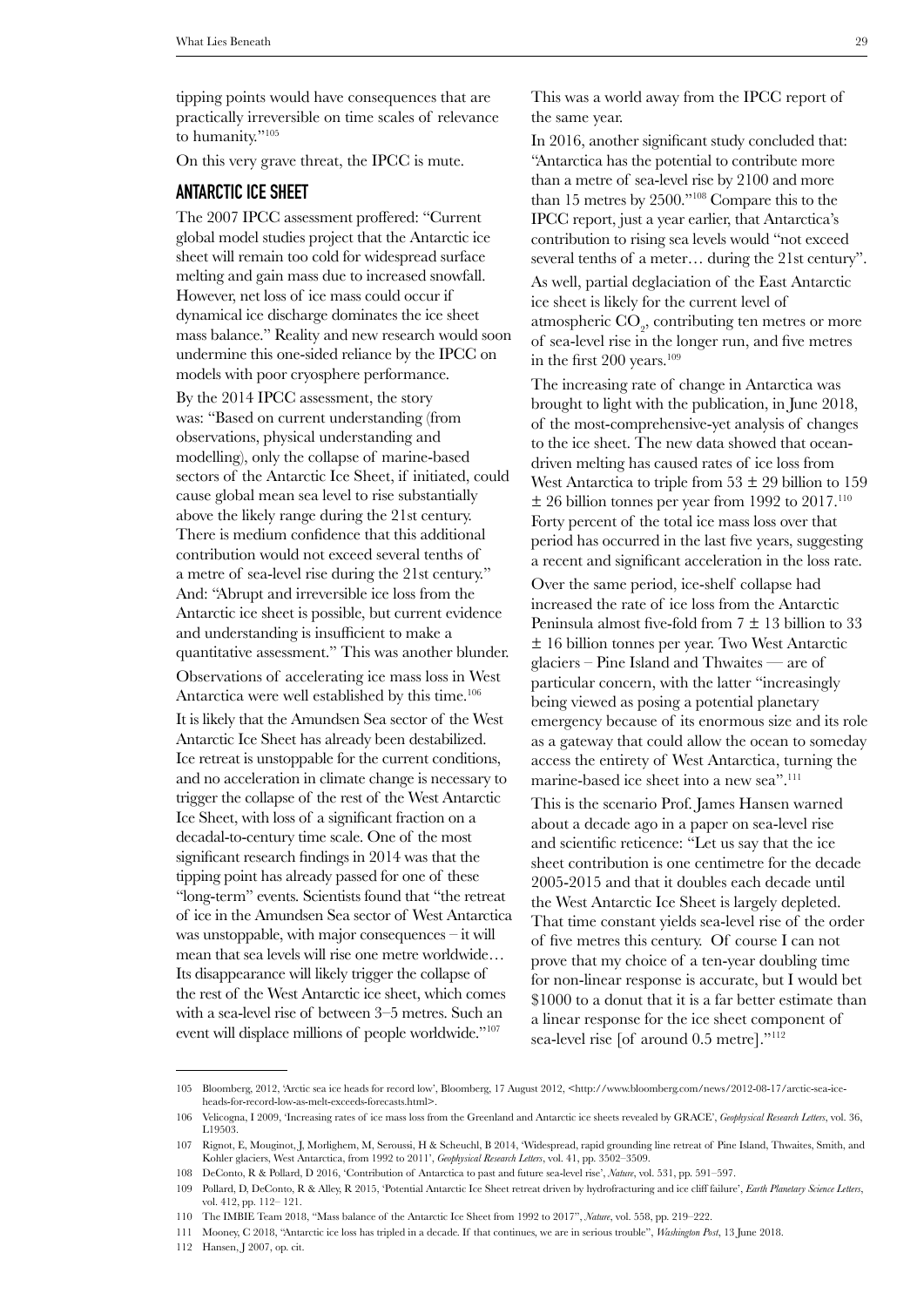## **SEA LEVEL RISE**

The fate of the world's coastlines has become a classic example of how the IPCC, when confronted with conflicting science, tends to go for the "least drama" position.

In the 2001 assessment report, the IPCC projected a sea-level rise of 2 millimetres per year. By 2007, the researchers found that the range of the 2001 predictions were lower than the actual rise. Satellite data showed that levels had risen by an average of 3.3 millimetres per year between 1993 and 2006.

The worst-case scenario in the 2007 report, which looked mostly at thermal expansion of the oceans as temperatures warmed, projected up to 0.59 metre of sea-level rise by century's end. In an extraordinary verbal contortion, it then said it did "not assess the likelihood, nor provide a best estimate or an upper bound for sea-level rise… The projections do not include uncertainties in climate–carbon cycle feedbacks nor the full effects of changes in ice sheet flow, therefore the upper values of the ranges are not to be considered upper bounds for sea-level rise. They include a contribution from increased Greenland and Antarctic ice flow at the rates observed for 1993-2003, but this could increase or decrease in the future."

Yet, in early 2007, Rahmstorf had presented a "semi-empirical relation… that connects global sea-level rise to global mean surface temperature" which resulted "in a projected sea-level rise in 2100 of 0.5 to 1.4 meters above the 1990 level".<sup>113</sup> Many climate scientists received the 2007 IPCC report's suggestion of a sea-level rise of 18–59 centimetres by 2100 with dismay, because it seriously underestimated the problem. Even before the 2007 report appeared, Hansen warned of a "scientific reticence" which "in a case such as ice-sheet instability and sea-level rise (results in) a danger in excessive caution. We may rue reticence, if it serves to lock in future disasters."114

Within a year, a report from the US Geological Survey warned that sea-level rise will "substantially exceed" official UN projections and could top 1.5 metres by the end of the century.115 And by 2009, various studies offered drastically higher projections than the IPCC. Australian Government reports noted: "Recent research, presented at the Copenhagen Climate Congress in March 2009, projected sea-level rise from 0.75 to 1.9 metres relative to 1990, with 1.1–1.2 metres the midrange of the projection." And: "Current estimates of sealevel rise range from 0.50 metre to over 2 metres by 2100."116

Yet extraordinarily, the 2014 IPCC assessment report repeated the mistake and actually produced a numerically smaller figure (0.55 metre as compared to 0.59 metre in 2007) despite mounting evidence of polar ice-mass loss: "Global mean sealevel rise will continue during the 21st century, very likely at a faster rate than observed from 1971 to 2010. For the period 2081–2100 relative to 1986– 2005, the rise will likely be in the ranges of 0.26 to 0.55 metre for RCP2.6, and of 0.45 to 0.82 metre for RCP8.5." And then, having noted estimates for sea-level rise to 2100 of between 1.15 metres and 2.4 metres, the report said: "Considering this inconsistent evidence, we conclude that the probability of specific levels above the likely range cannot be reliably evaluated." If some work could not be "reliably evaluated", how could they be sure of the much lower estimates that they had quantified?

<sup>113</sup> Rahmstorf 2007, op cit.

<sup>114</sup> Hansen 2007, op cit.

<sup>115</sup> Randerson, J 2008, 'Sea level could rise by 150cm, US scientists warn', *The Guardian*, 16 December 2008.

<sup>116</sup> Australian Government, 2009, *Climate Change Risks to Australia's Coasts: A first pass national assessment*, Australian Government, Canberra; CSIRO 2009, *Science Update 2009*, no. 2, November 2009, Australian Government, Canberra.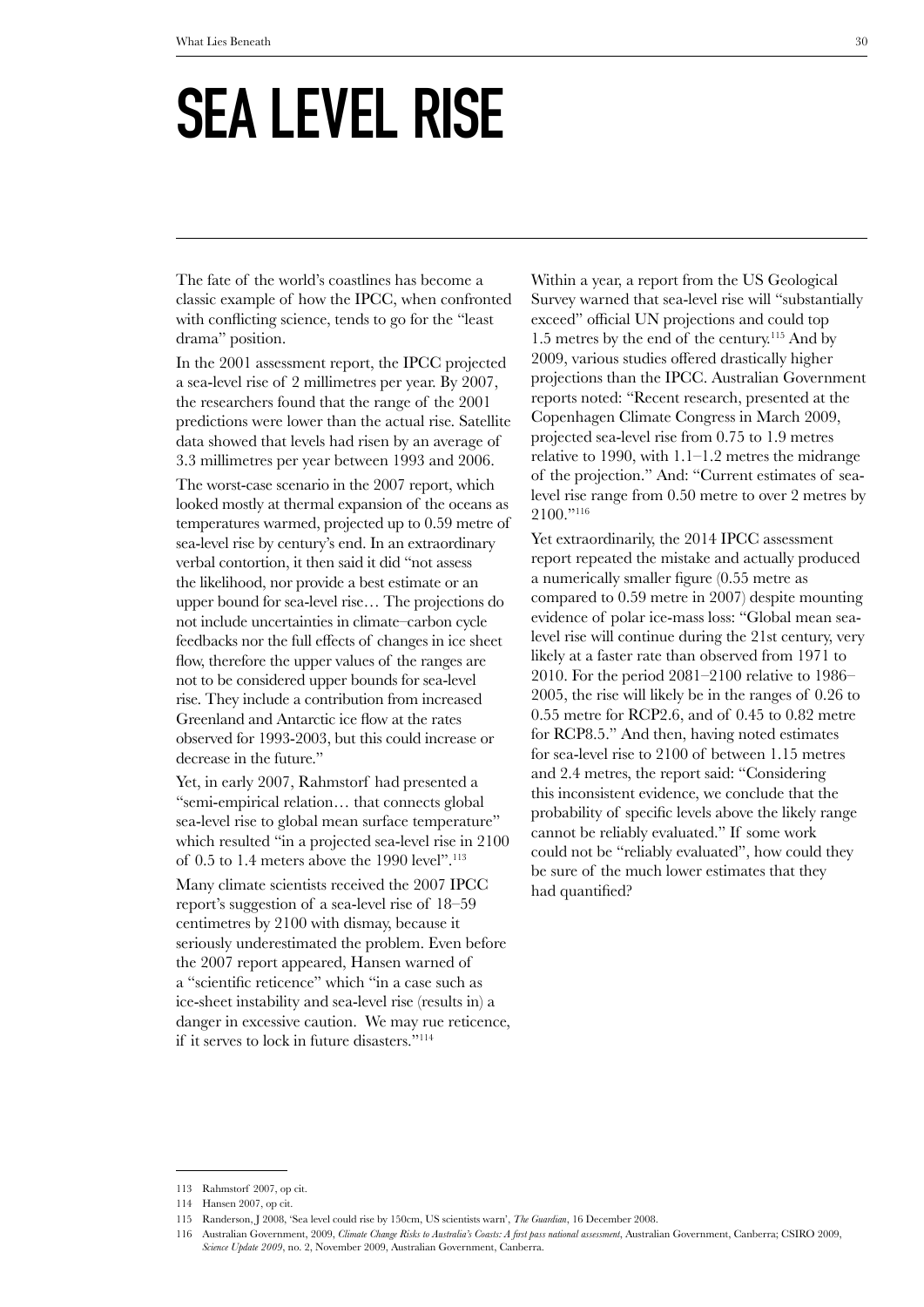This event shot down any shreds of IPCC credibility on sea-level rise that may have lingered after 2007. An updated NOAA sea-level rise report, released in August 2017, recommends a revised worst-case sea-level rise scenario of 2.5 metres by 2100, 5.5 metres by 2150 and 9.7 metres by 2200. It says sea-level science has "advanced significantly over the last few years, especially (for) land-based ice sheets in Greenland and Antarctica under global warming", and hence the "correspondingly larger range of possible 21st century rise in sea level than previously thought". It points to "continued and growing evidence that both Antarctica and Greenland are losing mass at an accelerated rate", which "strengthens an argument for considering worst-case scenarios in coastal risk management".117 Today the discussion amongst experts is for a sea-level rise this century of at least one metre, and perhaps in excess of two metres. The US Department of Defence uses scenarios of one and two metres for risk assessments. Evidence (cited above) that Antarctica by itself has the potential to contribute more than a metre of sea-level rise by 2100, and that at 1°C of warming, West Antarctic glaciers are in "unstoppable" meltdown for oneto-four metres of sea-level rise, only add to grave concern that the IPCC reports are simply irrelevant on this matter.



**Figure 4:** Observed sea-level rise 1970-2010 from tide gauge data (red) and satellite measurements (blue) compared to model projections for 1990-2010 from the IPCC (grey band). (Source: *The Copenhagen Diagnosis*, 2009)

<sup>117</sup> NOAA 2017, *Global and regional sea-level rise scenarios for the United States*, NOAA, Silver Spring MA.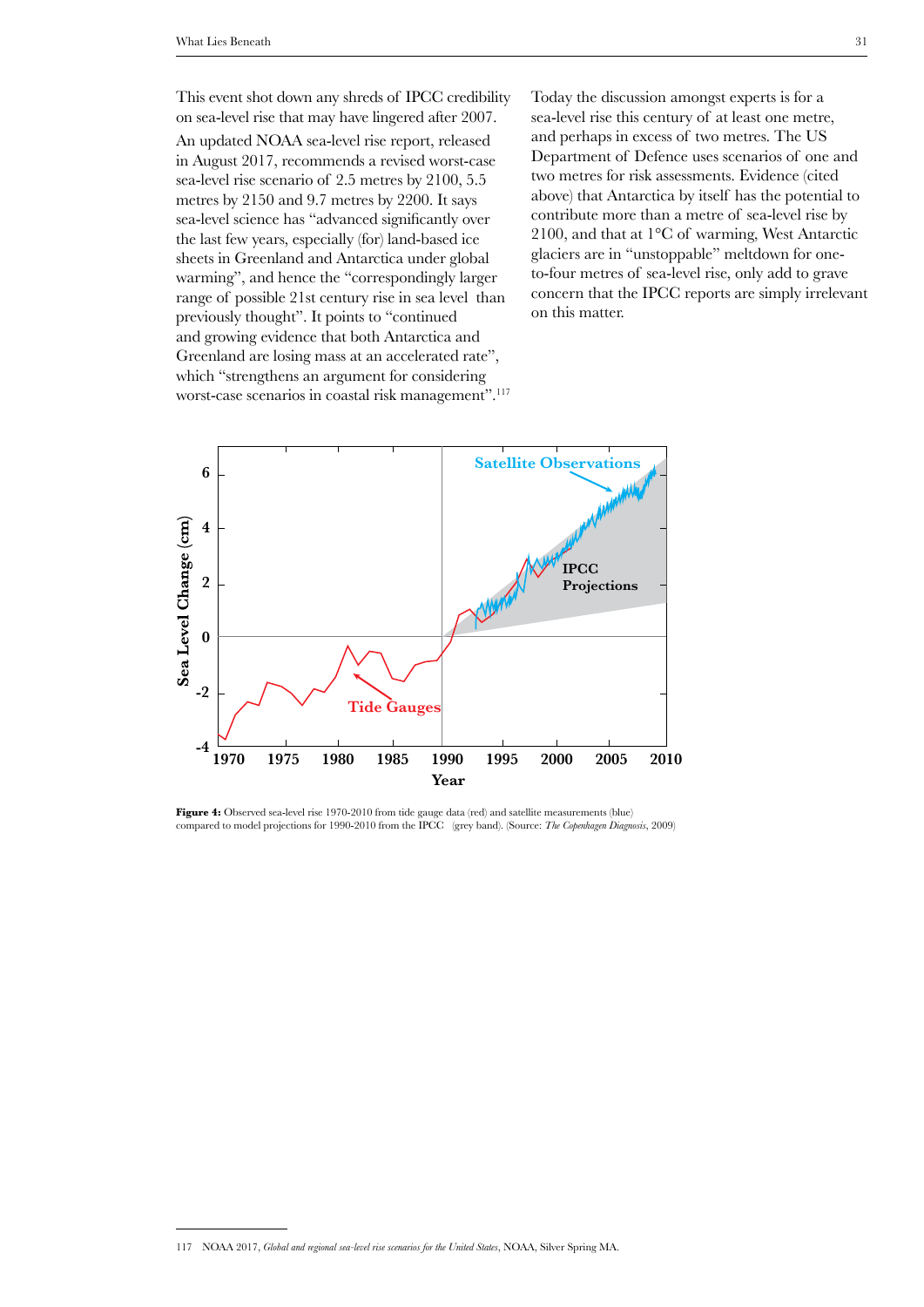Political reality must be grounded in physical<br>reality or it's completely useless."<br> $\frac{1}{\sqrt{2}}$  (*lie*) **reality or it's completely useless."**

*Prof. Hans Joachim Schellnhuber, 2009*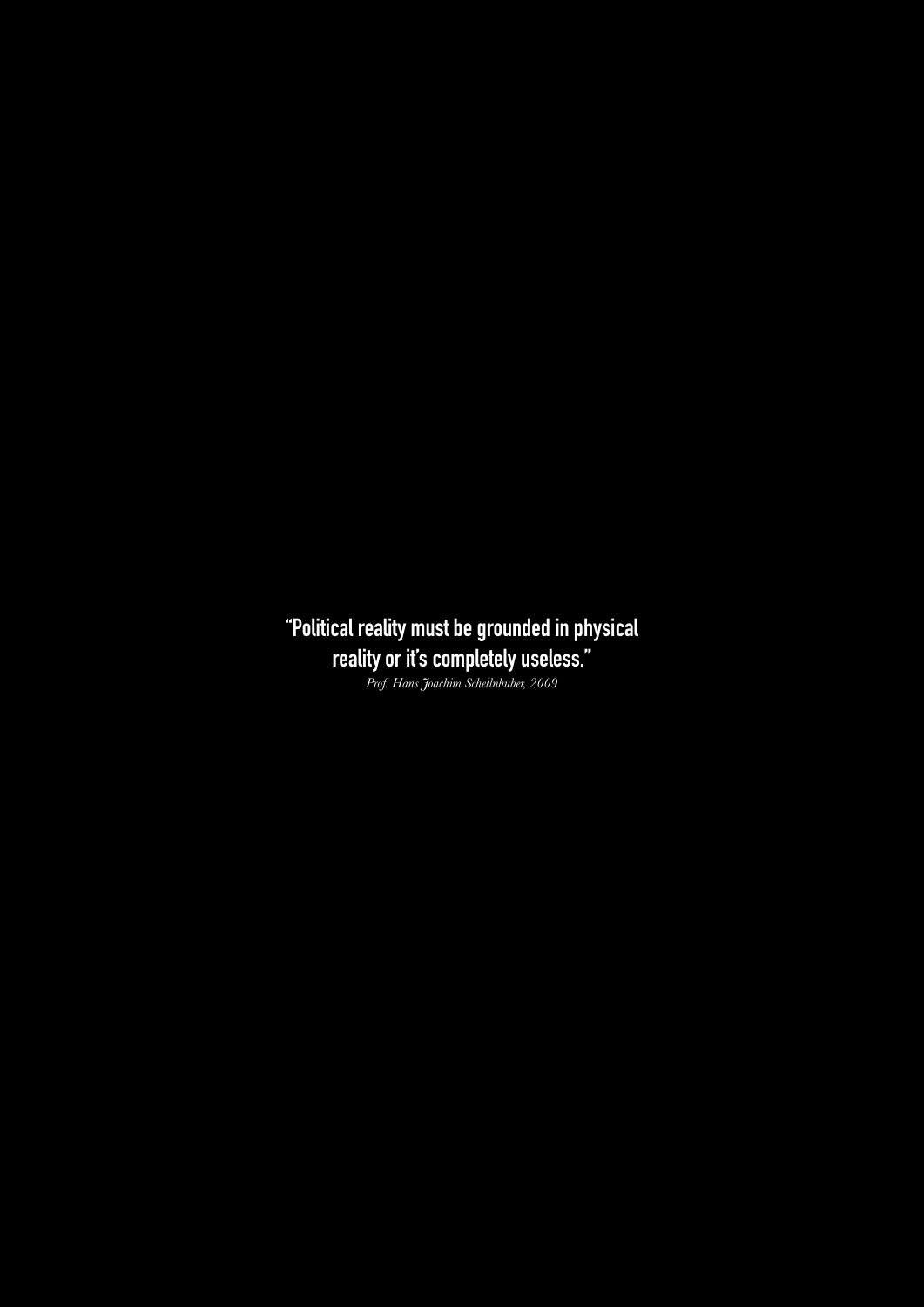

What Lies Beneath 33 and 200 percent and 200 percent and 200 percent and 200 percent and 200 percent and 200 percent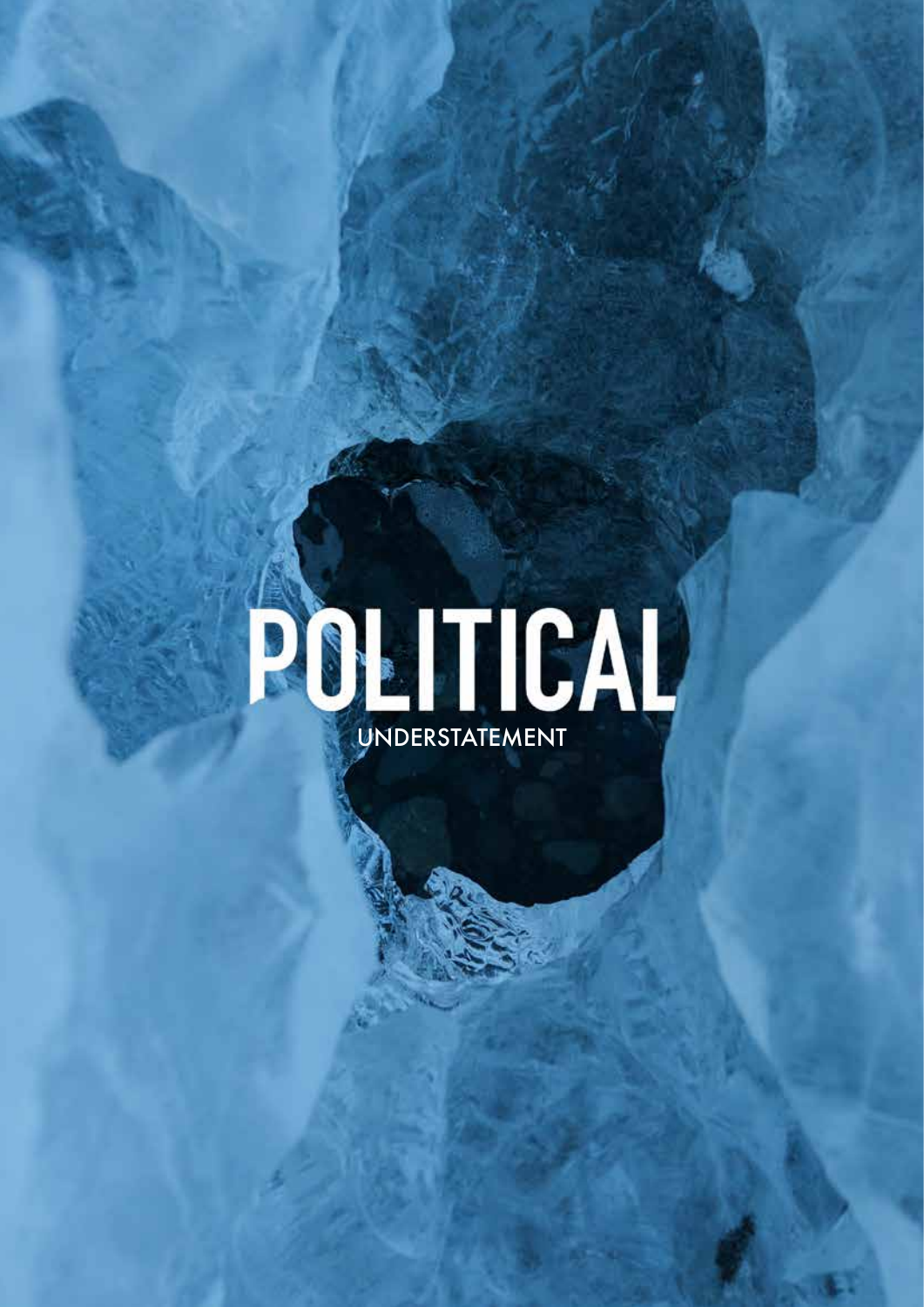## **POLITICISATION**

Much has been written about the inadequacy of IPCC processes, and the politicisation of its decision-making.

Scientists say one reason the IPCC's work is too conservative is that unwieldy processes mean reports do not take the most recent research into account. The cutoff point for science to be considered in a report is so far in advance of publication that the reports are out of date upon release. This is a crucial failure in a field of research that is rapidly changing. Inez Fung at the Berkeley Institute of the Environment, California says that for her research to be considered in the 2007 IPCC report, she had to complete it by 2004. This is a typical experience that she identifies as "an awful lag in the IPCC process".<sup>118</sup>

IPCC *Assessment Reports* are compiled by working groups of scientists within guidelines that urge the building of consensus conclusions from evidence presented, though that evidence itself may be diverse and sometimes contradictory in nature. The general result may be described as middle-ofthe-road reporting. Propositions supported by the greater quantity of research papers presented win out against propositions that might be outliers in terms of quantity of papers presented, though the latter may be no less scientifically significant. The higher-impact possibilities may have less research available for consideration, but there are good risk-management reasons for giving such possibilities more prominence, even if the event probability is relatively low.

For example, the projected sea-level rise in the 2007 report was well below the subsequent observations. This occurred because scientists compiling the report could not agree on how much would be added to sea-level rise by melting polar ice sheets, and so left out the data altogether to reach "consensus". Science historian Naomi Oreskes calls this "consensus by omission".<sup>119</sup>

This is the consensus problem at the scientific level, but there is also a problem at the political level. In the first instance, the powerful coordinating authors for reports are selected by political representatives of the 195 member nations of the IPCC.

In the second instance, whilst the full-length IPCC *Assessment Reports* are compiled by scientists, the shorter and more widely reported SPMs require consensus from diplomats in "a painstaking, lineby-line revision by [political] representatives from more than 100 world governments — all of whom must approve the final summary document".<sup>120</sup>

As early as the IPCC's first report in 1990, the United States, Saudi Arabian and Russian delegations acted in "watering down the sense of the alarm in the wording, beefing up the aura of uncertainty".121 Prof. Martin Parry of the UK Met Office, co-chairman of an IPCC working group at the time, exposed the arguments between scientists and political officials over the 2007 IPCC *SPM*: "Governments don't like numbers, so some numbers were brushed out of it."<sup>122</sup>

In 2014, *The Guardian* reported increasing evidence that "the policy summaries on climate impacts and mitigation by the IPCC were significantly 'diluted' under political pressure from some of the world's biggest greenhouse gas emitters, including Saudi Arabia, China, Brazil and the United States".123

<sup>118</sup> Barras, C 2007, 'Rocketing CO2 prompts criticisms of IPCC', *New Scientist*, 24 October 2007.

<sup>119</sup> Scherer 2012a, op cit.

<sup>120</sup> Ibid.

<sup>121</sup> Leggett, J 1999, *The Carbon War: Global warming and the end of the oil era*, Routledge, New York.

<sup>122</sup> Adam, D 2007, 'How climate change will affect the world', *The Guardian*, 20 September 2007.

<sup>123</sup> Ahmed, N 2014, 'IPCC reports 'diluted' under 'political pressure' to protect fossil fuel interests', *The Guardian*, 15 May 2014.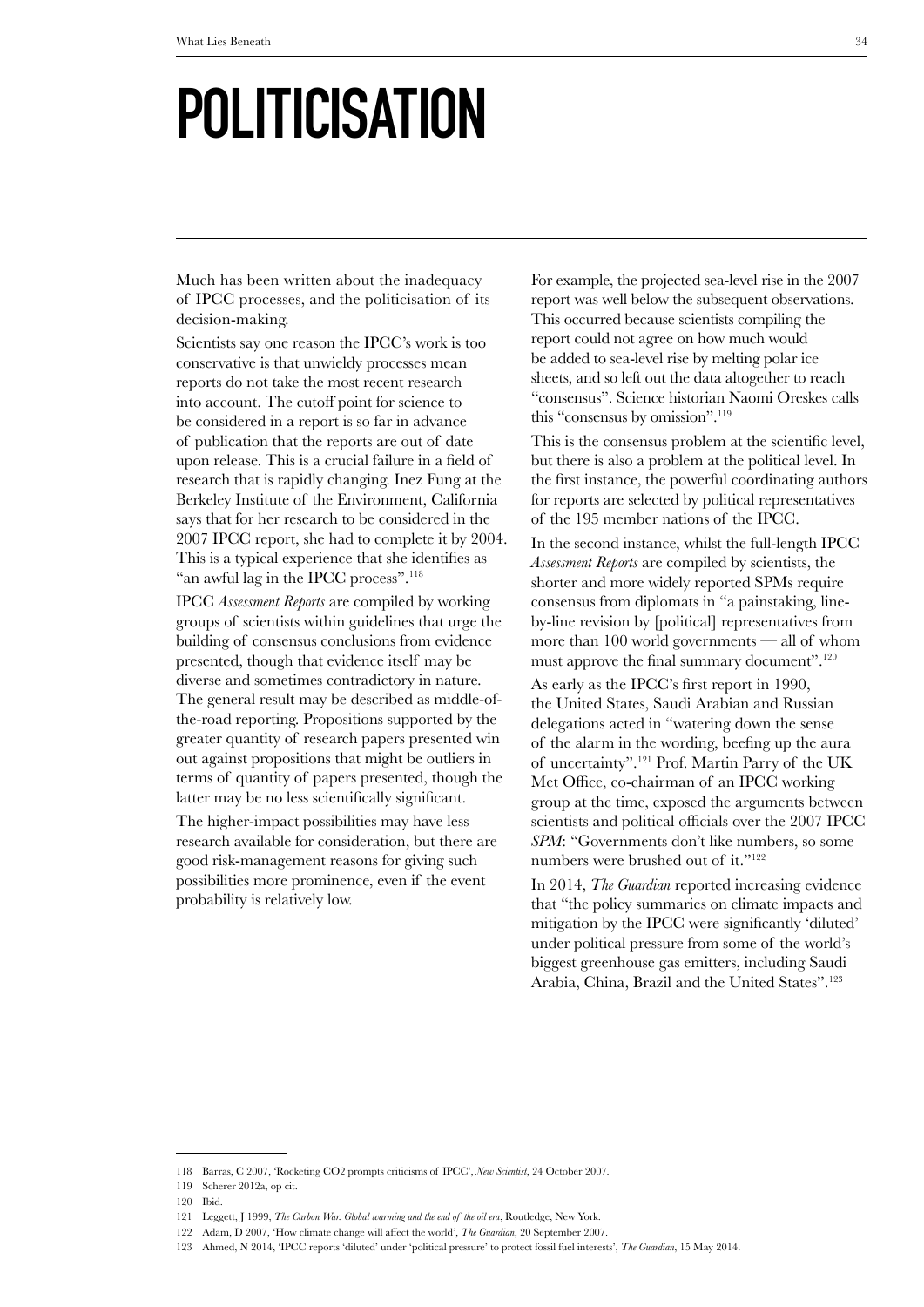One of the 2014 report's more powerful sections was deleted during last minute negotiations over the text. The section tried to specify other measures that would indicate whether we are entering a danger zone of profound climate impact, and just how dramatic emissions cuts will have to be in order to avoid crossing that threshold. Prof. Michael Oppenheimer, an eminent climate scientist at Princeton University who was also part of the core writing team, suggests that politics got in the way.<sup>124</sup> Oliver Gedden, head of the EU Research Division at the German Institute for International and Security Affairs in Berlin, says climate scientists and economists who counsel policymakers are being pressured to extend their models and options for delivering mitigation later, which has "introduced dubious concepts, such as repaying 'carbon debt' through 'negative emissions' to offset delayed mitigation — in theory".<sup>125</sup> He says that climate researchers who advise policymakers feel that they have two options, to be pragmatic or be ignored: "Many advisers are choosing pragmatism… Each year, mitigation scenarios that explore policy options for transforming the global economy are more optimistic — and less plausible… The scientific community must defend its independence from outside interference."126

**"It may seem impossible to imagine that a technologically advanced society could choose, in essence, to destroy itself, but that is what we are now in the process**  of doing."

*Elizabeth Kolbert, Field Notes from a Catastrophe, 2006*

<sup>124</sup> Leggett, J 2014, 'Why two crucial pages were left out of the latest UN climate report', Jeremy Leggett, 4 November 2014, <http://www.jeremyleggett. net/2014/11/why-two-crucial-pages-were-left-out-of-the-latest-u-n-climate-report/>.

<sup>125</sup> Geden, O 2015, 'Climate advisers must maintain integrity', *Nature*, vol. 52, pp. 27-28.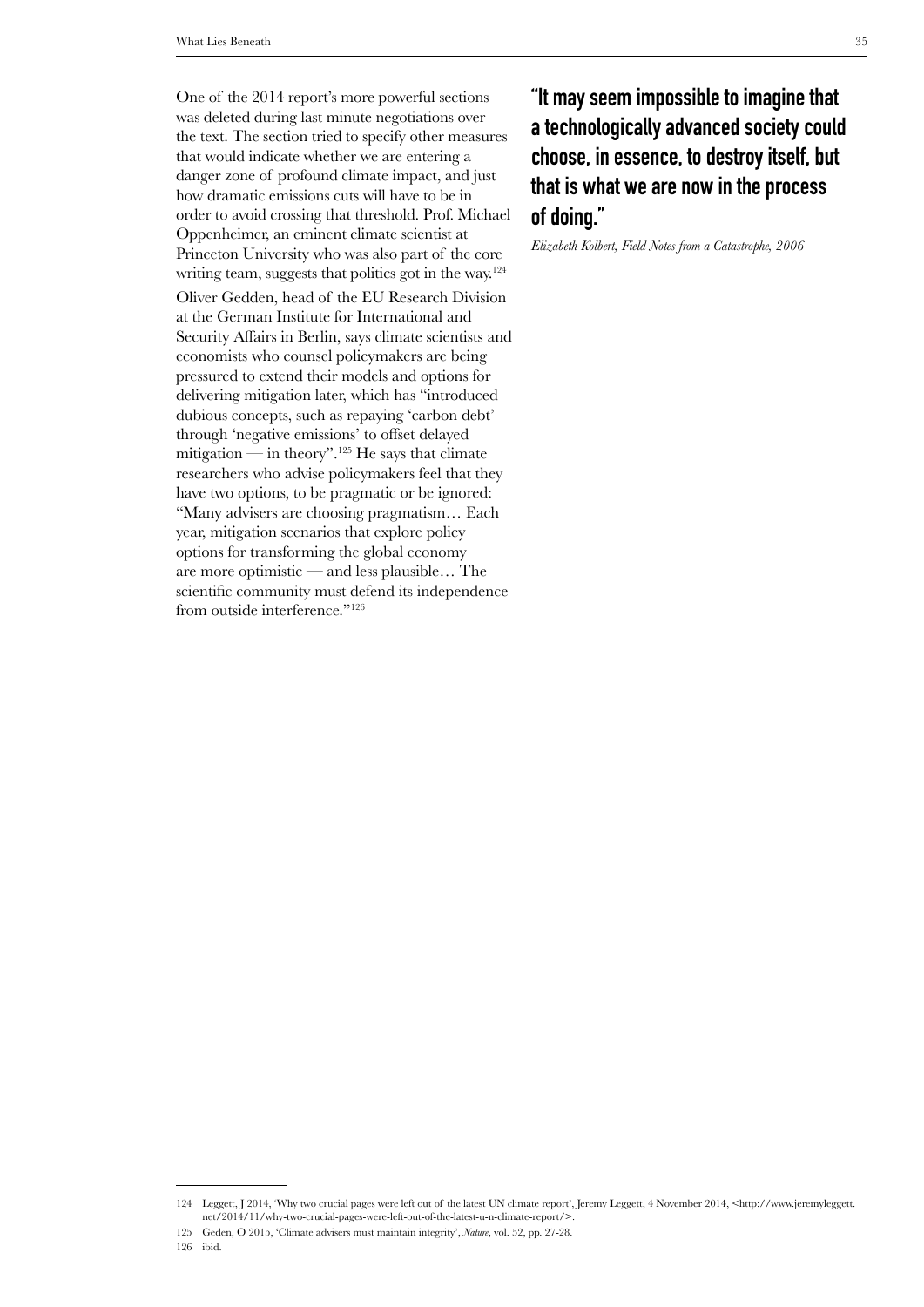## **GOALS ABANDONED**

The IPCC and the UNFCCC are the twin climate science and policy development organisations of the UN.

Conferences of the Parties (COPs) under the UNFCCC are political fora, populated by professional representatives of national governments, and subject to the diplomatic processes of negotiation, trade-offs and deals. In this sense, the COPs are similar in process to that of the IPCC by which the *SPM* are agreed by diplomats. The decision-making is inclusive (by consensus), making outcomes hostage to national interests and lowest-common-denominator politics.

The COP 21 *Paris Agreement<sup>127</sup>* is almost devoid of substantive language on the cause of humaninduced climate change and contains no reference to "coal", "oil", "fracking", "shale oil", "fossil fuel" or "carbon dioxide", nor to the words "zero", "ban", "prohibit" or "stop". By way of comparison, the term "adaptation" occurs more than eighty times in 31 pages, though responsibility for forcing others to adapt is not mentioned, and both liability and compensation are explicitly excluded. The *Agreement* has a goal but no firm action plan, and bureaucratic jargon abounds, including the terms "enhance" and "capacity" appearing more than fifty times each.

The proposed emission cuts by individual nations under the *Paris Agreement* are voluntary (unilateral), without an enforceable compliance mechanism. In this sense, the *Agreement* cannot be considered "binding" on signatories. The voluntary national emission reduction commitments are not critically analysed in the *Agreement*, but noted to be inadequate for limiting warming to 2°C.

The Paris voluntary national commitments would result in emissions in 2030 being higher than in 2015 and are consistent with a 3.4°C warming path, and significantly higher if the warming impacts of carbon-cycle feedbacks are considered. Unless dramatically improved upon, the present commitments exclude the attainment of either the 1.5°C or 2°C targets this century without wholly unrealistic assumptions about negative-emission technologies.

The UNFCCC primary goal is to "stabilize greenhouse gas concentrations in the atmosphere at a level that would prevent dangerous anthropogenic interference with the climate system".128 But what is "dangerous"? Traditionally, policymakers have focused on the 2°C target, but the *Paris Agreement* emphasises "holding the increase in the global average temperature to well below 2°C above pre-industrial levels and pursuing efforts to limit the temperature increase to 1.5°C".

With the experience of global warming impacts so far, scientists have distinguished between "dangerous" (1-2°C band) and "extremely dangerous" (above 2°C) climate warming.129

But we now have evidence that significant tipping points –– for example, summer sea-ice-free Arctic conditions, the loss of West Antarctic glaciers and a multi-metre sea-level rise –– have very likely been passed at less than 1°C of warming.130 As well, evidence is accumulating that around the current level of warming more elements of the system may be heading towards tipping points or experiencing qualitative change. These include the slowing of the Thermohaline Circulation (the Atlantic conveyor), likely as a result of climate change; accelerating ice-mass loss from Greenland and Antarctica; declining carbon efficiency of the Amazon forests and other sinks; and the vulnerability of Arctic permafrost stores. Warming of 1.5°C would set sea-level rises in train sufficient to challenge significant components of human civilisation, besides reducing the world's coral ecosystems to remnant structures.

<sup>127</sup> UN 2015, *Paris Agreement*, United Nations, New York, <http://unfccc.int/files/essential\_background/convention/application/pdf/english\_paris\_ agreement.pdf>.

<sup>128</sup> UNFCCC n.d., 'First steps to a safer future: Introducing The United Nations Framework Convention on Climate Change', United Nations, <http:// unfccc.int/essential\_background/convention/items/6036.php>.

<sup>129</sup> Anderson, K & Bows, A 2011 'Beyond 'dangerous' climate change: emission scenarios for a new world', *Philosophical Transactions of the Royal Society A vol*. 369, pp. 20–44.

<sup>130</sup> Livina & Lenton 2013, op. cit.; Rignot, Mouginot et al. 2014, op. cit.; DeConto & Pollard 2016, op. cit.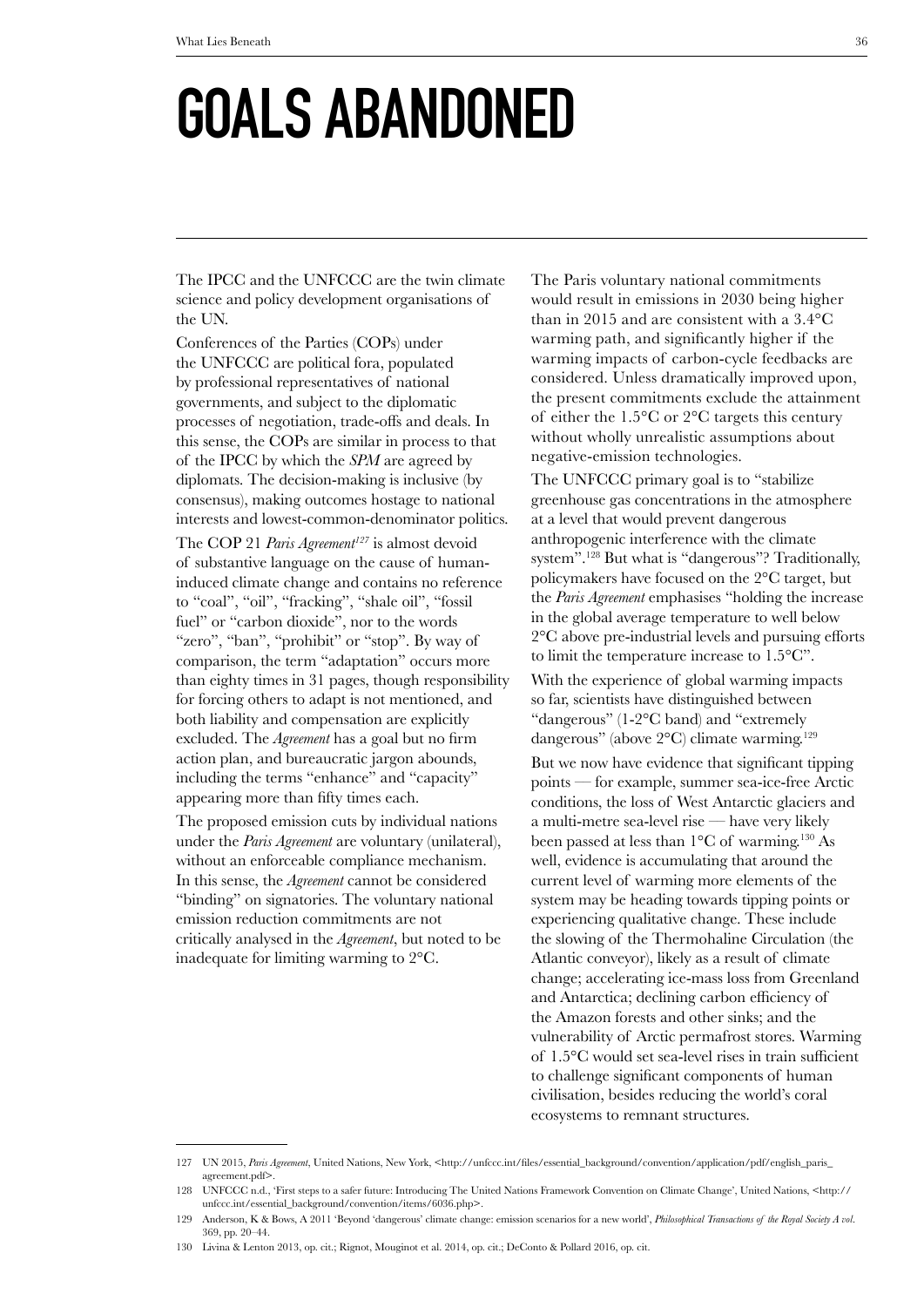In other words, climate change is already dangerous, but the UNFCCC processes have not acknowledged this reality, proposing higher warming targets as policy goals. Nor has the IPCC process, with the lags in its publication process, and a "burning embers" representation of the risks that again looks too conservative.<sup>131</sup>

An expert panel recently concluded that warming would need to be limited to 1.2°C to save the Great Barrier Reef.132 That is probably too optimistic, but with a current warming trend of about 1.1°C and 2016 global average warming above 1.2°C, it also demonstrates that climate change is already dangerous.

The question as to what would be safe for the protection of people and other species is not addressed by policymakers.

If climate change is already dangerous, then by setting the 1.5°C and 2°C targets, the UNFCCC process has abandoned the goal of preventing "dangerous anthropogenic influence with the climate system" for this century.

The UNFCCC key goals "to ensure that food production is not threatened" and achieving "a time-frame sufficient to allow ecosystems to adapt naturally to climate change" have been discarded for all practical purposes. Food production is already threatened by rising sea levels and inundation, shifting rainfall patterns and desertification, and extreme heatwave and wildfire episodes. Such events became a driver of the Arab Spring and a threat multiplier in the Syrian conflict and in Darfur.<sup>133</sup>

Ecosystems, including coral reefs, mangroves and kelp forests in Australia, are degrading fast as the world's sixth mass extinction gathers pace. Major ecosystems are now severely degraded and climate policymakers have no realistic agreement to save or restore them, from the Arctic to the Amazon, from the Great Barrier Reef to the Sahel.

The *Paris Agreement* recognised the "fundamental priority of safeguarding food security" (note the change from the original goal to "ensure" food production is not threatened). It made no reference to earlier commitments to act within time-frames sufficient to allow ecosystems to adapt naturally to climate change, suggesting this goal has been (literally) dropped.

<sup>131</sup> O'Neill, B, Oppenheimer, M, Warren, R, Hallegatte, S, Kopp, RE, Portner, HO, Scholes, R, Birkmann, J, Foden, W, Mach, K, Marbaix, P, Mastrandrea, M, Price, J, Takahashi, K, van Ypersele, JP & Yohe, G 2017, 'IPCC reasons for concern regarding climate change risks', *Nature Climate Change*, vol. 7, pp. 28–37.

<sup>132</sup> Hannam, P 2017, 'Warming limit of 1.2 degrees needed to save Great Barrier Reef: expert panel', *The Age*, 2 August 2017.

<sup>133</sup> Werrell, CE & Femia, F 2013, *The Arab Spring and Climate Change*, edn., Centre for American Progress/Stimson/The Center for Climate and Security, Washington.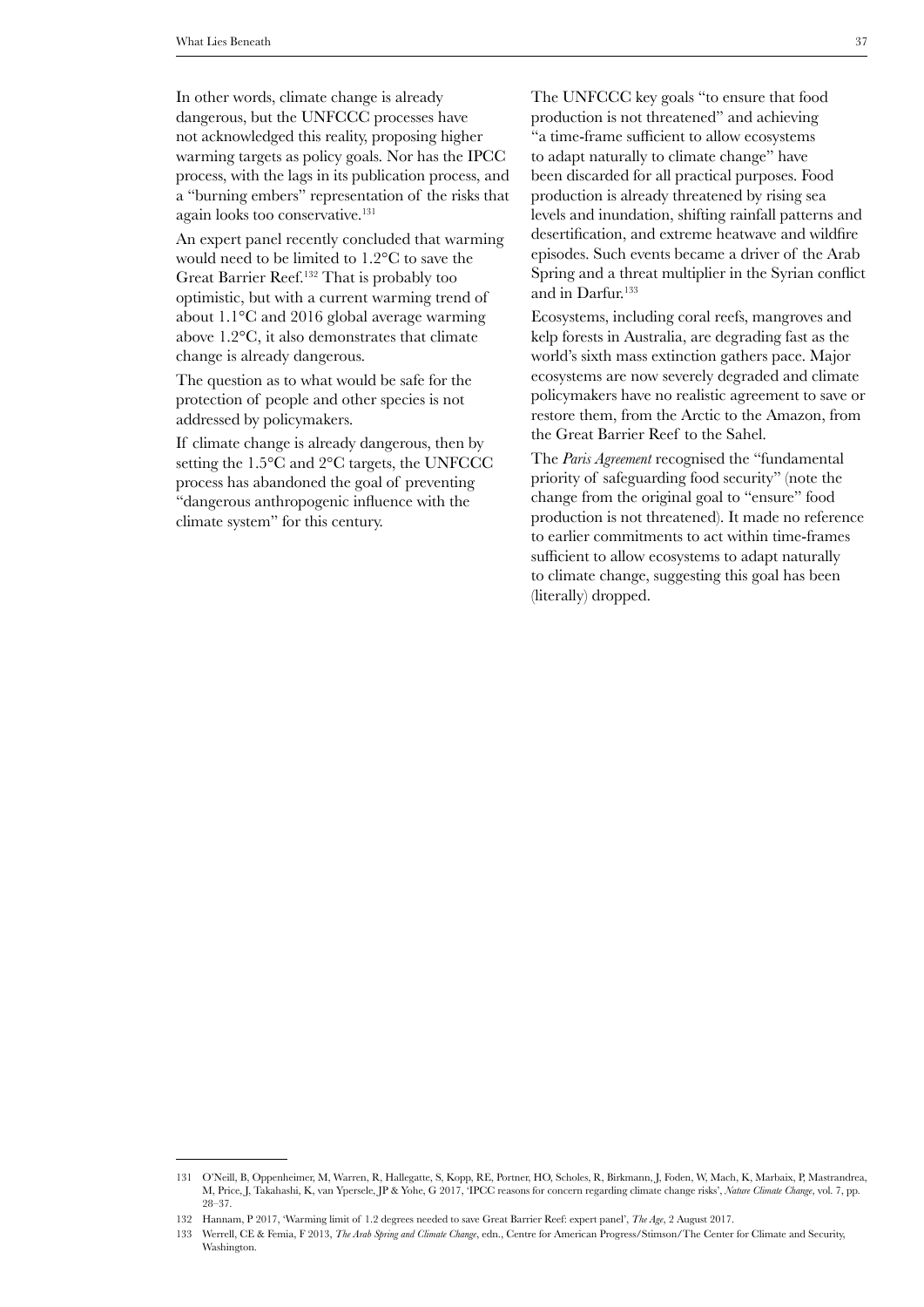### **A FAILURE OF IMAGINATION**

At the London School of Economics in 2008, Queen Elizabeth questioned: "Why did no one foresee the timing, extent and severity of the Global Financial Crisis?" The British Academy answered a year later: "A psychology of denial gripped the financial and corporate world… [it was] the failure of the collective imagination of many bright people… to understand the risks to the system as a whole."134

A "failure of imagination" has also been identified as one of the reasons for the breakdown in US intelligence around the 9/11 attacks in 2001. Prof. Max Bazerman of Harvard University has asked why societies fail to implement wise strategies to prevent "predictable surprises", a term he coined to describe events that catch organisations and nations off-guard, despite necessary information being available to anticipate the event. Bazerman identifies five psychological patterns that help to explain the failure to act on climate:

... positive illusions lead us to conclude that a problem doesn't exist or is not severe enough to merit action… we interpret events in an egocentric, or self-serving, manner… we overly discount the future, despite our contentions that we want to leave the world in good condition for future generations… we try desperately to maintain the status quo and refuse to accept any harm, even when the harm would bring about a greater good [and] we don't want to invest in preventing a problem that we have not personally experienced or witnessed through vivid data."<sup>135</sup>

Bazerman suggests that many political leaders will not want to act until great, demonstrable harm has already occurred.

This problem is widespread at senior levels of government and global corporations. A 2016 report, *Thinking the Unthinkable* (see page 9), based on interviews with top leaders around the world, found that: "A proliferation of 'unthinkable' events… has revealed a new fragility at the highest levels of corporate and public service leaderships. Their ability to spot, identify and handle unexpected, non-normative events is… perilously inadequate at critical moments… Remarkably, there remains a deep reluctance, or what might be called 'executive myopia', to see and contemplate even the possibility that 'unthinkables' might happen, let alone how to handle them."<sup>136</sup>

Such failures are manifested in two ways in climate policy. At the political, bureaucratic and business levels in the underplaying of the high-end risks and in failing to recognise that the existential risks of climate change are totally different from other risk categories. And, at the research level, as embodied in IPCC reports, in underestimating climate change impacts, along with an under-emphasis on, and poor communication of, the high-end risks. The IPCC reports have not provided a sufficient evidentiary base to answer a key question for normative policymaking: what would be safe? As noted previously, IPCC processes paid little attention to less than 2°C scenarios until prompted to do so by the political sector.

Climate policymaking at all levels of government uses the reports of the IPCC as the primary physical science basis. The failure of the IPCC to report in a balanced manner on the full range of risks and to fully account for high-end outcomes leaves policymakers ill-informed. This undermines the capacity of governments and communities to make the correct decisions to protect their wellbeing, or indeed to protect human civilisation as a whole, in the face of existential risks.

<sup>134</sup> Stewart, H 2009, 'This is how we let the credit crunch happen, Ma'am …', *The Guardian*, 26 July.

<sup>135</sup> Bazerman, M 2006, 'Climate change as a predictable surprise', *Climatic Change*, vol. 77, pp. 179–193.

<sup>136</sup> Gowing, N & Langdon, C 2016, op cit.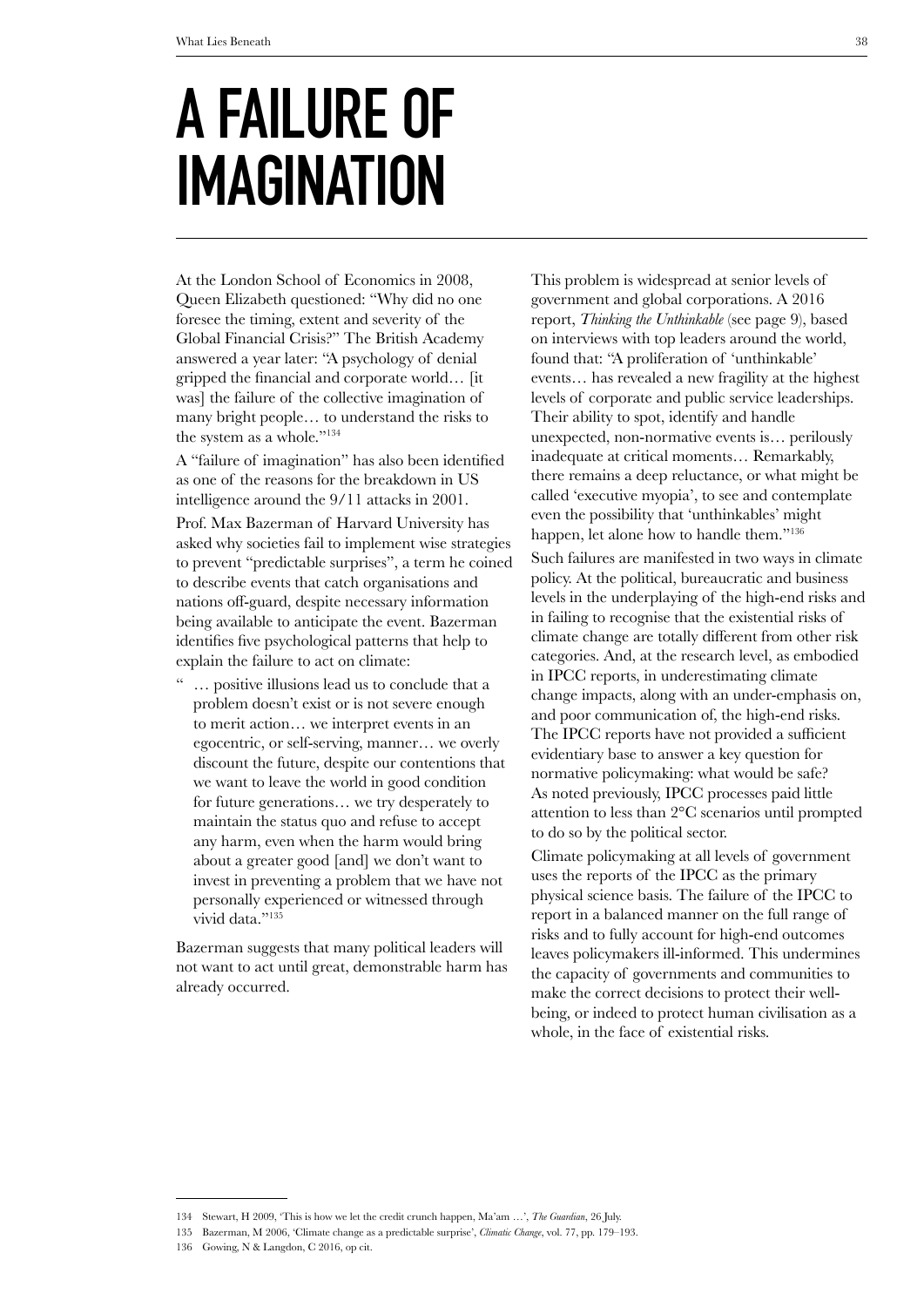### **ADDRESSING EXISTENTIAL CLIMATE RISK**

This report demonstrates the risk that both the speed and extent of future human-induced climate change impacts has been badly underestimated. At the social level lies the massive inertia of global leaders, who still have great reluctance in accepting that their approach must fundamentally change if humanity, and nature, are to have sustainable futures.

The UNFCCC formally aims for climate policies which "enable economic development to proceed in a sustainable manner*"*. In practice, priority is given to short-term economic considerations. Thus the emphasis has been on ensuring that the emissionsreduction paths developed for policymakers are not economically disruptive.

For example, in 2006 and 2008 respectively, both Sir Nicholas Stern and Prof. Ross Garnaut, in their initial reports to the UK and Australian governments, canvassed the 450 ppm and the 550 ppm atmospheric  $\mathrm{CO}_2^{}$  targets. Whilst both concluded that 450 ppm would inflict significantly less damage, they nevertheless advocated starting with the 550 ppm figure because they considered the lower goal would be too economically disruptive. (550 ppm is roughly equivalent to 3°C of warming before carbon cycle feedbacks are considered, and truly devastating for people and nature). They have since acknowledged that evidence of accelerating climate impacts has rendered this approach dangerously complacent.

Rapid reduction of carbon emissions is still excluded from consideration by policymakers because it is deemed to be too economically dislocating. The fact that the present political path of 3°C or more of warming would result in a world overwhelmed by extreme climate impacts, leading to outright chaos, is avoided. The dominant neo-liberal framing of progress, through globalisation and deregulation, suppresses regulatory action which would address the real climate challenge because it undermines the prevailing political–economic orthodoxy.

Discussion around policy choices gives primary emphasis to the role of markets. The commodification of carbon pollution for the purposes of market trading, and the virtue of carbon pricing, are emphasised by policymakers as the most desirable method for achieving decarbonisation. However, these discussions have become unrealistic. They accept the continuing expansion of fossil fuels in the first half of the 21st century, eventually

counteracted by massive expansion of negative emission technologies, such as carbon capture and storage and BECCS — which do not even exist at  $scale — in the second half of the century to draw$ down excess carbon from the atmosphere. But, by that time it will be too late to prevent irreversible, catastrophic climate impacts.

In so doing, policymakers are complicit today in destroying the very conditions which make human life possible. There is no greater crime against humanity.

After three decades of global inaction, climate change is now an existential risk to humanity. It implies large negative consequences, which will be irreversible, resulting in major reductions in global and national population, mass species extinction, economic disruption and social chaos, unless carbon emissions are rapidly reduced. The risk is immediate, in that it is being locked in today by our insistence on expanding and sustaining the use of fossil fuels when the carbon budget to stay below sensible temperature increase limits is already exhausted.

As one of the countries most exposed to climate impacts, and in the top half dozen carbon polluters worldwide when exports are included, this should be a major concern to Australia. Instead, it is ignored, with many parliamentarians refusing to even accept that human-induced climate change is happening.

In signing and ratifying the 2015 *Paris Agreement*, the global community, Australia included, committed to the objectives of limiting global average temperature increase to "well below 2°C above pre-industrial levels and to pursue efforts to limit the increase to 1.5°C", and "to reach global peaking of greenhouse gas emissions as soon as possible, in accordance with best available science", recognising that "climate change represents an urgent and potentially irreversible threat to human societies and the planet". To meet those objectives, climate action must be reframed around two principles:

- Human-induced climate change represents an immediate and existential threat to humanity; and
- An emergency response is essential if that threat is to be properly addressed.

Such a response should seek to normatively achieve these clearly defined objectives.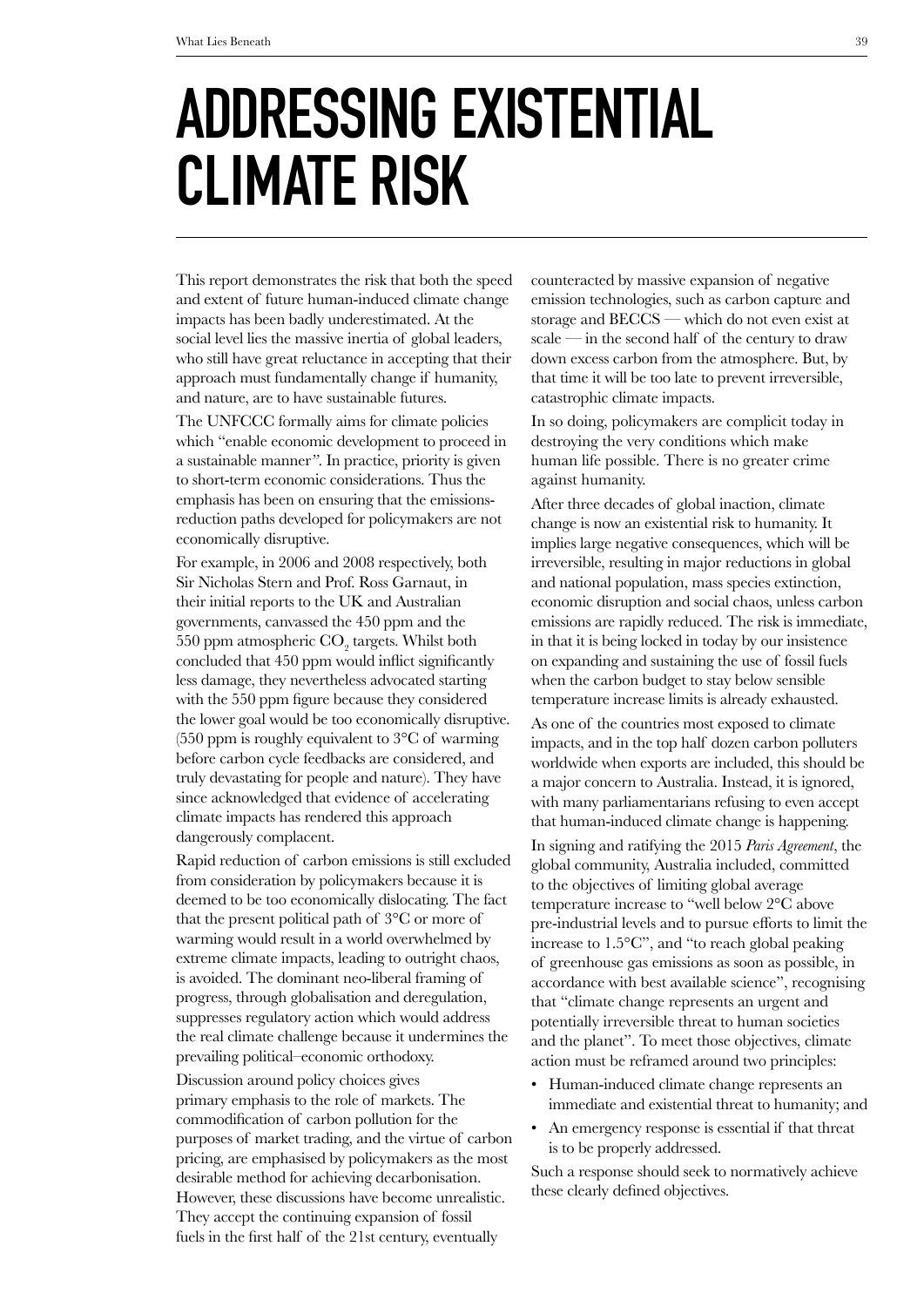### **SUMMARY**

Human-induced climate change is an existential risk to human civilisation: an adverse outcome that will either annihilate intelligent life or permanently and drastically curtail its potential, unless carbon emissions are rapidly reduced.

Special precautions that go well beyond conventional risk management practice are required if the increased likelihood of very large climate impacts — known as "fat tails" — are to be adequately dealt with. The potential consequences of these lower-probability, but higher-impact, events would be devastating for human societies.

The bulk of climate research has tended to underplay these risks, and exhibited a preference for conservative projections and scholarly reticence, although increasing numbers of scientists have spoken out in recent years on the dangers of such an approach.

Climate policymaking and the public narrative are significantly informed by the important work of the IPCC. However, IPCC reports also tend toward reticence and caution, erring on the side of "least drama", and downplaying the more extreme and more damaging outcomes.

Whilst this has been understandable historically, given the pressure exerted upon the IPCC by political and vested interests, it is now becoming dangerously misleading with the acceleration of climate impacts globally. What were lowerprobability, higher-impact events are now becoming more likely.

This is a particular concern with potential climatic tipping points — passing critical thresholds which result in step changes in the climate system — such as the polar ice sheets (and hence sea levels), and permafrost and other carbon stores, where the impacts of global warming are non-linear and difficult to model with current scientific knowledge.

However the extreme risks to humanity, which these tipping points represent, justify strong precautionary management. Under-reporting on these issues is irresponsible, contributing to the failure of imagination that is occurring today in our understanding of, and response to, climate change.

If climate policymaking is to be soundly based, a reframing of scientific research within an existential risk-management framework is now urgently required. This must be taken up not just in the work of the IPCC, but also in the UNFCCC negotiations if we are to address the real climate challenge.

Current processes will not deliver either the speed or the scale of change required.

### **REPORT AUTHORS**

#### **IAN DUNLOP**

Ian Dunlop is a senior member of the Advisory Board for Breakthrough. Ian was an international oil, gas and coal industry executive, chairman of the Australian Coal Association and chief executive of the Australian Institute of Company Directors. From 1998-2000 he chaired the Australian Greenhouse Office Experts Group on Emissions Trading. Ian is a member of the Club of Rome.

#### **DAVID SPRATT**

David Spratt is Research Director for Breakthrough and co-author of *Climate Code Red: The case for emergency action*. His recent work includes *Recount: It's time to 'Do the math' again*, *Climate Reality Check* and *Disaster Alley: Climate change, conflict and risk*.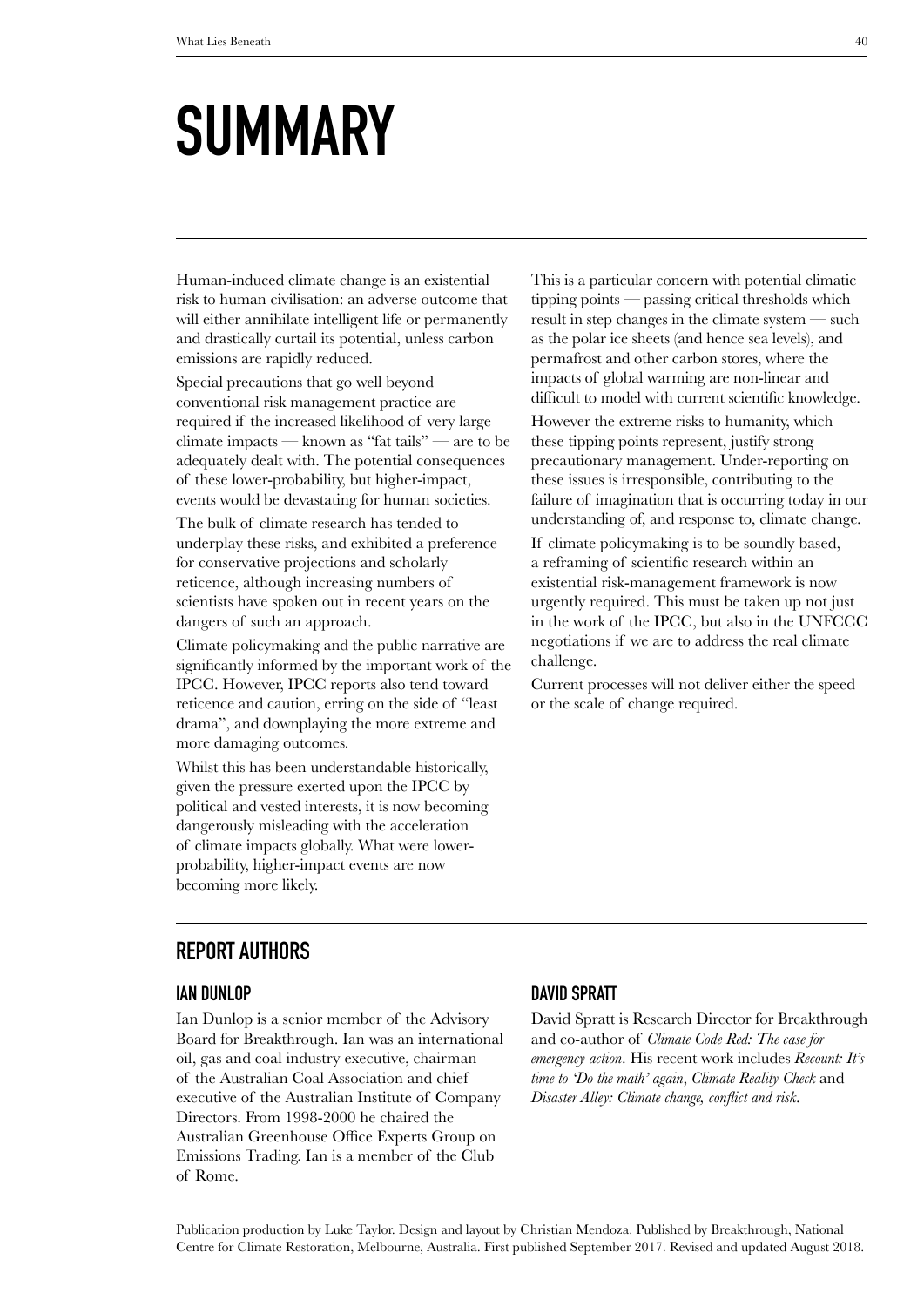

### **BREAKTHROUGH** PUBLICATIONS **DOWNLOAD DISCUSSION PAPER SERIES** BREAKTHROUGHONLINE.ORG.AU

Breakthrough - National Centre for Climate Restoration is an independent body developing critical thought leadership to influence the climate debate and policy making.



**@breakthroughccr**